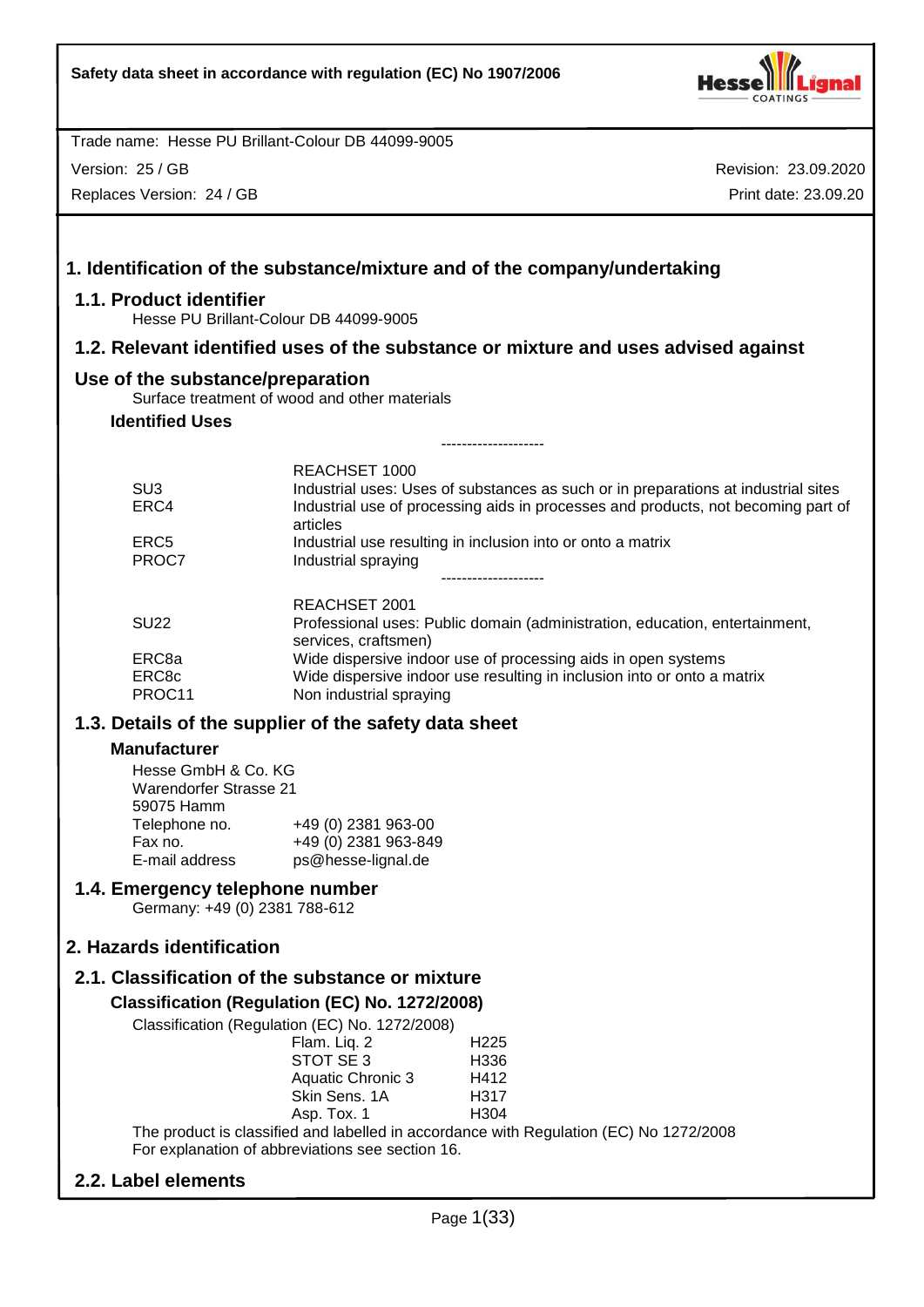

Trade name: Hesse PU Brillant-Colour DB 44099-9005 Version: 25 / GB

Replaces Version: 24 / GB

| Labelling according to regulation (EC) No 1272/2008 |                                                        |                                                                                                            |    |                                                                                                        |  |
|-----------------------------------------------------|--------------------------------------------------------|------------------------------------------------------------------------------------------------------------|----|--------------------------------------------------------------------------------------------------------|--|
| <b>Hazard pictograms</b>                            |                                                        |                                                                                                            |    |                                                                                                        |  |
|                                                     |                                                        |                                                                                                            |    |                                                                                                        |  |
|                                                     |                                                        |                                                                                                            |    |                                                                                                        |  |
|                                                     |                                                        |                                                                                                            |    |                                                                                                        |  |
|                                                     |                                                        |                                                                                                            |    |                                                                                                        |  |
| <b>Signal word</b>                                  |                                                        |                                                                                                            |    |                                                                                                        |  |
| Danger                                              |                                                        |                                                                                                            |    |                                                                                                        |  |
| <b>Hazard statements</b>                            |                                                        |                                                                                                            |    |                                                                                                        |  |
| H336                                                | May cause drowsiness or dizziness.                     |                                                                                                            |    |                                                                                                        |  |
| H412                                                | Harmful to aquatic life with long lasting effects.     |                                                                                                            |    |                                                                                                        |  |
| H317                                                | May cause an allergic skin reaction.                   |                                                                                                            |    |                                                                                                        |  |
| H304                                                | May be fatal if swallowed and enters airways.          |                                                                                                            |    |                                                                                                        |  |
| H <sub>225</sub>                                    | Highly flammable liquid and vapour.                    |                                                                                                            |    |                                                                                                        |  |
| <b>Precautionary statements</b><br>P210             |                                                        |                                                                                                            |    |                                                                                                        |  |
|                                                     | sources. No smoking.                                   |                                                                                                            |    | Keep away from heat, hot surfaces, sparks, open flames and other ignition                              |  |
| P <sub>261</sub>                                    | Avoid breathing dust/fume/gas/mist/vapours/spray.      |                                                                                                            |    |                                                                                                        |  |
| P280                                                |                                                        |                                                                                                            |    | Wear protective gloves/protective clothing/eye protection/face protection.                             |  |
| P304+P340                                           |                                                        |                                                                                                            |    | IF INHALED: Remove person to fresh air and keep comfortable for breathing.                             |  |
| P308+P313                                           | IF exposed or concerned: Get medical advice/attention. |                                                                                                            |    |                                                                                                        |  |
| P331                                                | Do NOT induce vomiting.                                |                                                                                                            |    |                                                                                                        |  |
|                                                     |                                                        |                                                                                                            |    | Hazardous component(s) to be indicated on label (Regulation (EC) No. 1272/2008)                        |  |
| contains                                            |                                                        | n-butyl acetate; Hydrocarbons, C9, aromatics; salt of polyamine amide; 2-<br>methoxy-1-methylethyl acetate |    |                                                                                                        |  |
| <b>Supplemental information</b>                     |                                                        |                                                                                                            |    |                                                                                                        |  |
| <b>EUH066</b>                                       | Repeated exposure may cause skin dryness or cracking.  |                                                                                                            |    |                                                                                                        |  |
| 2.3. Other hazards                                  |                                                        |                                                                                                            |    |                                                                                                        |  |
|                                                     |                                                        |                                                                                                            |    | This mixture contains no substance considered to be persistent, bioaccumulating nor toxic (PBT). This  |  |
|                                                     |                                                        |                                                                                                            |    | mixture contains no substance considered to be very persistent nor very bioaccumulating (vPvB) (if not |  |
| listed in Section 3).                               |                                                        |                                                                                                            |    |                                                                                                        |  |
| 3. Composition/information on ingredients           |                                                        |                                                                                                            |    |                                                                                                        |  |
| <b>Hazardous ingredients</b>                        |                                                        |                                                                                                            |    |                                                                                                        |  |
|                                                     |                                                        |                                                                                                            |    |                                                                                                        |  |
| n-butyl acetate                                     |                                                        |                                                                                                            |    |                                                                                                        |  |
| CAS No.<br>EINECS no.                               | 123-86-4<br>204-658-1                                  |                                                                                                            |    |                                                                                                        |  |
| Registration no.                                    | 01-2119485493-29                                       |                                                                                                            |    |                                                                                                        |  |
| Concentration                                       | 25<br>$>=$                                             | $\,<\,$                                                                                                    | 50 | $\frac{0}{0}$                                                                                          |  |
|                                                     | Classification (Regulation (EC) No. 1272/2008)         |                                                                                                            |    |                                                                                                        |  |
|                                                     | Flam. Liq. 3                                           | H <sub>226</sub>                                                                                           |    |                                                                                                        |  |
|                                                     | STOT SE 3                                              | H336                                                                                                       |    | Nervous system                                                                                         |  |
|                                                     |                                                        | EUH066                                                                                                     |    |                                                                                                        |  |
| Hydrocarbons, C9, aromatics                         |                                                        |                                                                                                            |    |                                                                                                        |  |
| EINECS no.                                          | 918-668-5                                              |                                                                                                            |    |                                                                                                        |  |
|                                                     |                                                        |                                                                                                            |    |                                                                                                        |  |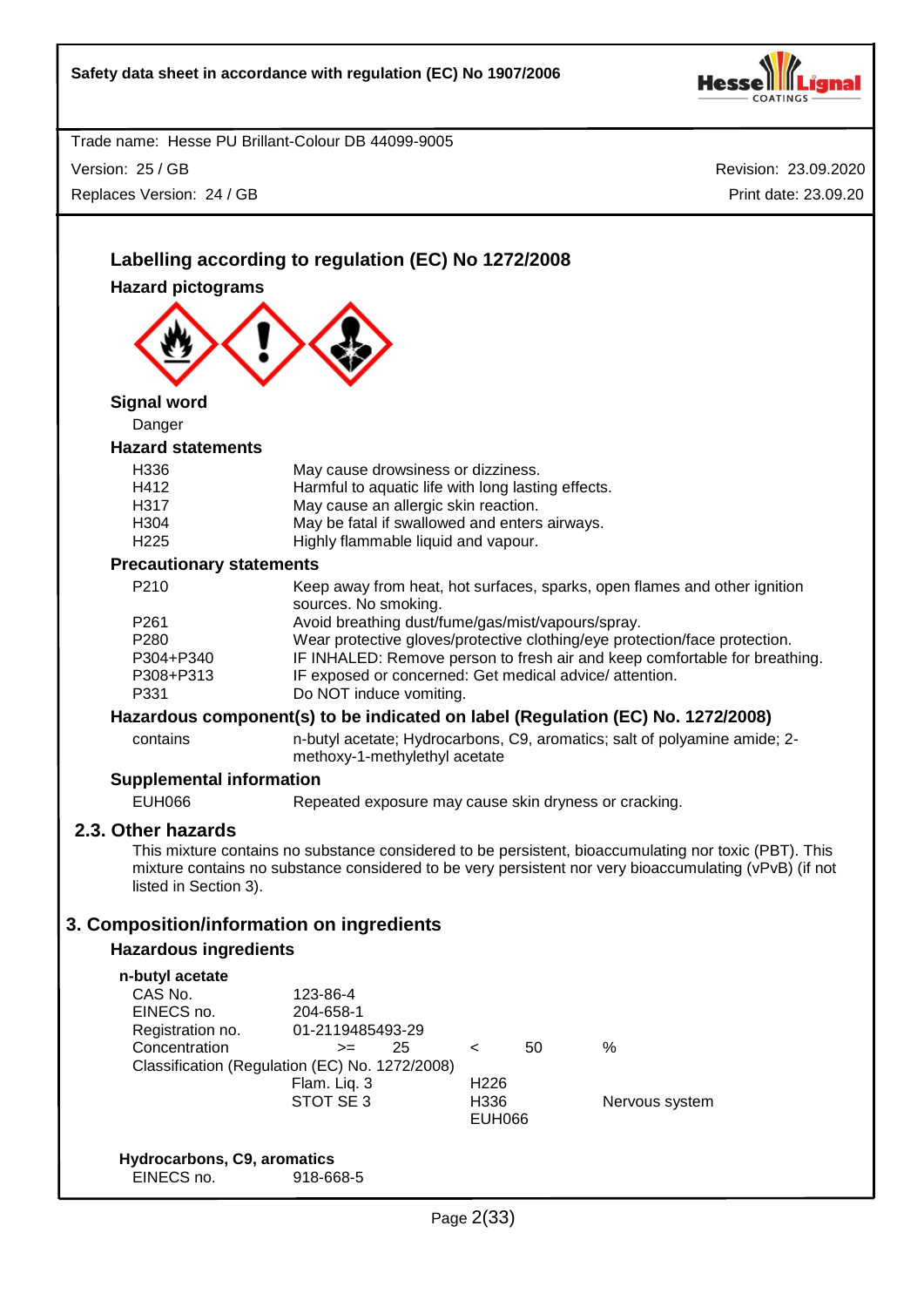| Safety data sheet in accordance with regulation (EC) No 1907/2006                                                                                                           |                                                                                                                                                                                                                                                         |                                                                              |                      |                                                                                                                          |
|-----------------------------------------------------------------------------------------------------------------------------------------------------------------------------|---------------------------------------------------------------------------------------------------------------------------------------------------------------------------------------------------------------------------------------------------------|------------------------------------------------------------------------------|----------------------|--------------------------------------------------------------------------------------------------------------------------|
| Trade name: Hesse PU Brillant-Colour DB 44099-9005                                                                                                                          |                                                                                                                                                                                                                                                         |                                                                              |                      |                                                                                                                          |
| Version: 25 / GB                                                                                                                                                            |                                                                                                                                                                                                                                                         |                                                                              |                      | Revision: 23.09.2020                                                                                                     |
| Replaces Version: 24 / GB                                                                                                                                                   |                                                                                                                                                                                                                                                         |                                                                              |                      | Print date: 23.09.20                                                                                                     |
| Registration no.<br>Concentration                                                                                                                                           | 01-2119455851-35<br>3<br>$>=$<br>Classification (Regulation (EC) No. 1272/2008)<br>Flam. Liq. 3<br>Asp. Tox. 1<br><b>Aquatic Chronic 2</b><br>STOT SE 3<br>STOT SE 3                                                                                    | $\,<\,$<br>H <sub>226</sub><br>H304<br>H411<br>H335<br>H336<br><b>EUH066</b> | 10                   | $\frac{0}{0}$<br>Respiratory tract<br>Nervous system                                                                     |
| xylene<br>CAS No.<br>EINECS no.<br>Registration no.<br>Concentration                                                                                                        | 1330-20-7<br>215-535-7<br>01-2119488216-32<br>1<br>$>=$<br>Classification (Regulation (EC) No. 1272/2008)<br>Flam. Liq. 3<br>Acute Tox. 4<br>Acute Tox. 4<br>Skin Irrit. 2<br>Asp. Tox. 1<br>STOT SE 3<br>Eye Irrit. 2                                  | $\prec$<br>H226<br>H332<br>H312<br>H315<br>H304<br>H335<br>H319              | 10                   | $\frac{0}{0}$<br>Route of exposure: Inhalation<br>exposure<br>Route of exposure: Dermal<br>exposure<br>Respiratory tract |
| 2-methoxy-1-methylethyl acetate<br>CAS No.<br>EINECS no.<br>Registration no.<br>Concentration<br>ethylbenzene<br>CAS No.<br>EINECS no.<br>Registration no.<br>Concentration | 108-65-6<br>203-603-9<br>01-2119475791-29<br>1<br>$>=$<br>Classification (Regulation (EC) No. 1272/2008)<br>Flam. Liq. 3<br>STOT SE 3<br>$100 - 41 - 4$<br>202-849-4<br>01-2119489370-35<br>1<br>$>=$<br>Classification (Regulation (EC) No. 1272/2008) | $\,<\,$<br>H226<br>H336<br>$\,<\,$                                           | 10<br>$\overline{7}$ | $\%$<br>$\%$                                                                                                             |
|                                                                                                                                                                             | Flam. Liq. 2<br>Acute Tox. 4<br>STOT RE <sub>2</sub><br>Asp. Tox. 1                                                                                                                                                                                     | H <sub>225</sub><br>H332<br>H373<br>H304                                     |                      | Route of exposure: Inhalation<br>exposure<br>Ear                                                                         |
| salt of polyamine amide<br>CAS No.<br>EINECS no.<br>Registration no.<br>Concentration                                                                                       | 162627-17-0<br>605-296-0<br>01-2119970640-38<br>0,1<br>$>=$                                                                                                                                                                                             | $\lt$                                                                        | $\mathbf{1}$         | $\%$                                                                                                                     |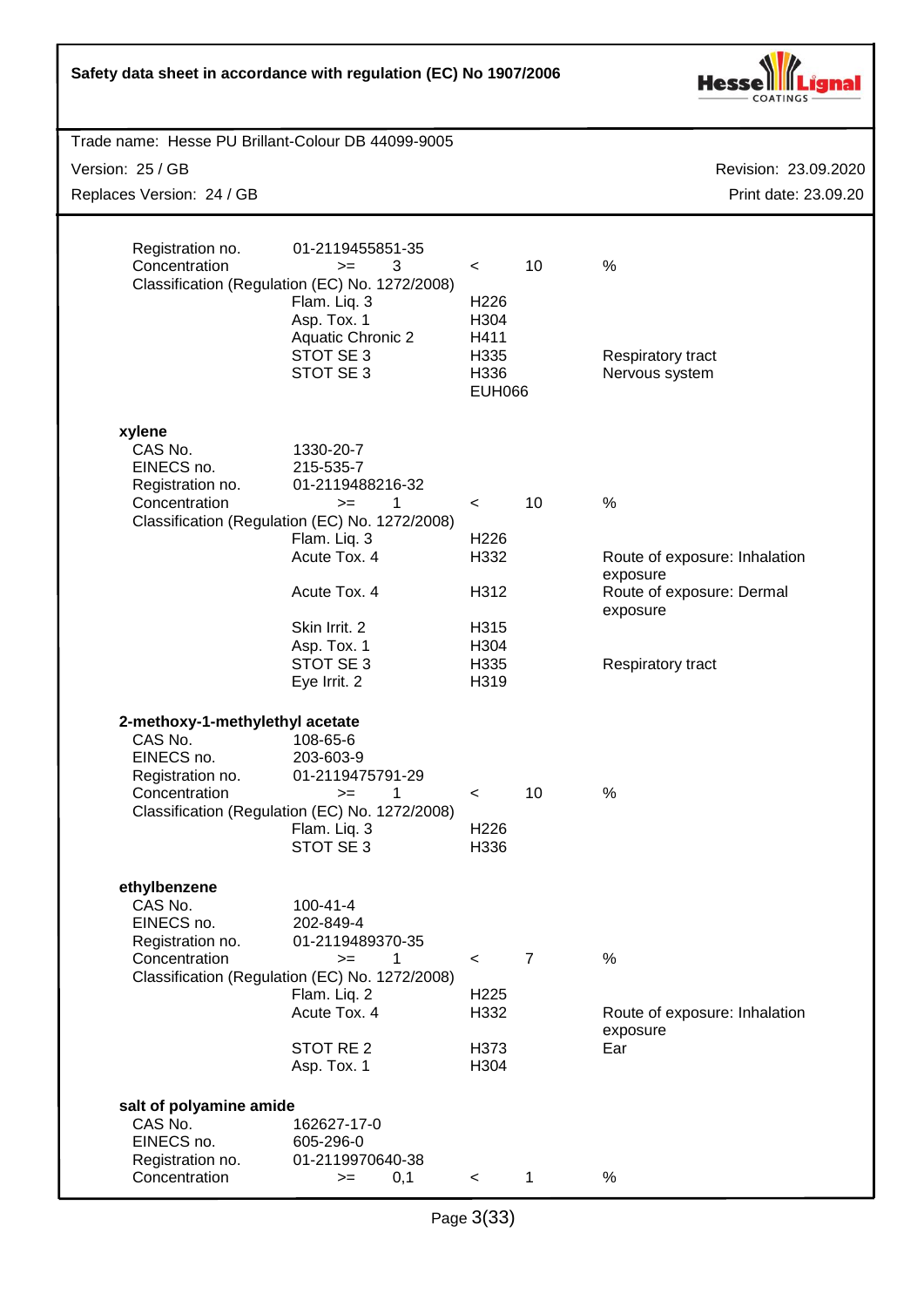| Safety data sheet in accordance with regulation (EC) No 1907/2006                                   |                                                                          |                  |    |               |                      |
|-----------------------------------------------------------------------------------------------------|--------------------------------------------------------------------------|------------------|----|---------------|----------------------|
| Trade name: Hesse PU Brillant-Colour DB 44099-9005                                                  |                                                                          |                  |    |               |                      |
| Version: 25 / GB                                                                                    |                                                                          |                  |    |               | Revision: 23.09.2020 |
| Replaces Version: 24 / GB                                                                           |                                                                          |                  |    |               | Print date: 23.09.20 |
|                                                                                                     | Classification (Regulation (EC) No. 1272/2008)<br>Skin Sens, 1A          | H317             |    |               |                      |
| cellulose nitrate $<$ =12.6 % N<br>CAS No.                                                          | 9004-70-0<br>Classification (Regulation (EC) No. 1272/2008)<br>Expl. 1.1 | H <sub>201</sub> |    |               |                      |
| <b>Further ingredients</b>                                                                          |                                                                          |                  |    |               |                      |
| 3-methoxybutyl acetate<br>CAS No.<br>EINECS no.<br>Registration no.<br>Concentration<br>Advice: [3] | 4435-53-4<br>224-644-9<br>01-2119548364-36<br>1<br>$>=$                  | $\lt$            | 10 | $\frac{0}{0}$ |                      |
| <b>Note</b>                                                                                         | [3] Substance with occupational exposure limits                          |                  |    |               |                      |
| 4. First aid measures                                                                               |                                                                          |                  |    |               |                      |
| 4.1. Description of first aid measures                                                              |                                                                          |                  |    |               |                      |

## **General information**

If unconscious place in recovery position and seek medical advice. In all cases of doubt, or when symptoms persist, seek medical attention. First aider: Pay attention to self-protection! Remove affected person from danger area, lay him down.

#### **After inhalation**

In case of accident by inhalation: remove casualty to fresh air and keep at rest. Keep warm, calm and covered up. In all cases of doubt, or when symptoms persist, seek medical attention.

#### **After skin contact**

Wash off immediately with soap and water. Do NOT use solvents or thinners. Consult a doctor if skin irritation persists.

#### **After eye contact**

Remove contact lenses, irrigate copiously with clean, fresh water, holding the eyelids apart for at least 10 minutes and seek immediate medical advice. Take medical treatment.

#### **After ingestion**

Do not induce vomiting. Take medical treatment.

## **4.2. Most important symptoms and effects, both acute and delayed**

Symptoms and signs include headache, dizziness, fatigue, muscular weakness, drowsiness and in extreme cases, loss of consciousness. High concentration of vapours may cause irritation to eyes and respiratory system and produce narcotic effects.

# **4.3. Indication of any immediate medical attention and special treatment needed**

## **Hints for the physician / treatment**

Treat symptomatically.

# **5. Firefighting measures**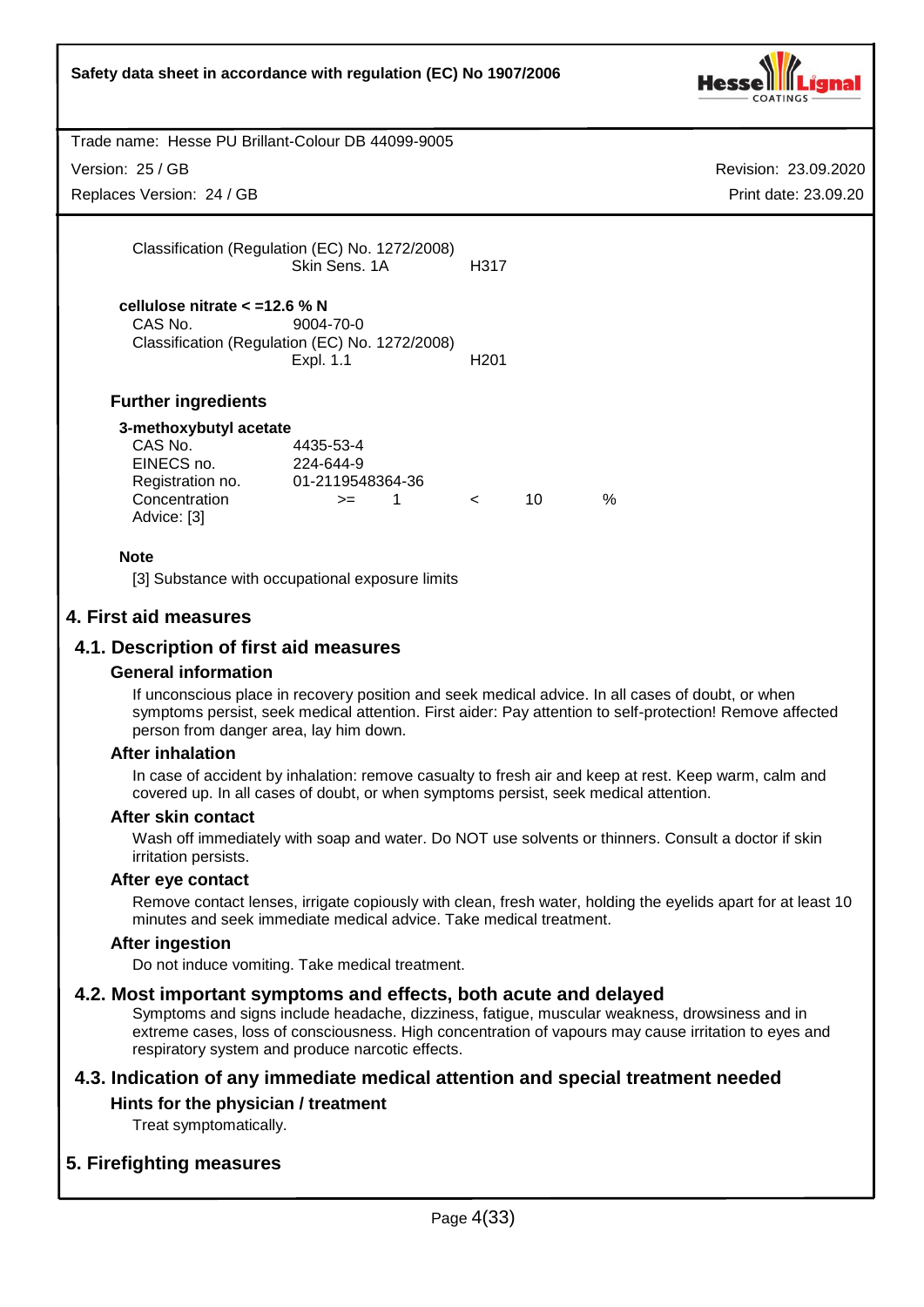

Version: 25 / GB

Replaces Version: 24 / GB

Revision: 23.09.2020 Print date: 23.09.20

# **5.1. Extinguishing media**

# **Suitable extinguishing media**

Recommended: alcohol resistant foam, CO2, powders, water spray/mist

## **Non suitable extinguishing media**

Do not use a solid water stream as it may scatter and spread fire.

## **5.2. Special hazards arising from the substance or mixture**

Fire will produce dense black smoke. In a fire, hazardous decomposition products may be produced. Exposure to decomposition products may cause a health hazard. Vapours can form an explosive mixture with air.

## **5.3. Advice for firefighters**

## **Special protective equipment for fire-fighting**

In case of combustion evolution of dangerous gases possible. Use self-contained breathing apparatus.

#### **Other information**

Cool closed containers exposed to fire with water. Do not allow run-off from fire fighting to enter drains or water courses. Standard procedure for chemical fires.

## **6. Accidental release measures**

## **6.1. Personal precautions, protective equipment and emergency procedures**

Eliminate all ignition sources if safe to do so. Ensure adequate ventilation. Do not inhale vapours. Do not inhale gases. Do not inhale mist.

#### **6.2. Environmental precautions**

Do not allow to enter drains or waterways. Do not allow to enter soil, waterways or waste water canal. In case of gas escape or of entry into waterways, soil or drains, inform the responsible authorities.

## **6.3. Methods and material for containment and cleaning up**

Contain and collect spillage with non-combustible absorbent materials, e.g. sand, earth, vermiculite, diatomaceous earth and place in container for disposal according to local regulations (see section 13). Clean contaminated floors and objects thoroughly with water and detergents, observing environmental regulations. Do NOT use solvents or thinners. Send in suitable containers for recovery or disposal.

## **6.4. Reference to other sections**

Refer to protective measures listed in Sections 7 and 8.

# **7. Handling and storage**

# **7.1. Precautions for safe handling**

## **Advice on safe handling**

Prevent the creation of flammable or explosive concentrations of vapour in air and avoid vapour concentration higher than the occupational exposure limits. Keep container tightly closed and dry in a cool, well-ventilated place. Use only with adequate ventilation/personal protection. Ensure adequate ventilation. Provide for sufficient ventilation. This can be achieved by local exhaust or general exhaust air collection. Wear a suitable respirator if the ventilation is not sufficient to keep the solvent vapour concentration below the occupational limit values. Avoid contact with skin and eyes. Avoid inhalation of vapour and spray mist. Do no eat, drink or smoke when using this product. Use personal protective clothing. For personal protection see Section 8.

#### **Advice on protection against fire and explosion**

Vapours can form an explosive mixture with air. Vapours are heavier than air and may spread along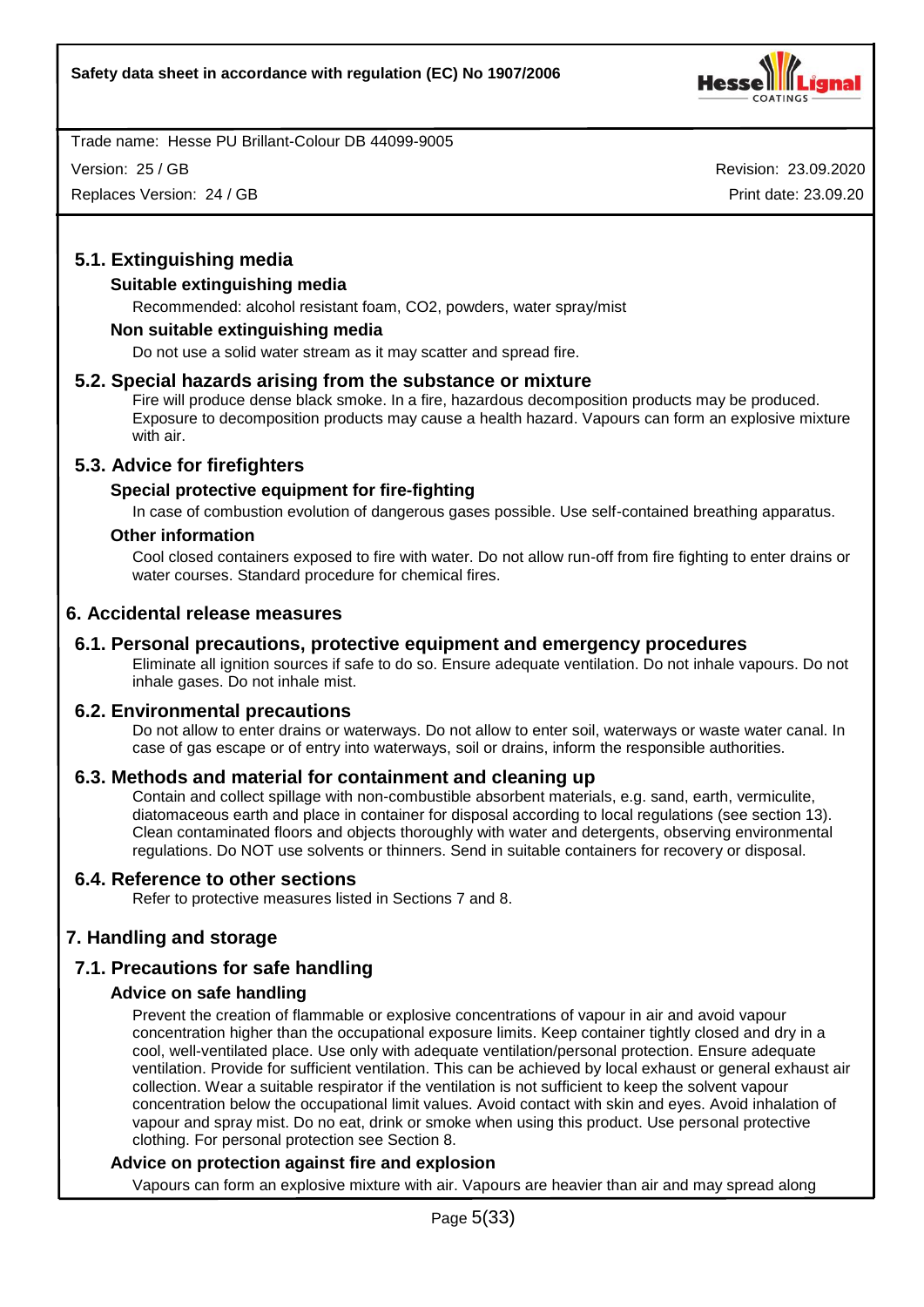

Version: 25 / GB

Replaces Version: 24 / GB

Revision: 23.09.2020

Print date: 23.09.20

floors. In addition, the product should only be used in areas from which all naked lights and other sources of ignition have been excluded. Mixture may charge electrostatically: always use earthing leads when transferring from one container to another. Take measures to prevent the build up of electrostatic charge. Wear shoes with conductive soles. No sparking tools should be used. Fight fire with normal precautions from a reasonable distance.

# **7.2. Conditions for safe storage, including any incompatibilities**

## **Requirements for storage rooms and vessels**

Provide solvent-resistant and impermeable floor. Keep only in the original container in a cool, well ventilated place. Containers which are opened must be carefully resealed and kept upright to prevent leakage.

#### **Hints on storage assembly**

Store away from oxidising agents, from strongly alkaline and strongly acid materials.

#### **Storage classes**

Storage class according to TRGS 510 3 Flammable liquid

# **Further information on storage conditions**

Protect from frost. Protect from heat and direct sunlight. Keep away from sources of ignition - No smoking. Store in accordance with the particular national regulations.

## **7.3. Specific end use(s)**

See exposure scenario, if available.

# **8. Exposure controls/personal protection**

## **8.1. Control parameters**

## **Exposure limit values**

| 2-methoxy-1-methylethyl acetate                        |      |                       |     |        |
|--------------------------------------------------------|------|-----------------------|-----|--------|
| List                                                   |      | Directive 2017/164 EG |     |        |
| Value                                                  | 275  | mg/m <sup>3</sup>     | 50  | ppm(V) |
| Short term exposure limit                              | 550  | mg/m <sup>3</sup>     | 100 | ppm(V) |
| Status: 12/2009                                        |      |                       |     |        |
| 2-methoxy-1-methylethyl acetate                        |      |                       |     |        |
| List                                                   | EH40 |                       |     |        |
| Value                                                  | 274  | mg/m <sup>3</sup>     | 50  | ppm(V) |
| Short term exposure limit                              | 548  | mg/m <sup>3</sup>     | 100 | ppm(V) |
| Skin resorption / sensibilisation: Sk; Status: 01/2020 |      |                       |     |        |
| n-butyl acetate                                        |      |                       |     |        |
| List                                                   | EH40 |                       |     |        |
| Value                                                  | 724  | mg/m <sup>3</sup>     | 150 | ppm(V) |
| Short term exposure limit                              | 966  | mg/m <sup>3</sup>     | 200 | ppm(V) |
| Status: 01/2020                                        |      |                       |     |        |
| n-butyl acetate                                        |      |                       |     |        |
| List                                                   |      | Directive 2017/164 EG |     |        |
| Value                                                  | 241  | mg/m <sup>3</sup>     | 50  | ppm(V) |
| Short term exposure limit                              | 723  | mg/m <sup>3</sup>     | 150 | ppm(V) |
| Status: 10/2019                                        |      |                       |     |        |
| xylene                                                 |      |                       |     |        |
| List                                                   |      | Directive 2017/164 EG |     |        |
| Value                                                  | 221  | mg/m <sup>3</sup>     | 50  | ppm(V) |
| Short term exposure limit                              | 442  | mg/m <sup>3</sup>     | 100 | ppm(V) |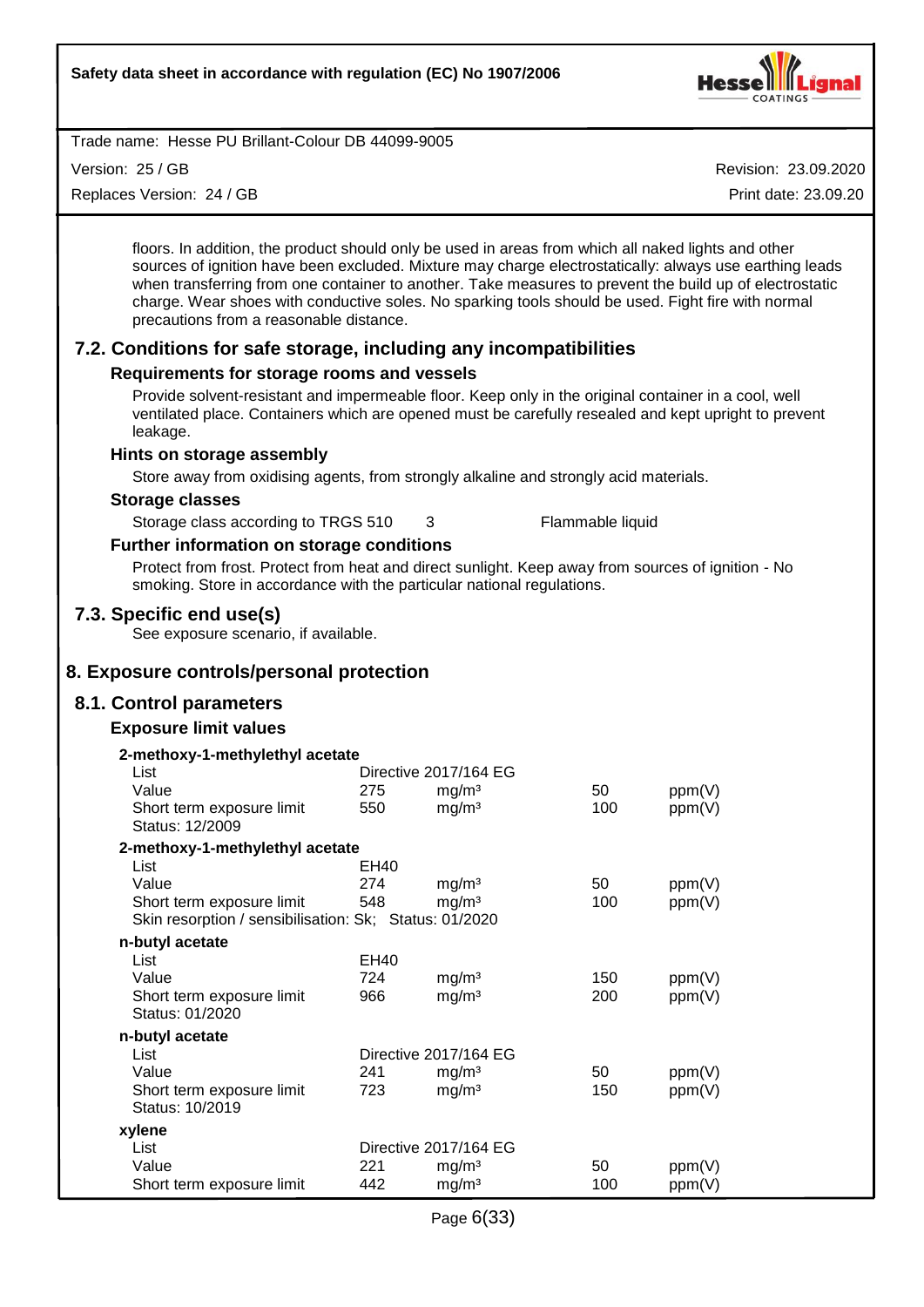|                                                                                     | Safety data sheet in accordance with regulation (EC) No 1907/2006 |                                                          |     |                      |  |
|-------------------------------------------------------------------------------------|-------------------------------------------------------------------|----------------------------------------------------------|-----|----------------------|--|
| Trade name: Hesse PU Brillant-Colour DB 44099-9005                                  |                                                                   |                                                          |     |                      |  |
| Version: 25 / GB                                                                    |                                                                   |                                                          |     | Revision: 23.09.2020 |  |
| Replaces Version: 24 / GB                                                           |                                                                   |                                                          |     | Print date: 23.09.20 |  |
| Skin resorption / sensibilisation: H; Status: 12/2009<br>xylene<br>List             | EH40                                                              |                                                          |     |                      |  |
| Value                                                                               | 220                                                               | mg/m <sup>3</sup>                                        | 50  | ppm(V)               |  |
| Short term exposure limit                                                           | 441                                                               | mg/m <sup>3</sup>                                        | 100 | ppm(V)               |  |
| Skin resorption / sensibilisation: Sk; Status: 01/2020                              |                                                                   |                                                          |     |                      |  |
| Hydrocarbons, C9, aromatics                                                         |                                                                   |                                                          |     |                      |  |
| List<br>Value                                                                       | <b>EH40</b><br>500                                                |                                                          |     |                      |  |
| Status: 01/2020                                                                     |                                                                   | mg/m <sup>3</sup>                                        |     |                      |  |
| ethylbenzene                                                                        |                                                                   |                                                          |     |                      |  |
| List                                                                                |                                                                   | Directive 2017/164 EG                                    |     |                      |  |
| Value                                                                               | 442                                                               | mg/m <sup>3</sup>                                        | 100 | ppm(V)               |  |
| Short term exposure limit<br>Status: 12/2009                                        | 884                                                               | mg/m <sup>3</sup>                                        | 200 | ppm(V)               |  |
| ethylbenzene                                                                        |                                                                   |                                                          |     |                      |  |
| List                                                                                | EH40                                                              |                                                          |     |                      |  |
| Value                                                                               | 441                                                               | mg/m <sup>3</sup>                                        | 100 | ppm(V)               |  |
| Short term exposure limit<br>Skin resorption / sensibilisation: Sk; Status: 01/2020 | 552                                                               | mg/m <sup>3</sup>                                        | 125 | ppm(V)               |  |
| <b>Other information</b>                                                            |                                                                   |                                                          |     |                      |  |
|                                                                                     |                                                                   |                                                          |     |                      |  |
| <b>Derived No/Minimal Effect Levels (DNEL/DMEL)</b>                                 |                                                                   |                                                          |     |                      |  |
| 2-methoxy-1-methylethyl acetate                                                     |                                                                   |                                                          |     |                      |  |
| Type of value                                                                       |                                                                   | Derived No Effect Level (DNEL)                           |     |                      |  |
| Reference group<br>Duration of exposure                                             | Long-term                                                         | Workers (professional)                                   |     |                      |  |
| Route of exposure                                                                   | inhalative                                                        |                                                          |     |                      |  |
| Mode of action                                                                      | Systemic effects                                                  |                                                          |     |                      |  |
| Concentration                                                                       |                                                                   | 275                                                      |     | mg/m <sup>3</sup>    |  |
| Type of value                                                                       |                                                                   | Derived No Effect Level (DNEL)<br>Workers (professional) |     |                      |  |
| Reference group<br>Duration of exposure                                             | Long-term                                                         |                                                          |     |                      |  |
| Route of exposure                                                                   |                                                                   | Dermal exposure                                          |     |                      |  |
| Mode of action                                                                      | Systemic effects                                                  |                                                          |     |                      |  |
| Concentration                                                                       |                                                                   | 153,5                                                    |     | mg/kg/d              |  |
| Type of value                                                                       |                                                                   | Derived No Effect Level (DNEL)                           |     |                      |  |
| Reference group                                                                     | Consumer                                                          |                                                          |     |                      |  |
| Duration of exposure                                                                | Long-term                                                         |                                                          |     |                      |  |
| Route of exposure<br>Mode of action                                                 | Oral exposure<br>Systemic effects                                 |                                                          |     |                      |  |
| Concentration                                                                       |                                                                   | 1,67                                                     |     | mg/kg/d              |  |
| Type of value                                                                       |                                                                   | Derived No Effect Level (DNEL)                           |     |                      |  |
| Reference group                                                                     | Consumer                                                          |                                                          |     |                      |  |
| Duration of exposure                                                                | Long-term                                                         |                                                          |     |                      |  |
| Route of exposure                                                                   | inhalative                                                        |                                                          |     |                      |  |
| Mode of action                                                                      | Systemic effects                                                  |                                                          |     |                      |  |
| Concentration                                                                       |                                                                   | 33                                                       |     | mg/m <sup>3</sup>    |  |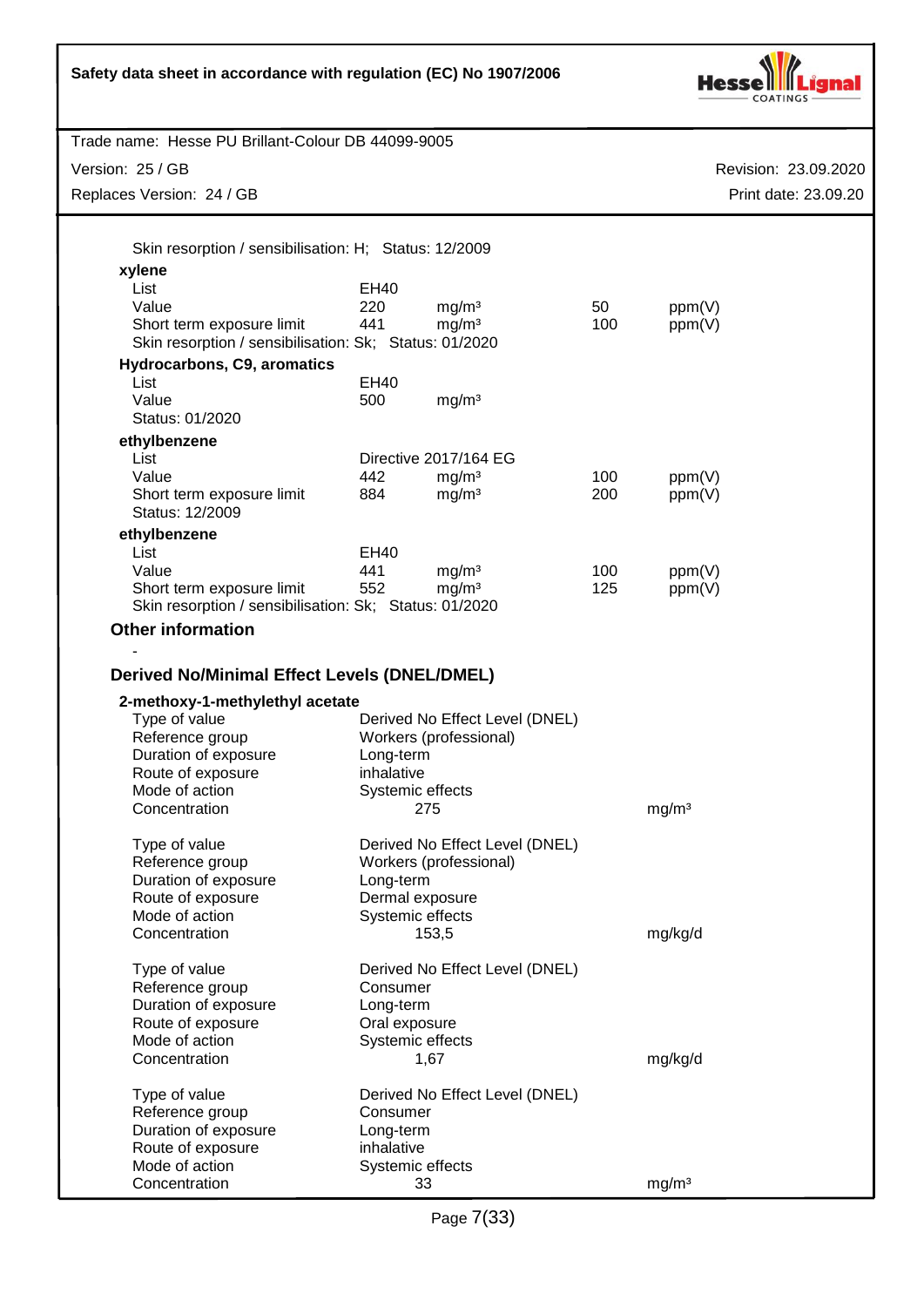

| Trade name: Hesse PU Brillant-Colour DB 44099-9005 |                                |                      |
|----------------------------------------------------|--------------------------------|----------------------|
| Version: 25 / GB                                   |                                | Revision: 23.09.2020 |
| Replaces Version: 24 / GB                          |                                | Print date: 23.09.20 |
|                                                    |                                |                      |
|                                                    |                                |                      |
|                                                    |                                |                      |
| Type of value                                      | Derived No Effect Level (DNEL) |                      |
| Reference group                                    | Consumer                       |                      |
| Duration of exposure                               | Long-term                      |                      |
| Route of exposure                                  | Dermal exposure                |                      |
| Mode of action                                     | Systemic effects               |                      |
| Concentration                                      | 54,8                           | mg/kg                |
|                                                    |                                |                      |
| n-butyl acetate                                    |                                |                      |
| Type of value                                      | Derived No Effect Level (DNEL) |                      |
| Reference group                                    | Workers (professional)         |                      |
| Duration of exposure                               | Long-term                      |                      |
| Route of exposure                                  | Dermal exposure                |                      |
| Mode of action                                     | Systemic effects               |                      |
| Concentration                                      | 11                             | mg/kg/d              |
|                                                    |                                |                      |
| Type of value                                      | Derived No Effect Level (DNEL) |                      |
| Reference group                                    | Workers (professional)         |                      |
| Duration of exposure                               | Short-term                     |                      |
| Route of exposure                                  | inhalative                     |                      |
| Mode of action                                     | Systemic effects               |                      |
| Concentration                                      | 600                            | mg/m <sup>3</sup>    |
|                                                    |                                |                      |
| Type of value                                      | Derived No Effect Level (DNEL) |                      |
| Reference group                                    | Workers (professional)         |                      |
| Duration of exposure                               | Short-term                     |                      |
| Route of exposure                                  | inhalative                     |                      |
| Mode of action                                     | Local effects                  |                      |
| Concentration                                      | 600                            | mg/m <sup>3</sup>    |
|                                                    |                                |                      |
| Type of value                                      | Derived No Effect Level (DNEL) |                      |
| Reference group                                    | Workers (professional)         |                      |
| Duration of exposure                               | Long-term                      |                      |
| Route of exposure                                  | inhalative                     |                      |
| Mode of action                                     | Local effects                  |                      |
| Concentration                                      | 300                            | mg/m <sup>3</sup>    |
|                                                    |                                |                      |
| Type of value                                      | Derived No Effect Level (DNEL) |                      |
| Reference group                                    | Workers (professional)         |                      |
| Duration of exposure                               | Long-term                      |                      |
| Route of exposure                                  | inhalative                     |                      |
| Mode of action                                     | Systemic effects               |                      |
| Concentration                                      | 300                            | mg/m <sup>3</sup>    |
|                                                    |                                |                      |
| Type of value                                      | Derived No Effect Level (DNEL) |                      |
| Reference group                                    | Consumer                       |                      |
| Duration of exposure                               | Long-term                      |                      |
| Route of exposure                                  | Dermal exposure                |                      |
| Mode of action                                     | Systemic effects               |                      |
| Concentration                                      | 6                              | mg/kg/d              |
|                                                    |                                |                      |
| Type of value                                      | Derived No Effect Level (DNEL) |                      |
| Reference group                                    | Consumer                       |                      |
|                                                    |                                |                      |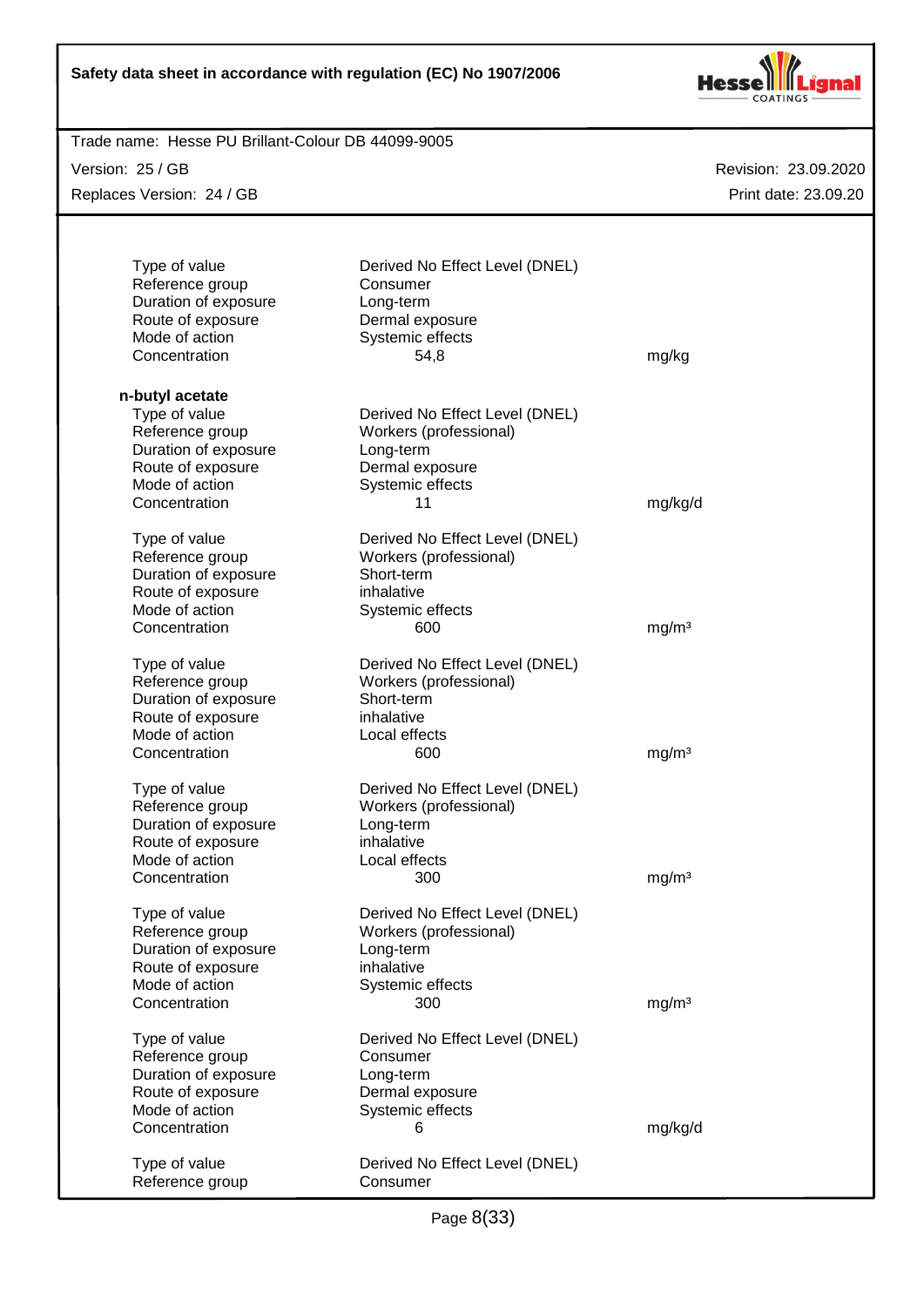

Trade name: Hesse PU Brillant-Colour DB 44099-9005

Version: 25 / GB

Replaces Version: 24 / GB

| Duration of exposure        | Long-term                      |                   |
|-----------------------------|--------------------------------|-------------------|
| Route of exposure           | Oral exposure                  |                   |
| Mode of action              | Systemic effects               |                   |
| Concentration               | 2                              | mg/kg/d           |
|                             |                                |                   |
| Type of value               | Derived No Effect Level (DNEL) |                   |
| Reference group             | Consumer                       |                   |
| Duration of exposure        | Short-term                     |                   |
| Route of exposure           | inhalative                     |                   |
| Mode of action              | Systemic effects               |                   |
| Concentration               | 300                            | mg/m <sup>3</sup> |
|                             |                                |                   |
| Type of value               | Derived No Effect Level (DNEL) |                   |
| Reference group             | Consumer                       |                   |
| Duration of exposure        | Short-term                     |                   |
| Route of exposure           | inhalative                     |                   |
| Mode of action              | Local effects                  |                   |
| Concentration               | 300                            | mg/m <sup>3</sup> |
|                             |                                |                   |
| Type of value               | Derived No Effect Level (DNEL) |                   |
| Reference group             | Consumer                       |                   |
| Duration of exposure        | Long-term                      |                   |
| Route of exposure           | inhalative                     |                   |
| Mode of action              | Systemic effects               |                   |
| Concentration               | 35,7                           | mg/m <sup>3</sup> |
|                             |                                |                   |
| Type of value               | Derived No Effect Level (DNEL) |                   |
| Reference group             | Consumer                       |                   |
| Duration of exposure        | Long-term                      |                   |
| Route of exposure           | inhalative                     |                   |
| Mode of action              | Local effects                  |                   |
| Concentration               | 35,7                           | mg/m <sup>3</sup> |
|                             |                                |                   |
| Hydrocarbons, C9, aromatics |                                |                   |
| Type of value               | Derived No Effect Level (DNEL) |                   |
| Reference group             | Consumer                       |                   |
| Duration of exposure        | Long-term                      |                   |
| Route of exposure           | Oral exposure                  |                   |
| Mode of action              | Systemic effects               |                   |
| Concentration               | 11                             | mg/kg             |
| Type of value               | Derived No Effect Level (DNEL) |                   |
| Reference group             | Workers (professional)         |                   |
| Duration of exposure        | Long-term                      |                   |
| Route of exposure           | Dermal exposure                |                   |
| Mode of action              | Systemic effects               |                   |
| Concentration               | 25                             | mg/kg             |
|                             |                                |                   |
| Type of value               | Derived No Effect Level (DNEL) |                   |
| Reference group             | Consumer                       |                   |
| Duration of exposure        | Long-term                      |                   |
| Route of exposure           | Dermal exposure                |                   |
| Mode of action              | Systemic effects               |                   |
|                             |                                |                   |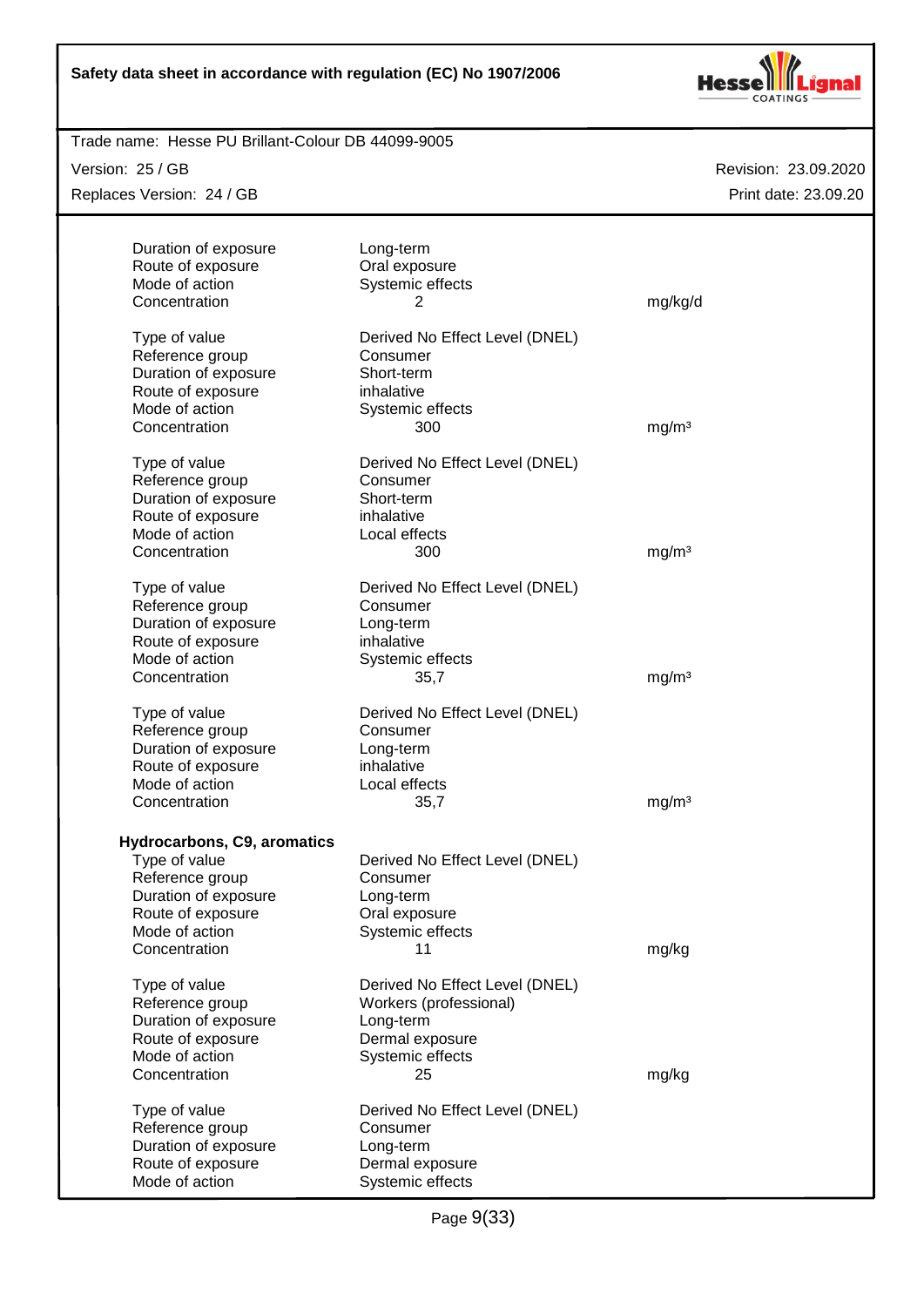

#### Trade name: Hesse PU Brillant-Colour DB 44099-9005

Version: 25 / GB

Replaces Version: 24 / GB

| Concentration                                                                                                    | 11                                                                                                           | mg/kg             |
|------------------------------------------------------------------------------------------------------------------|--------------------------------------------------------------------------------------------------------------|-------------------|
| Type of value<br>Reference group<br>Duration of exposure<br>Route of exposure<br>Mode of action                  | Derived No Effect Level (DNEL)<br>Workers (professional)<br>Long-term<br>inhalative<br>Systemic effects      |                   |
| Concentration                                                                                                    | 150                                                                                                          | mg/kg             |
| Type of value<br>Reference group<br>Duration of exposure<br>Route of exposure<br>Mode of action<br>Concentration | Derived No Effect Level (DNEL)<br>Consumer<br>Long-term<br>inhalative<br>Systemic effects<br>32              | mg/kg             |
|                                                                                                                  |                                                                                                              |                   |
| xylene<br>Type of value<br>Reference group<br>Duration of exposure<br>Route of exposure<br>Mode of action        | Derived No Effect Level (DNEL)<br>Consumer<br>Long-term<br>Dermal exposure<br>Systemic effects               |                   |
| Concentration                                                                                                    | 108                                                                                                          | mg/kg/d           |
| Type of value<br>Reference group<br>Duration of exposure<br>Route of exposure<br>Mode of action                  | Derived No Effect Level (DNEL)<br>Workers (professional)<br>Long-term<br>Dermal exposure<br>Systemic effects |                   |
| Concentration                                                                                                    | 180                                                                                                          | mg/kg/d           |
| Type of value<br>Reference group<br>Duration of exposure<br>Route of exposure<br>Mode of action                  | Derived No Effect Level (DNEL)<br>Consumer<br>Long-term<br>inhalative<br>Systemic effects                    |                   |
| Concentration                                                                                                    | 14,8                                                                                                         | mg/m <sup>3</sup> |
| Type of value<br>Reference group<br>Duration of exposure<br>Route of exposure<br>Mode of action                  | Derived No Effect Level (DNEL)<br>Consumer<br>Short-term<br>inhalative<br>Systemic effects                   |                   |
| Concentration                                                                                                    | 174                                                                                                          | mg/m <sup>3</sup> |
| Type of value<br>Reference group<br>Duration of exposure<br>Route of exposure<br>Mode of action                  | Derived No Effect Level (DNEL)<br>Consumer<br>Short-term<br>inhalative<br>Local effects                      |                   |
| Concentration                                                                                                    | 174                                                                                                          | mg/m <sup>3</sup> |
| Type of value                                                                                                    | Derived No Effect Level (DNEL)                                                                               |                   |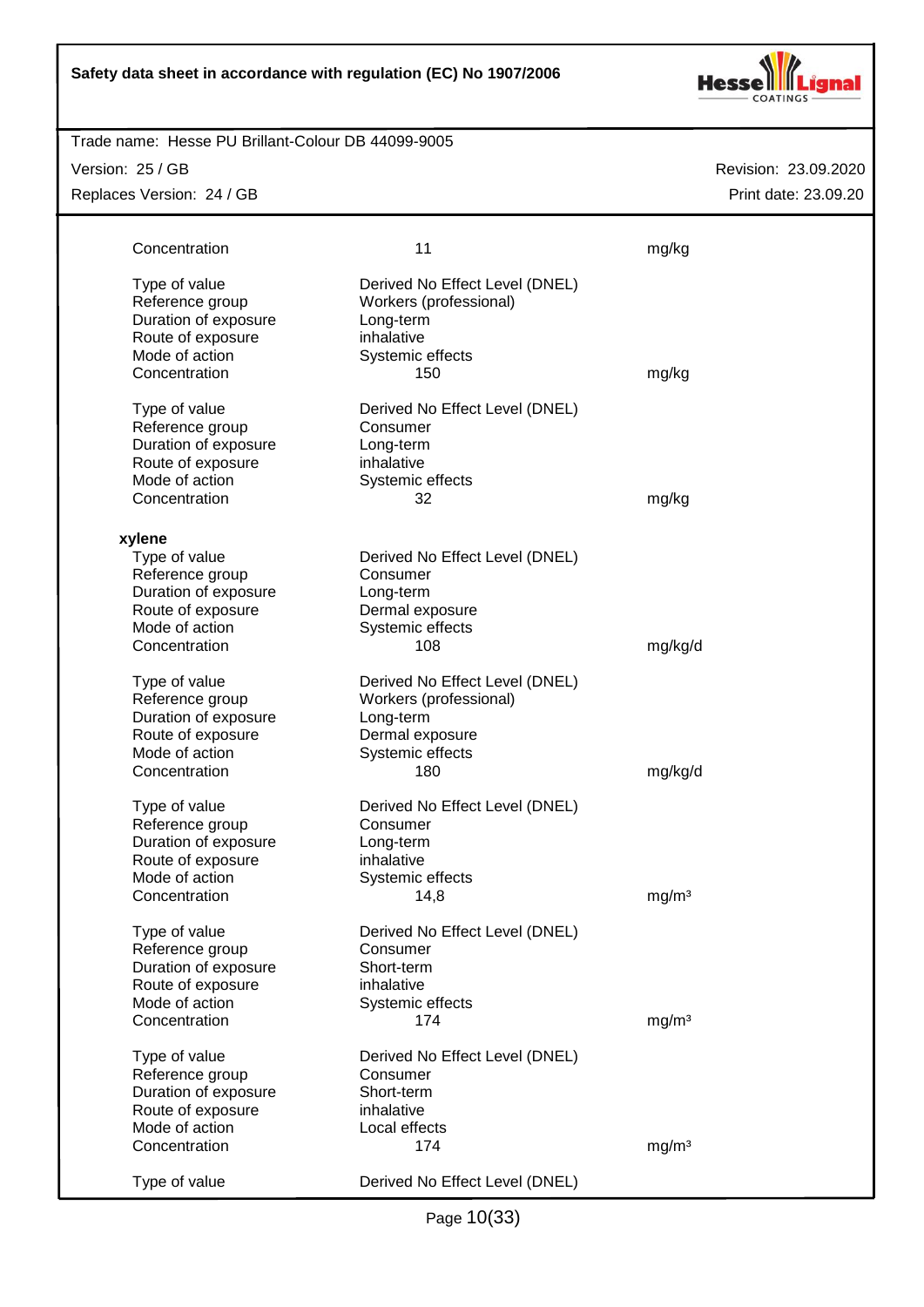

| Trade name: Hesse PU Brillant-Colour DB 44099-9005 |                                |                      |
|----------------------------------------------------|--------------------------------|----------------------|
| Version: 25 / GB                                   |                                | Revision: 23.09.2020 |
| Replaces Version: 24 / GB                          |                                | Print date: 23.09.20 |
|                                                    |                                |                      |
| Reference group                                    | Workers (professional)         |                      |
| Duration of exposure                               | Long-term                      |                      |
| Route of exposure                                  | inhalative                     |                      |
| Mode of action                                     | Local effects                  |                      |
| Concentration                                      | 77                             | mg/m <sup>3</sup>    |
| Type of value                                      | Derived No Effect Level (DNEL) |                      |
| Reference group                                    | Workers (professional)         |                      |
| Duration of exposure                               | Long-term                      |                      |
| Route of exposure                                  | inhalative                     |                      |
| Mode of action                                     | Systemic effects               |                      |
| Concentration                                      | 77                             | mg/m <sup>3</sup>    |
| Type of value                                      | Derived No Effect Level (DNEL) |                      |
| Reference group                                    | Workers (professional)         |                      |
| Duration of exposure                               | Short-term                     |                      |
| Route of exposure                                  | inhalative                     |                      |
| Mode of action                                     | Systemic effects               |                      |
| Concentration                                      | 289                            | mg/m <sup>3</sup>    |
|                                                    |                                |                      |
| Type of value                                      | Derived No Effect Level (DNEL) |                      |
| Reference group                                    | Workers (professional)         |                      |
| Duration of exposure                               | Short-term                     |                      |
| Route of exposure                                  | inhalative                     |                      |
| Mode of action                                     | Local effects                  |                      |
| Concentration                                      | 289                            | mg/m <sup>3</sup>    |
| Type of value                                      | Derived No Effect Level (DNEL) |                      |
| Reference group                                    | Consumer                       |                      |
| Duration of exposure                               | Long-term                      |                      |
| Route of exposure                                  | Oral exposure                  |                      |
| Mode of action                                     | Systemic effects               |                      |
| Concentration                                      | 1,6                            | mg/kg/d              |
| Type of value                                      | Derived No Effect Level (DNEL) |                      |
| Reference group                                    | Workers (professional)         |                      |
| Duration of exposure                               | Short-term                     |                      |
| Route of exposure                                  | Dermal exposure                |                      |
| Mode of action                                     | Local effects                  |                      |
| Concentration                                      | 174                            | mg/kg/d              |
|                                                    |                                |                      |
| ethylbenzene                                       |                                |                      |
| Type of value                                      | Derived No Effect Level (DNEL) |                      |
| Reference group                                    | Workers (professional)         |                      |
| Duration of exposure                               | Short-term<br>inhalative       |                      |
| Route of exposure<br>Mode of action                |                                |                      |
|                                                    | Systemic effects               |                      |
| Concentration                                      | 289                            | mg/m <sup>3</sup>    |
| Type of value                                      | Derived No Effect Level (DNEL) |                      |
| Reference group                                    | Workers (professional)         |                      |
| Duration of exposure                               | Long-term                      |                      |
| Route of exposure                                  | inhalative                     |                      |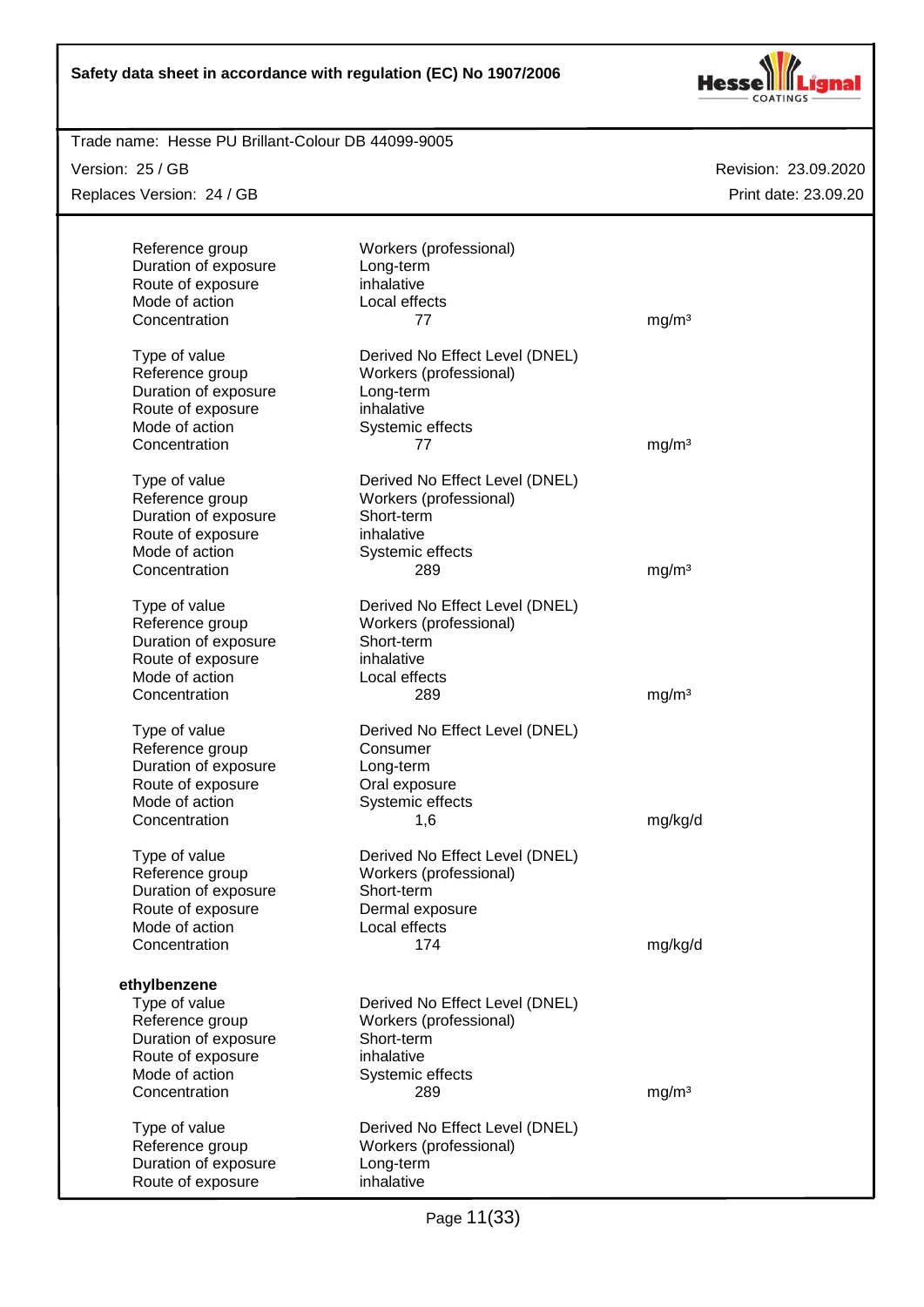

#### Trade name: Hesse PU Brillant-Colour DB 44099-9005

Version: 25 / GB

Replaces Version: 24 / GB

| Mode of action                      | Systemic effects               |                   |
|-------------------------------------|--------------------------------|-------------------|
| Concentration                       | 77                             | mg/m <sup>3</sup> |
|                                     |                                |                   |
| Type of value                       | Derived No Effect Level (DNEL) |                   |
| Reference group                     | Workers (professional)         |                   |
| Duration of exposure                | Short-term                     |                   |
| Route of exposure                   | inhalative                     |                   |
| Mode of action                      | Local effects                  |                   |
| Concentration                       | 289                            | mg/m <sup>3</sup> |
|                                     |                                |                   |
| Type of value                       | Derived No Effect Level (DNEL) |                   |
| Reference group                     | Workers (professional)         |                   |
| Duration of exposure                | Long-term<br>inhalative        |                   |
| Route of exposure<br>Mode of action |                                |                   |
|                                     | Local effects                  |                   |
| Concentration                       | 77                             | mg/m <sup>3</sup> |
| Type of value                       | Derived No Effect Level (DNEL) |                   |
| Reference group                     | Workers (professional)         |                   |
| Duration of exposure                | Long-term                      |                   |
| Route of exposure                   | Dermal exposure                |                   |
| Mode of action                      | Systemic effects               |                   |
| Concentration                       | 18                             | mg/kg/d           |
|                                     |                                |                   |
| Type of value                       | Derived No Effect Level (DNEL) |                   |
| Reference group                     | Consumer                       |                   |
| Duration of exposure                | Short-term                     |                   |
| Route of exposure                   | inhalative                     |                   |
| Mode of action                      | Systemic effects               |                   |
| Concentration                       | 174                            | mg/m <sup>3</sup> |
| Type of value                       | Derived No Effect Level (DNEL) |                   |
| Reference group                     | Consumer                       |                   |
| Duration of exposure                | Short-term                     |                   |
| Route of exposure                   | inhalative                     |                   |
| Mode of action                      | Local effects                  |                   |
| Concentration                       | 174                            | mg/m <sup>3</sup> |
|                                     |                                |                   |
| Type of value                       | Derived No Effect Level (DNEL) |                   |
| Reference group                     | Consumer                       |                   |
| Duration of exposure                | Long-term                      |                   |
| Route of exposure                   | inhalative                     |                   |
| Mode of action                      | Systemic effects               |                   |
| Concentration                       | 14,8                           | mg/m <sup>3</sup> |
| Type of value                       | Derived No Effect Level (DNEL) |                   |
| Reference group                     | Consumer                       |                   |
| Duration of exposure                | Long-term                      |                   |
| Route of exposure                   | Dermal exposure                |                   |
| Mode of action                      | Systemic effects               |                   |
| Concentration                       | 108                            | mg/kg/d           |
|                                     |                                |                   |
| Type of value                       | Derived No Effect Level (DNEL) |                   |
|                                     |                                |                   |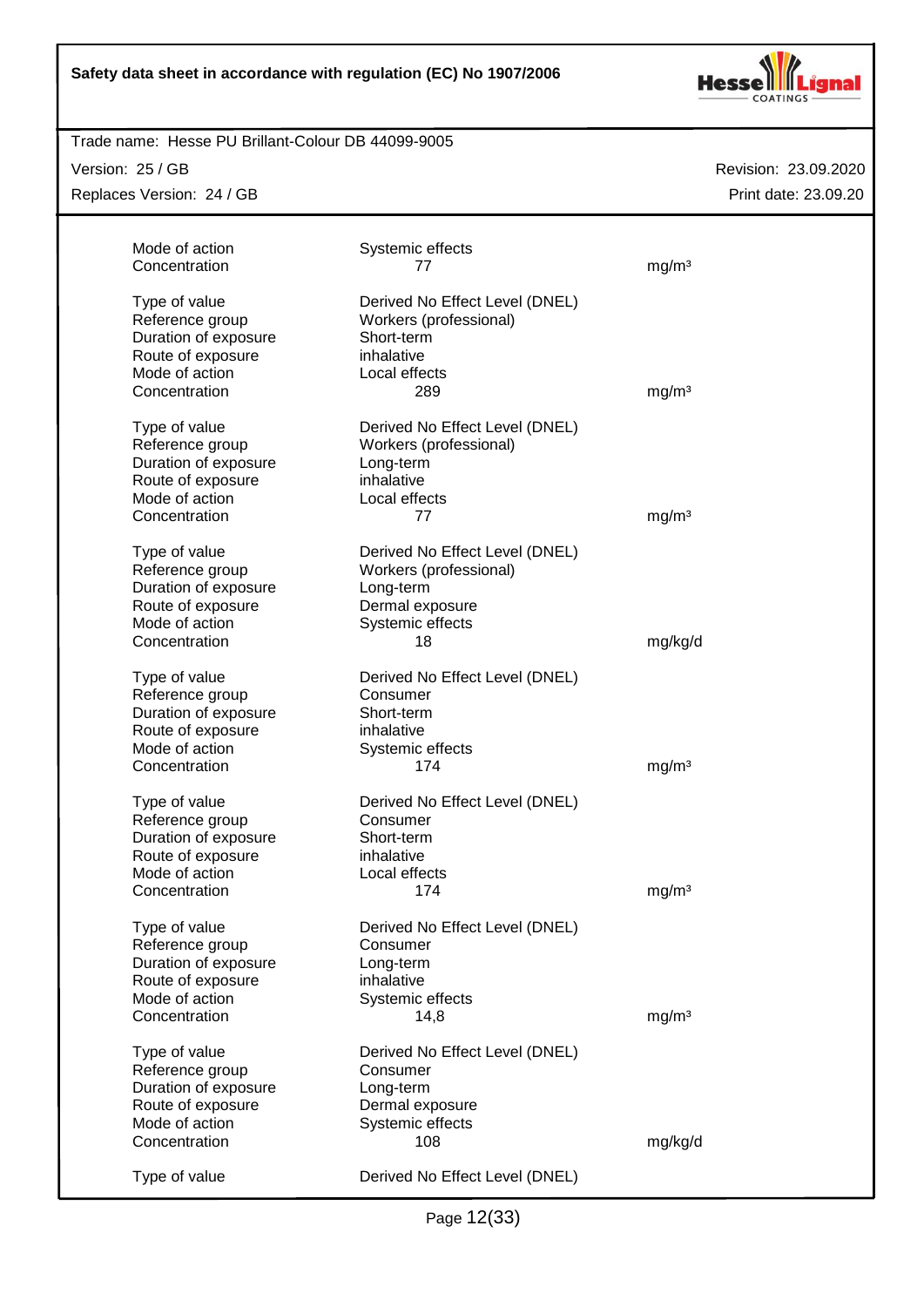| Safety data sheet in accordance with regulation (EC) No 1907/2006                               |                                                                   |                      |
|-------------------------------------------------------------------------------------------------|-------------------------------------------------------------------|----------------------|
| Trade name: Hesse PU Brillant-Colour DB 44099-9005                                              |                                                                   |                      |
| Version: 25 / GB                                                                                |                                                                   | Revision: 23.09.2020 |
| Replaces Version: 24 / GB                                                                       |                                                                   | Print date: 23.09.20 |
| Reference group<br>Duration of exposure<br>Route of exposure<br>Mode of action<br>Concentration | Consumer<br>Long-term<br>Oral exposure<br>Systemic effects<br>1,6 | mg/kg/d              |
| <b>Predicted No Effect Concentration (PNEC)</b>                                                 |                                                                   |                      |
| 3-methoxybutyl acetate<br>Type of value<br><b>Type</b>                                          | <b>PNEC</b><br>Water                                              |                      |
| Concentration                                                                                   | 0,0071                                                            | mg/l                 |
| Type of value<br><b>Type</b>                                                                    | <b>PNEC</b><br>Soil                                               |                      |
| Concentration                                                                                   | 0,00397                                                           | mg/kg                |
| Type of value                                                                                   | <b>PNEC</b>                                                       |                      |
| <b>Type</b><br>Concentration                                                                    | Sediment<br>0,041                                                 |                      |
|                                                                                                 |                                                                   | mg/kg                |
| Type of value<br><b>Type</b>                                                                    | <b>PNEC</b><br>Sewage treatment plant (STP)                       |                      |
| Concentration                                                                                   | 1000                                                              | mg/l                 |
| 2-methoxy-1-methylethyl acetate<br>Type of value<br>Type<br>Concentration                       | <b>PNEC</b><br>Freshwater<br>0,635                                | mg/l                 |
| Type of value                                                                                   | <b>PNEC</b>                                                       |                      |
| <b>Type</b><br>Concentration                                                                    | Saltwater<br>0,0635                                               | mg/l                 |
|                                                                                                 |                                                                   |                      |
| Type of value<br>Conditions                                                                     | <b>PNEC</b><br>sporadic release                                   |                      |
| Concentration                                                                                   | 6,35                                                              | mg/l                 |
| Type of value<br><b>Type</b><br>Concentration                                                   | <b>PNEC</b><br>Fresh water sediment<br>3,29                       | mg/kg                |
| Type of value                                                                                   | <b>PNEC</b>                                                       |                      |
| <b>Type</b><br>Concentration                                                                    | saltwater sediment<br>0,329                                       | mg/kg                |
| Type of value                                                                                   | <b>PNEC</b>                                                       |                      |
| <b>Type</b>                                                                                     | Soil                                                              |                      |
| Concentration                                                                                   | 0,29                                                              | mg/kg                |
| Type of value<br><b>Type</b><br>Concentration                                                   | <b>PNEC</b><br>Sewage treatment plant (STP)<br>100                | mg/l                 |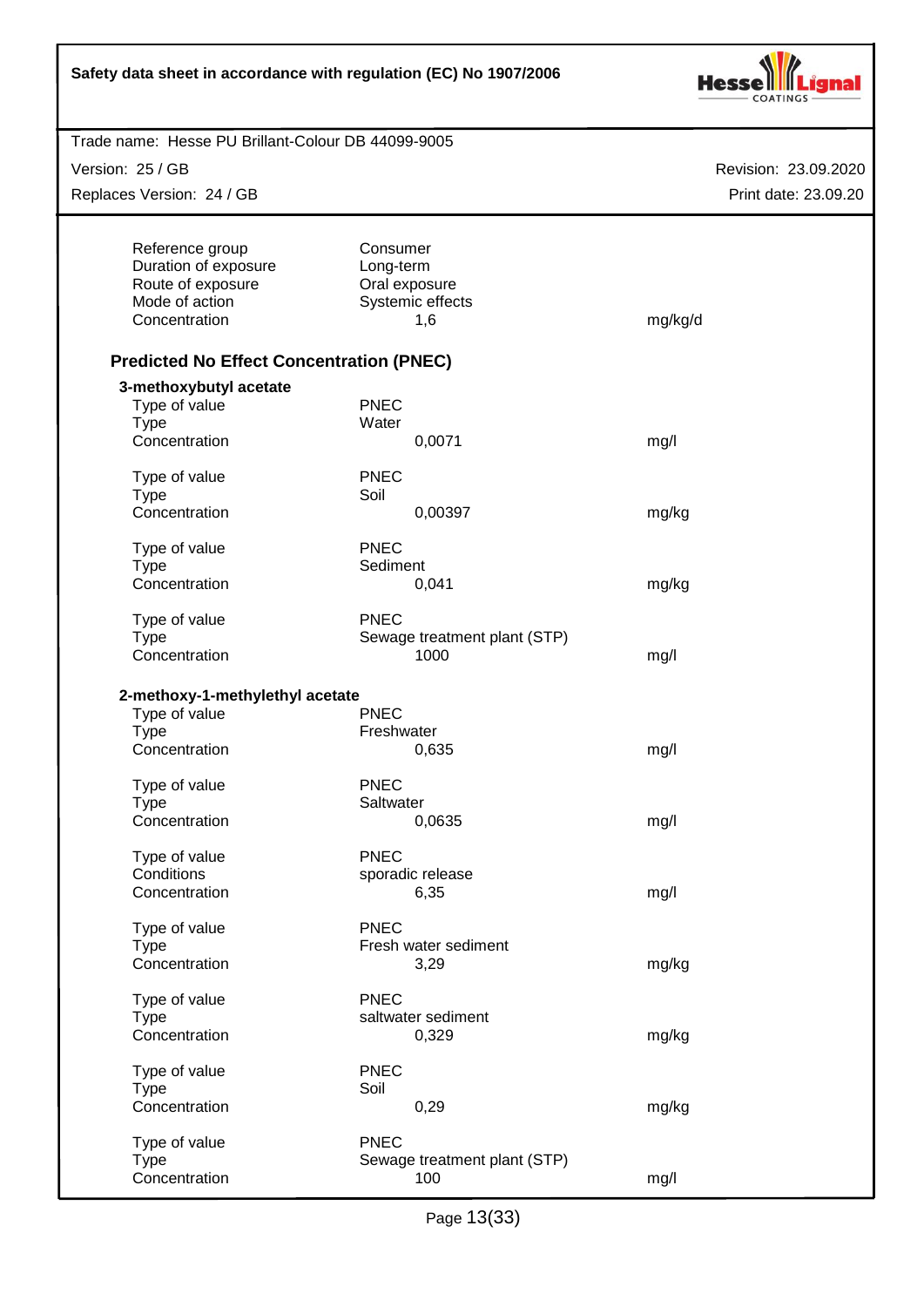

Trade name: Hesse PU Brillant-Colour DB 44099-9005

Version: 25 / GB Replaces Version: 24 / GB

| n-butyl acetate<br>Type of value<br><b>Type</b><br>Concentration | <b>PNEC</b><br>Freshwater<br>0,18                   | mg/l  |
|------------------------------------------------------------------|-----------------------------------------------------|-------|
| Type of value<br><b>Type</b><br>Concentration                    | <b>PNEC</b><br>Saltwater<br>0,018                   | mg/l  |
| Type of value<br><b>Type</b><br>Concentration                    | <b>PNEC</b><br>Sewage treatment plant (STP)<br>35,6 | mg/l  |
| Type of value<br><b>Type</b><br>Conditions<br>Concentration      | <b>PNEC</b><br>Water<br>sporadic release<br>0,36    | mg/l  |
| Type of value<br><b>Type</b><br>Concentration                    | <b>PNEC</b><br>Fresh water sediment<br>0,981        | mg/kg |
| Type of value<br><b>Type</b><br>Concentration                    | <b>PNEC</b><br>saltwater sediment<br>0,0981         | mg/l  |
| Type of value<br><b>Type</b><br>Concentration                    | <b>PNEC</b><br>Soil<br>0,0903                       | mg/kg |
| xylene<br>Type of value<br><b>Type</b><br>Concentration          | <b>PNEC</b><br>Freshwater<br>0,327                  | mg/l  |
| Type of value<br><b>Type</b><br>Concentration                    | <b>PNEC</b><br>Saltwater<br>0,327                   | mg/l  |
| Type of value<br><b>Type</b><br>Concentration                    | <b>PNEC</b><br>Fresh water sediment<br>12,46        | mg/kg |
| Type of value<br><b>Type</b><br>Concentration                    | <b>PNEC</b><br>saltwater sediment<br>12,46          | mg/kg |
| Type of value<br><b>Type</b><br>Concentration                    | <b>PNEC</b><br>Soil<br>2,31                         | mg/kg |
| Type of value                                                    | <b>PNEC</b>                                         |       |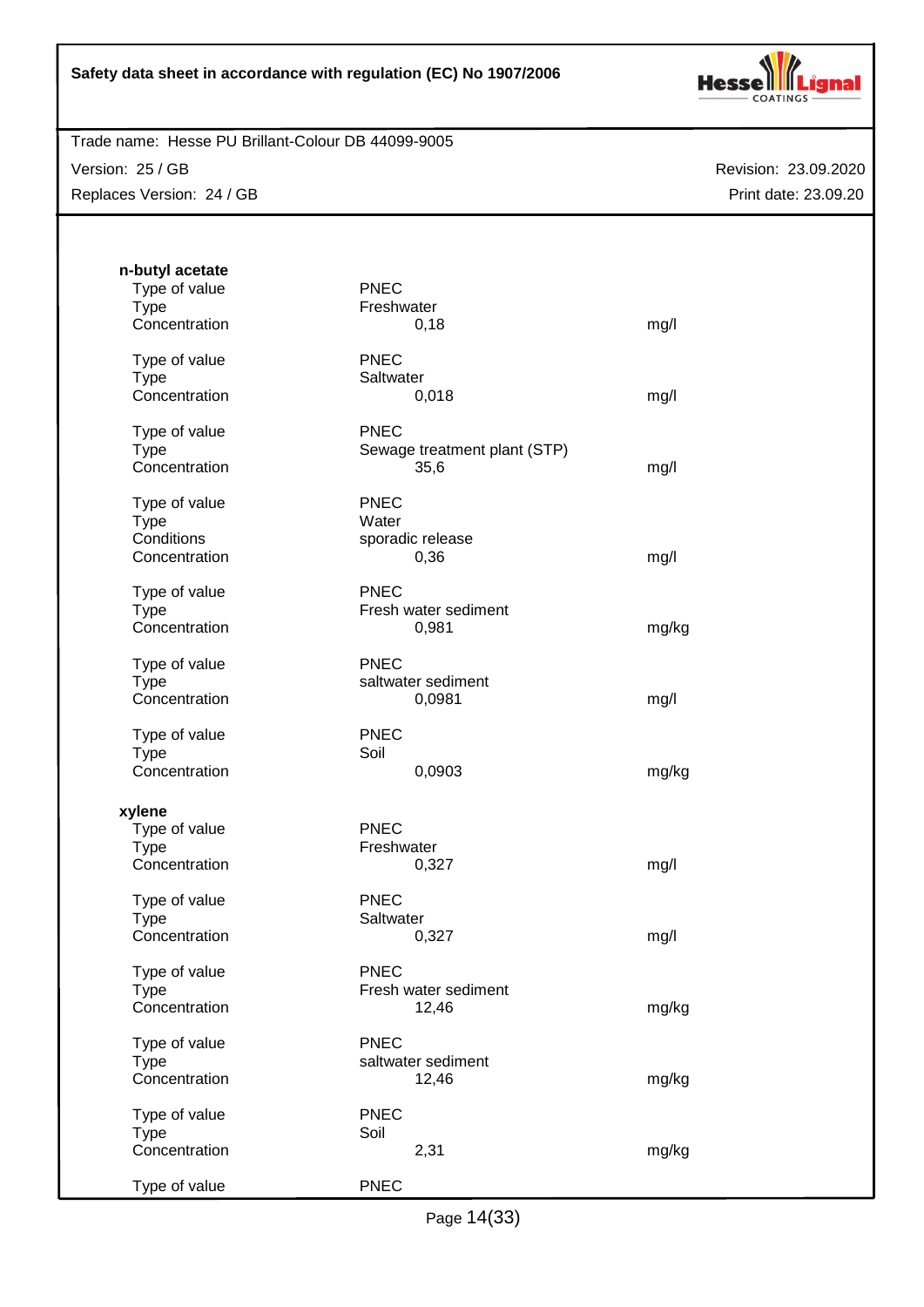

Version: 25 / GB

Replaces Version: 24 / GB

Revision: 23.09.2020 Print date: 23.09.20

| <b>Type</b><br>Concentration                                  | Sewage treatment plant (STP)<br>6,58                | mg/l  |
|---------------------------------------------------------------|-----------------------------------------------------|-------|
| ethylbenzene<br>Type of value<br><b>Type</b><br>Concentration | <b>PNEC</b><br>Freshwater<br>0.327                  | mg/l  |
| Type of value<br>Type<br>Concentration                        | <b>PNEC</b><br>Fresh water sediment<br>12,46        | mg/kg |
| Type of value<br>Type<br>Concentration                        | <b>PNEC</b><br>Soil<br>2,31                         | mg/kg |
| Type of value<br><b>Type</b><br>Concentration                 | <b>PNEC</b><br>Sewage treatment plant (STP)<br>6,58 | mg/l  |

# **8.2. Exposure controls**

## **Exposure controls**

Users are advised to consider national Occupational Exposure Limits or other equivalent values. Provide for sufficient ventilation. This can be achieved by local exhaust or general exhaust air collection. Wear a suitable respirator if the ventilation is not sufficient to keep the solvent vapour concentration below the occupational limit values.

## **Respiratory protection**

Avoid inhalation of vapour and spray mist. Use breathing apparatus if exposed to vapours/dust/aerosol. Recommended Filter type: Respiratory protection mask with combination filter A/P2

## **Hand protection**

Protective gloves complying with EN 374.

Glove material

Multilayer gloves made from

Appropriate Material Fluorinated rubber / butyl-rubber

Material thickness  $\rightarrow$  = 0,7 mm Breakthrough time >= 30 min

This recommendation is valid only for the product named in this safety data sheet supplied by us, and only for the indicated intended use purposes.

For special purposes, it is recommended to check the resistance to chemicals of the protective gloves mentioned above together with the supplier of these gloves.

The instructions and information provided by the glove manufacturer on use, storage, maintenance and replacement must be followed.

The breakthrough time must be greater than the end use time of the product.

Gloves should be replaced regularly and if there is any sign of damage to the glove material.

The performance or effectiveness of the glove may be reduced by physical/ chemical damage and poor maintenance.

## **Eye protection**

Wear eye glasses with side protection according to EN 166.

#### **Body protection**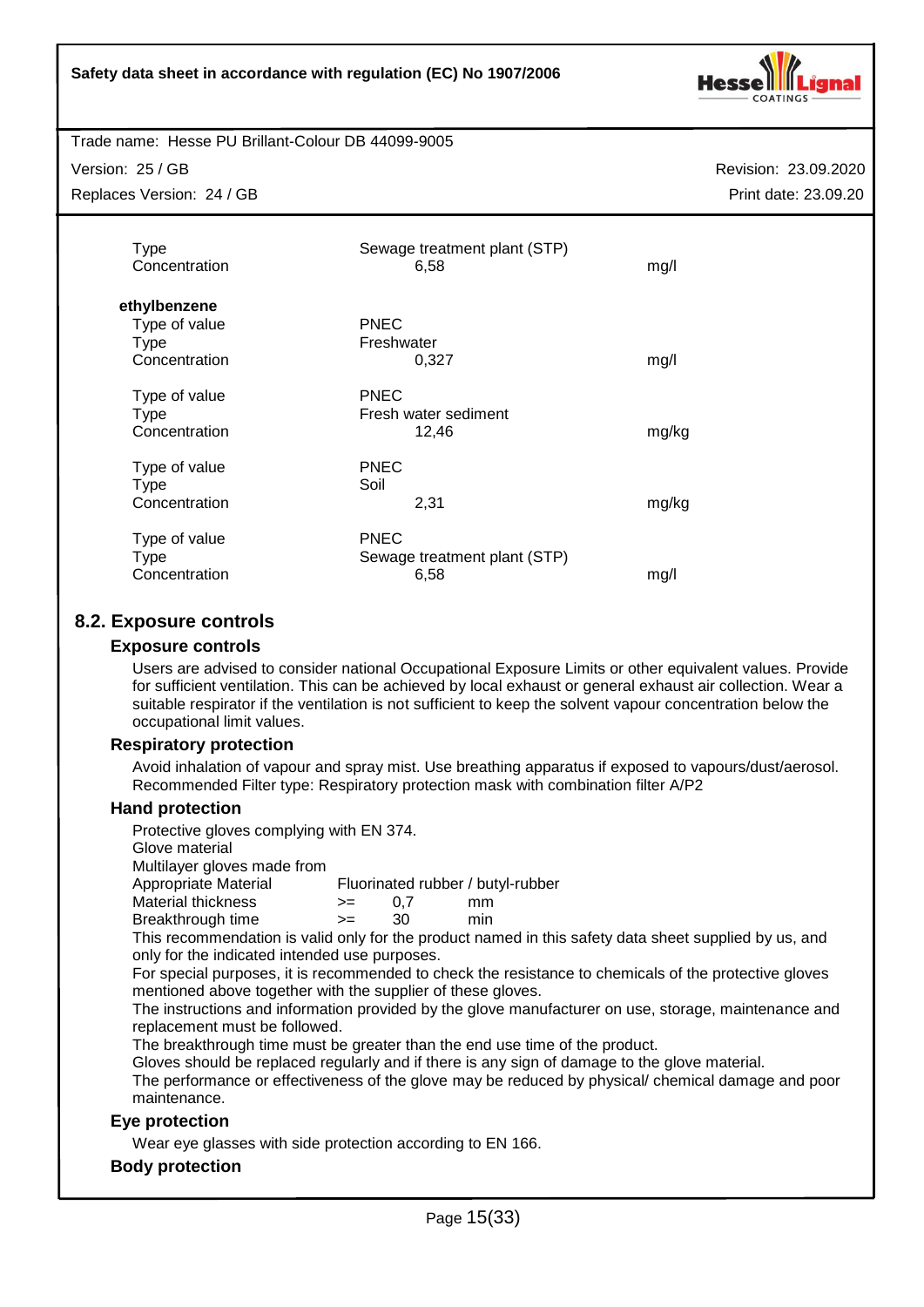

Version: 25 / GB

Replaces Version: 24 / GB

Revision: 23.09.2020 Print date: 23.09.20

Wear suitable protective clothing. Remove contaminated clothing and wash it before reuse. Wash hands before breaks and after work.

# **9. Physical and chemical properties**

| 9.1. Information on basic physical and chemical properties |                |       |     |                 |
|------------------------------------------------------------|----------------|-------|-----|-----------------|
| <b>Form</b>                                                | liquid         |       |     |                 |
| <b>Colour</b>                                              | coloured       |       |     |                 |
| <b>Odour</b>                                               | solvent-like   |       |     |                 |
| <b>Odour threshold</b>                                     |                |       |     |                 |
| Remarks                                                    | not determined |       |     |                 |
| pH value                                                   |                |       |     |                 |
| Remarks                                                    | not determined |       |     |                 |
| <b>Melting point</b>                                       |                |       |     |                 |
| Remarks                                                    | not determined |       |     |                 |
| <b>Freezing point</b>                                      |                |       |     |                 |
| <b>Remarks</b>                                             | not determined |       |     |                 |
| Initial boiling point and boiling range                    |                |       |     |                 |
| Value                                                      | 82             | to    | 200 | °C              |
| <b>Flash point</b>                                         |                |       |     |                 |
| Value                                                      | 21             |       |     | $\rm ^{\circ}C$ |
| <b>Evaporation rate</b>                                    |                |       |     |                 |
| Remarks                                                    | not determined |       |     |                 |
| <b>Flammability (solid, gas)</b>                           |                |       |     |                 |
| not determined                                             |                |       |     |                 |
| Upper/lower flammability or explosive limits               |                |       |     |                 |
| Remarks                                                    | not determined |       |     |                 |
| Vapour pressure                                            |                |       |     |                 |
| Remarks                                                    | not determined |       |     |                 |
| <b>Vapour density</b>                                      |                |       |     |                 |
| <b>Remarks</b>                                             | not determined |       |     |                 |
| <b>Density</b>                                             |                |       |     |                 |
| Value                                                      | appr.          | 1,002 |     | kg/l            |
| Temperature                                                | 20             | °C    |     |                 |
| Solubility in water                                        |                |       |     |                 |
| Remarks                                                    | not determined |       |     |                 |
| Solubility(ies)                                            |                |       |     |                 |
| Remarks                                                    | not determined |       |     |                 |
| <b>Partition coefficient: n-octanol/water</b>              |                |       |     |                 |
| Remarks                                                    | not determined |       |     |                 |
| Ignition temperature                                       |                |       |     |                 |
| Remarks                                                    | not determined |       |     |                 |
| <b>Decomposition temperature</b>                           |                |       |     |                 |
| Remarks                                                    | not determined |       |     |                 |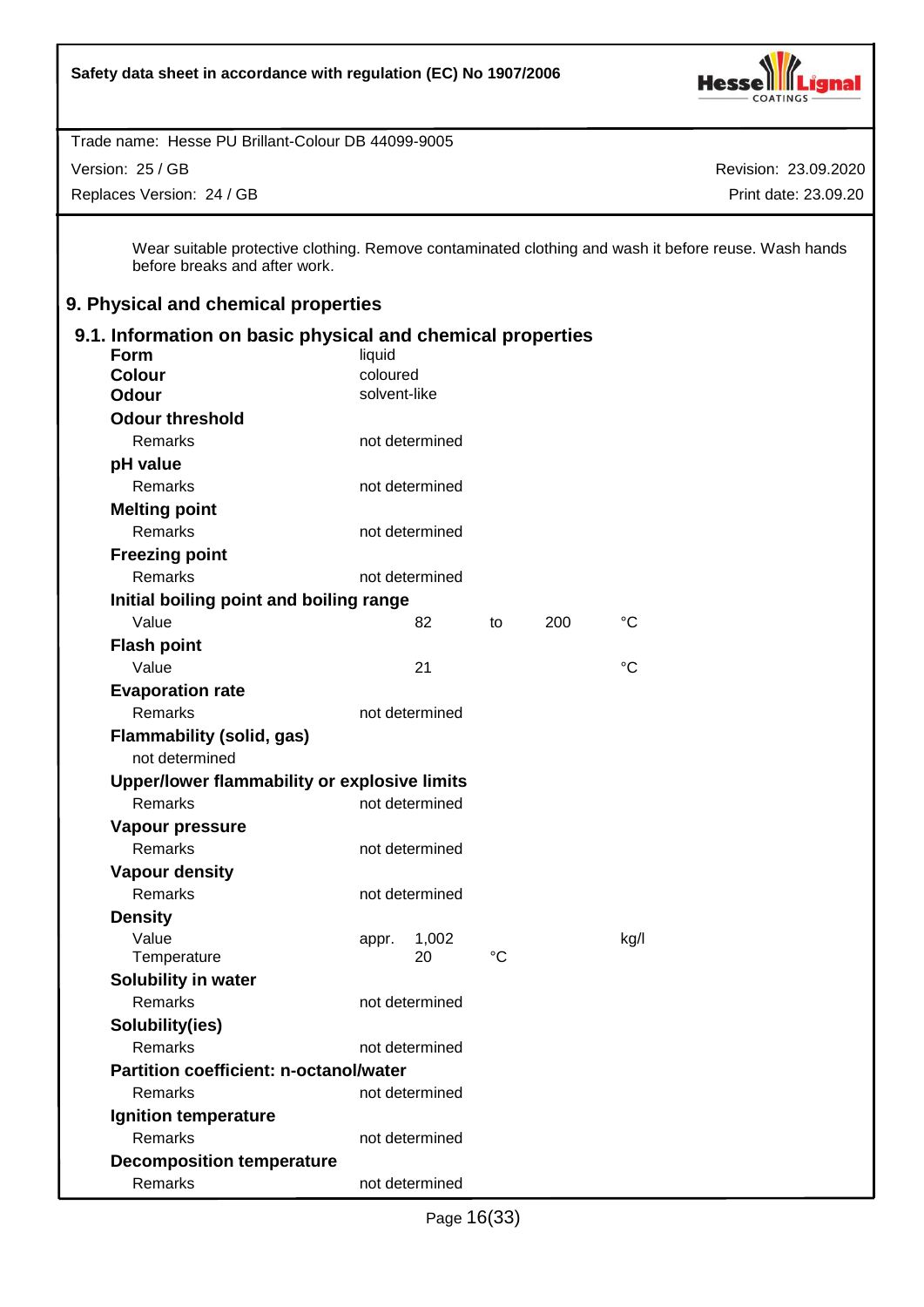

Trade name: Hesse PU Brillant-Colour DB 44099-9005

Version: 25 / GB

Replaces Version: 24 / GB

| <b>Viscosity</b>                                                                                                                                                  |                                                                                                                       |                    |    |       |  |
|-------------------------------------------------------------------------------------------------------------------------------------------------------------------|-----------------------------------------------------------------------------------------------------------------------|--------------------|----|-------|--|
| <b>Remarks</b>                                                                                                                                                    | not determined                                                                                                        |                    |    |       |  |
| <b>Efflux time</b>                                                                                                                                                |                                                                                                                       |                    |    |       |  |
| Value                                                                                                                                                             | 40                                                                                                                    | to<br>$^{\circ}$ C | 50 | S     |  |
| Temperature<br>Method                                                                                                                                             | 20<br>DIN EN ISO 2431 - 4 mm                                                                                          |                    |    |       |  |
| <b>Explosive properties</b>                                                                                                                                       |                                                                                                                       |                    |    |       |  |
| evaluation                                                                                                                                                        | not determined                                                                                                        |                    |    |       |  |
| <b>Oxidising properties</b>                                                                                                                                       |                                                                                                                       |                    |    |       |  |
| Remarks                                                                                                                                                           | not determined                                                                                                        |                    |    |       |  |
| 9.2. Other information                                                                                                                                            |                                                                                                                       |                    |    |       |  |
| <b>Non-volatile content</b>                                                                                                                                       |                                                                                                                       |                    |    |       |  |
| Value                                                                                                                                                             | 45.6                                                                                                                  |                    |    | %     |  |
| Method                                                                                                                                                            | calculated value                                                                                                      |                    |    |       |  |
| <b>Other information</b>                                                                                                                                          |                                                                                                                       |                    |    |       |  |
| This information is not available.                                                                                                                                |                                                                                                                       |                    |    |       |  |
| 10. Stability and reactivity                                                                                                                                      |                                                                                                                       |                    |    |       |  |
|                                                                                                                                                                   |                                                                                                                       |                    |    |       |  |
| 10.1. Reactivity<br>Stable under recommended storage and handling conditions (see section 7).                                                                     |                                                                                                                       |                    |    |       |  |
| 10.2. Chemical stability<br>Stable under normal conditions.                                                                                                       |                                                                                                                       |                    |    |       |  |
| 10.3. Possibility of hazardous reactions<br>To avoid thermal decomposition, do not overheat.                                                                      |                                                                                                                       |                    |    |       |  |
| 10.4. Conditions to avoid<br>Isolate from sources of heat, sparks and open flame.                                                                                 |                                                                                                                       |                    |    |       |  |
| 10.5. Incompatible materials<br>Keep away from oxidising agents, strongly alkaline and strongly acid materials in order to avoid<br>exothermic reactions.         |                                                                                                                       |                    |    |       |  |
| 10.6. Hazardous decomposition products<br>Carbon monoxide and carbon dioxide, nitrous oxides (NOx), dense black smoke, No decomposition if<br>used as prescribed. |                                                                                                                       |                    |    |       |  |
| 11. Toxicological information                                                                                                                                     |                                                                                                                       |                    |    |       |  |
| 11.1. Information on toxicological effects                                                                                                                        |                                                                                                                       |                    |    |       |  |
| <b>Acute oral toxicity</b>                                                                                                                                        |                                                                                                                       |                    |    |       |  |
| Method                                                                                                                                                            | Calculation method (Regulation (EC) No. 1272/2008)                                                                    |                    |    |       |  |
| Remarks                                                                                                                                                           | Based on available data, the classification criteria are not met.                                                     |                    |    |       |  |
| <b>Acute dermal toxicity</b>                                                                                                                                      |                                                                                                                       |                    |    |       |  |
| ATE<br>Method                                                                                                                                                     | 10.000<br>>                                                                                                           |                    |    | mg/kg |  |
| Remarks                                                                                                                                                           | calculated value (Regulation (EC) No. 1272/2008)<br>Based on available data, the classification criteria are not met. |                    |    |       |  |
|                                                                                                                                                                   |                                                                                                                       |                    |    |       |  |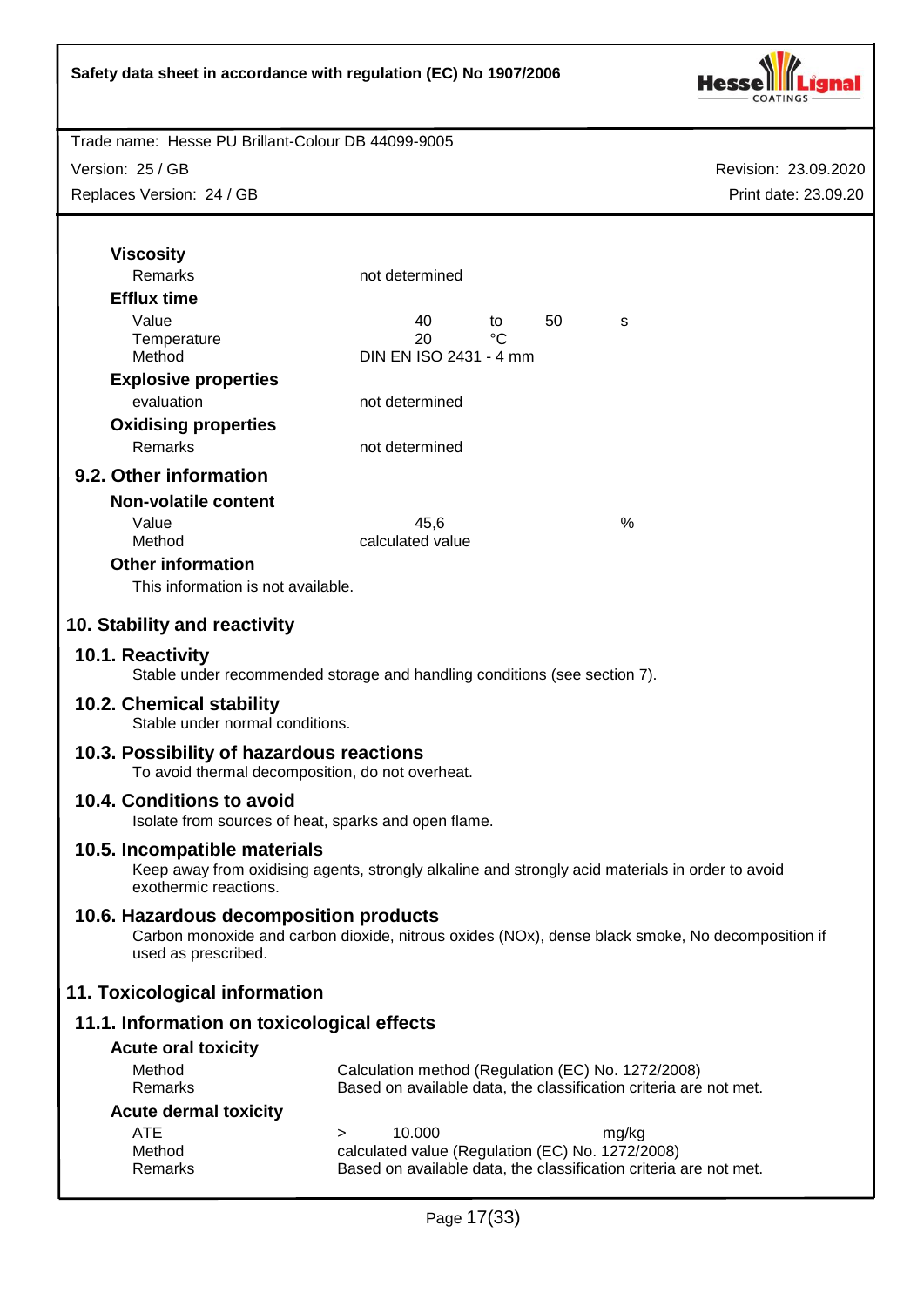| Safety data sheet in accordance with regulation (EC) No 1907/2006 |                                                                                            |                      |
|-------------------------------------------------------------------|--------------------------------------------------------------------------------------------|----------------------|
| Trade name: Hesse PU Brillant-Colour DB 44099-9005                |                                                                                            |                      |
| Version: 25 / GB                                                  |                                                                                            | Revision: 23.09.2020 |
| Replaces Version: 24 / GB                                         |                                                                                            | Print date: 23.09.20 |
|                                                                   |                                                                                            |                      |
|                                                                   |                                                                                            |                      |
| <b>Acute dermal toxicity (Components)</b>                         |                                                                                            |                      |
| xylene<br><b>ATE</b>                                              | 2000                                                                                       | mg/kg                |
| Source                                                            | alle Daten über 2000 mg/kg                                                                 |                      |
| <b>Acute inhalational toxicity</b>                                |                                                                                            |                      |
| <b>ATE</b>                                                        | 20<br>$\geq$                                                                               | mg/l                 |
| Administration/Form                                               | Dust/Mist                                                                                  |                      |
| Method                                                            | calculated value (Regulation (EC) No. 1272/2008)                                           |                      |
| Remarks                                                           | Based on available data, the classification criteria are not met.                          |                      |
| <b>Acute inhalative toxicity (Components)</b>                     |                                                                                            |                      |
| xylene                                                            |                                                                                            |                      |
| <b>ATE</b>                                                        | 5                                                                                          | mg/l                 |
| Duration of exposure                                              | 4<br>h                                                                                     |                      |
| Administration/Form<br>Source                                     | Dust/Mist<br>alle Werte über 5 mg/l                                                        |                      |
| ethylbenzene                                                      |                                                                                            |                      |
| <b>ATE</b>                                                        | 1,5                                                                                        | mg/l                 |
| Duration of exposure                                              | h<br>4                                                                                     |                      |
| Administration/Form                                               | Dust/Mist                                                                                  |                      |
| Method                                                            | conversion value                                                                           |                      |
| Remarks                                                           | Mist                                                                                       |                      |
| <b>Skin corrosion/irritation</b>                                  |                                                                                            |                      |
| Method                                                            | Calculation method (Regulation (EC) No. 1272/2008)                                         |                      |
| Remarks                                                           | Based on available data, the classification criteria are not met.                          |                      |
| <b>Skin corrosion/irritation (Components)</b>                     |                                                                                            |                      |
| xylene                                                            |                                                                                            |                      |
| <b>Species</b><br><b>Observation Period</b>                       | rabbit<br>72<br>h                                                                          |                      |
| evaluation                                                        | Irritating to skin.                                                                        |                      |
| Source                                                            | 2 (reliable with restrictions)                                                             |                      |
| Serious eye damage/irritation                                     |                                                                                            |                      |
| Method                                                            | Calculation method (Regulation (EC) No. 1272/2008)                                         |                      |
| <b>Remarks</b>                                                    | Based on available data, the classification criteria are not met.                          |                      |
| <b>Serious eye damage/irritation (Components)</b>                 |                                                                                            |                      |
| xylene                                                            |                                                                                            |                      |
| <b>Species</b>                                                    | rabbit                                                                                     |                      |
| evaluation                                                        | Irritating to eyes.                                                                        |                      |
| Source                                                            | 2 (reliable with restrictions)                                                             |                      |
| <b>Sensitization</b>                                              |                                                                                            |                      |
| evaluation                                                        | May cause sensitization by skin contact.                                                   |                      |
| Method<br>Remarks                                                 | Calculation method (Regulation (EC) No. 1272/2008)<br>The classification criteria are met. |                      |
| <b>Sensitization (Components)</b>                                 |                                                                                            |                      |
|                                                                   |                                                                                            |                      |
| salt of polyamine amide<br>evaluation                             | May cause sensitization by skin contact.                                                   |                      |
|                                                                   |                                                                                            |                      |
| <b>Mutagenicity</b>                                               |                                                                                            |                      |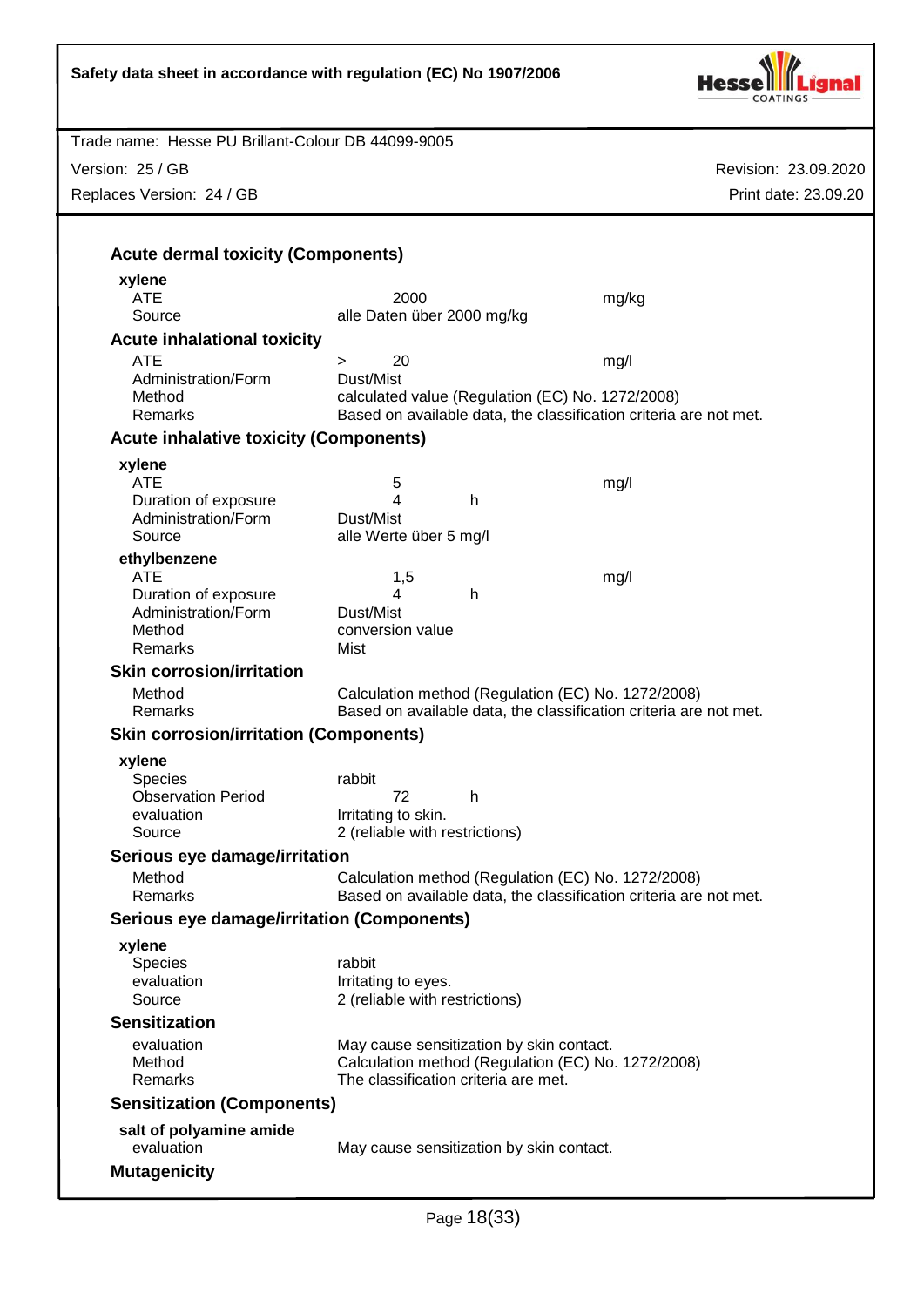

Version: 25 / GB

Replaces Version: 24 / GB

| Method<br>Remarks                                                                    | Calculation method (Regulation (EC) No. 1272/2008)<br>Based on available data, the classification criteria are not met.          |
|--------------------------------------------------------------------------------------|----------------------------------------------------------------------------------------------------------------------------------|
| <b>Reproductive toxicity</b>                                                         |                                                                                                                                  |
| Method<br>Remarks                                                                    | Calculation method (Regulation (EC) No. 1272/2008)<br>Based on available data, the classification criteria are not met.          |
| Carcinogenicity                                                                      |                                                                                                                                  |
| Method<br>Remarks                                                                    | Calculation method (Regulation (EC) No. 1272/2008)<br>Based on available data, the classification criteria are not met.          |
| <b>Specific Target Organ Toxicity (STOT)</b>                                         |                                                                                                                                  |
| Single exposure<br>Method<br>Remarks<br>evaluation                                   | Calculation method (Regulation (EC) No. 1272/2008)<br>The classification criteria are met.<br>May cause drowsiness or dizziness. |
| <b>Repeated exposure</b><br>Remarks                                                  | Based on available data, the classification criteria are not met.                                                                |
|                                                                                      | <b>Specific Target Organ Toxicity (STOT) (Components)</b>                                                                        |
| n-butyl acetate                                                                      |                                                                                                                                  |
| Specific target organ toxicity - repeated exposure                                   | Organs: Nervous system                                                                                                           |
| Remarks                                                                              | Possible narcotic effects (drowsiness, dizziness).                                                                               |
| xylene                                                                               |                                                                                                                                  |
| Specific target organ toxicity - single exposure                                     |                                                                                                                                  |
|                                                                                      | Route of exposure inhalative<br>Organs: Respiratory tract                                                                        |
| Remarks                                                                              | May cause respiratory irritation.                                                                                                |
| Hydrocarbons, C9, aromatics                                                          |                                                                                                                                  |
| Specific target organ toxicity - single exposure                                     | Route of exposure inhalative                                                                                                     |
| Remarks                                                                              | Possible narcotic effects (drowsiness, dizziness).                                                                               |
| Hydrocarbons, C9, aromatics                                                          |                                                                                                                                  |
| Specific target organ toxicity - single exposure<br>Remarks                          | Possible narcotic effects (drowsiness, dizziness).                                                                               |
| 2-methoxy-1-methylethyl acetate                                                      |                                                                                                                                  |
| Specific target organ toxicity - repeated exposure<br>evaluation                     | May cause drowsiness or dizziness.<br>Organs: Nervous system                                                                     |
| <b>Aspiration hazard</b>                                                             |                                                                                                                                  |
| The classification criteria are met.<br>Harmful: may cause lung damage if swallowed. |                                                                                                                                  |
| <b>Other information</b>                                                             |                                                                                                                                  |
| No toxicological data are available.                                                 |                                                                                                                                  |
|                                                                                      |                                                                                                                                  |
| 12. Ecological information                                                           |                                                                                                                                  |
| 12.1. Toxicity                                                                       |                                                                                                                                  |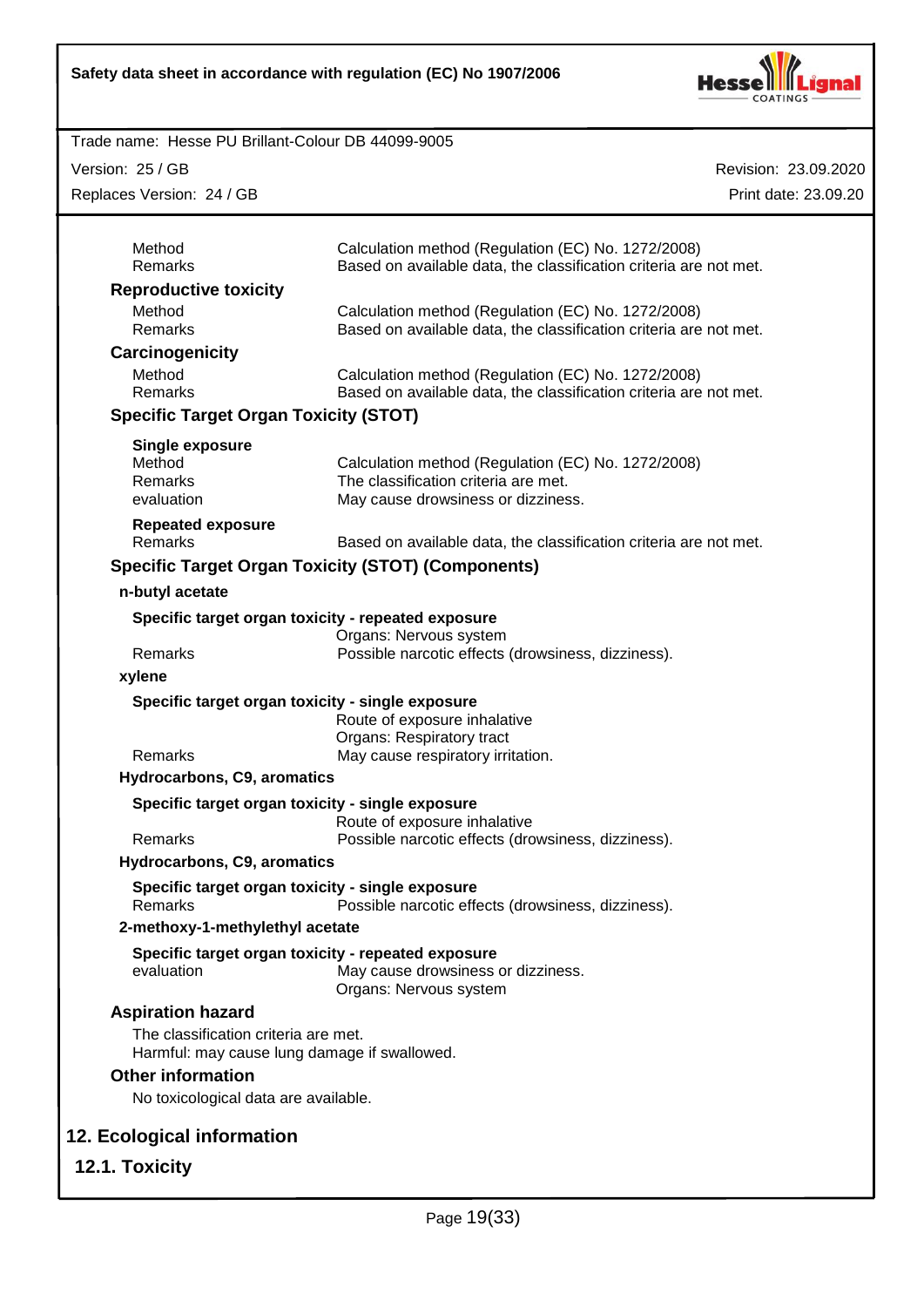| Safety data sheet in accordance with regulation (EC) No 1907/2006                                                                                                                                          |                                                            |             |     |                      |
|------------------------------------------------------------------------------------------------------------------------------------------------------------------------------------------------------------|------------------------------------------------------------|-------------|-----|----------------------|
| Trade name: Hesse PU Brillant-Colour DB 44099-9005                                                                                                                                                         |                                                            |             |     |                      |
| Version: 25 / GB                                                                                                                                                                                           |                                                            |             |     | Revision: 23.09.2020 |
| Replaces Version: 24 / GB                                                                                                                                                                                  |                                                            |             |     | Print date: 23.09.20 |
|                                                                                                                                                                                                            |                                                            |             |     |                      |
| <b>General information</b><br>For this subsection there is no ecotoxicological data available on the product as such.                                                                                      |                                                            |             |     |                      |
| <b>Fish toxicity (Components)</b>                                                                                                                                                                          |                                                            |             |     |                      |
| Hydrocarbons, C9, aromatics<br><b>Species</b>                                                                                                                                                              | Oncorhynchus mykiss (rainbow trout)                        |             |     |                      |
| <b>LC50</b>                                                                                                                                                                                                | 9,2                                                        |             |     | mg/l                 |
| Duration of exposure                                                                                                                                                                                       | 96                                                         | h           |     |                      |
| <b>Daphnia toxicity (Components)</b>                                                                                                                                                                       |                                                            |             |     |                      |
| Hydrocarbons, C9, aromatics<br><b>Species</b><br><b>EC50</b>                                                                                                                                               | Daphnia magna (Water flea)<br>3,2                          |             |     | mg/l                 |
| Duration of exposure                                                                                                                                                                                       | 48                                                         | h           |     |                      |
| Hydrocarbons, C9, aromatics<br><b>Species</b><br><b>NOEC</b>                                                                                                                                               | Daphnia magna (Water flea)<br>2,14                         |             |     | mg/l                 |
| Duration of exposure                                                                                                                                                                                       | 21                                                         | d           |     |                      |
| <b>Algae toxicity (Components)</b>                                                                                                                                                                         |                                                            |             |     |                      |
| Hydrocarbons, C9, aromatics<br><b>Species</b><br><b>EC50</b><br>Duration of exposure                                                                                                                       | Pseudokirchneriella subcapitata (green algae)<br>2,6<br>72 | to<br>h.    | 2,9 | mg/l                 |
| 12.2. Persistence and degradability                                                                                                                                                                        |                                                            |             |     |                      |
| <b>General information</b><br>For this subsection there is no ecotoxicological data available on the product as such.<br><b>Biodegradability (Components)</b><br>Hydrocarbons, C9, aromatics<br>evaluation | Readily biodegradable.                                     |             |     |                      |
|                                                                                                                                                                                                            |                                                            |             |     |                      |
| 12.3. Bioaccumulative potential<br><b>General information</b>                                                                                                                                              |                                                            |             |     |                      |
| For this subsection there is no ecotoxicological data available on the product as such.                                                                                                                    |                                                            |             |     |                      |
| <b>Partition coefficient: n-octanol/water</b><br>Remarks                                                                                                                                                   | not determined                                             |             |     |                      |
| 12.4. Mobility in soil                                                                                                                                                                                     |                                                            |             |     |                      |
| <b>General information</b>                                                                                                                                                                                 |                                                            |             |     |                      |
| For this subsection there is no ecotoxicological data available on the product as such.                                                                                                                    |                                                            |             |     |                      |
| <b>Mobility in soil</b><br>no data available                                                                                                                                                               |                                                            |             |     |                      |
| 12.5. Results of PBT and vPvB assessment                                                                                                                                                                   |                                                            |             |     |                      |
| <b>General information</b><br>For this subsection there is no ecotoxicological data available on the product as such.                                                                                      |                                                            |             |     |                      |
| 12.6. Other adverse effects                                                                                                                                                                                |                                                            |             |     |                      |
| <b>General information</b>                                                                                                                                                                                 |                                                            |             |     |                      |
|                                                                                                                                                                                                            |                                                            | Page 20(33) |     |                      |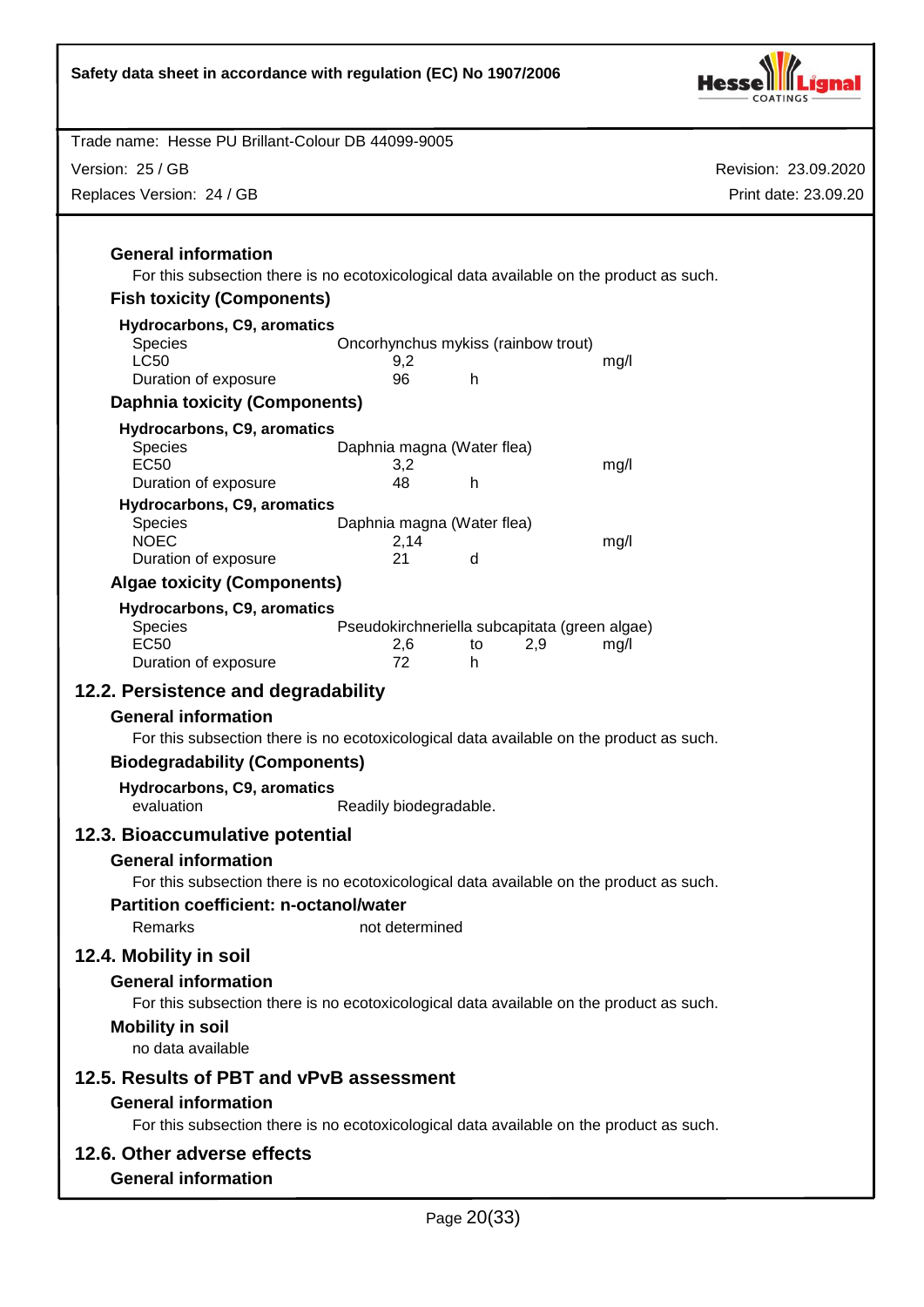

Version: 25 / GB

Replaces Version: 24 / GB

Revision: 23.09.2020 Print date: 23.09.20

For this subsection there is no ecotoxicological data available on the product as such.

# **General information / ecology**

For this subsection there is no ecotoxicological data available on the product as such.

# **13. Disposal considerations**

# **13.1. Waste treatment methods**

#### **Disposal recommendations for the product**

| EWC waste code                                                     | 080111 - waste paint and varnish containing organic<br>solvents or other dangerous substances |
|--------------------------------------------------------------------|-----------------------------------------------------------------------------------------------|
| EWC waste code                                                     | 200127 - paint, inks, adhesives and resins containing                                         |
|                                                                    | dangerous substances                                                                          |
| Where possible recycling is preferred to disposal or incineration. |                                                                                               |
| Do not allow to enter drains or waterways.                         |                                                                                               |
| Where possible recycling is preferred to disposal or incineration. |                                                                                               |
| Do not allow to enter drains or waterways.                         |                                                                                               |

# **modified product**

| EWC waste code        | 080113 - sludges from paint or varnish containing organic<br>solvents or other dangerous substances               |
|-----------------------|-------------------------------------------------------------------------------------------------------------------|
| EWC waste code        | 080115 - aqueous sludges containing paint or varnish<br>containing organic solvents or other dangerous substances |
| <b>Dried residues</b> |                                                                                                                   |

EWC waste code 080112 - waste lacquers and waste paint except those falling under 080111

## **Disposal recommendations for packaging**

EWC waste code 150110 - packaging containing residues of or contaminated by dangerous substances

Completely emptied packagings can be given for recycling. Completely emptied packagings can be given for recycling.

# **14. Transport information**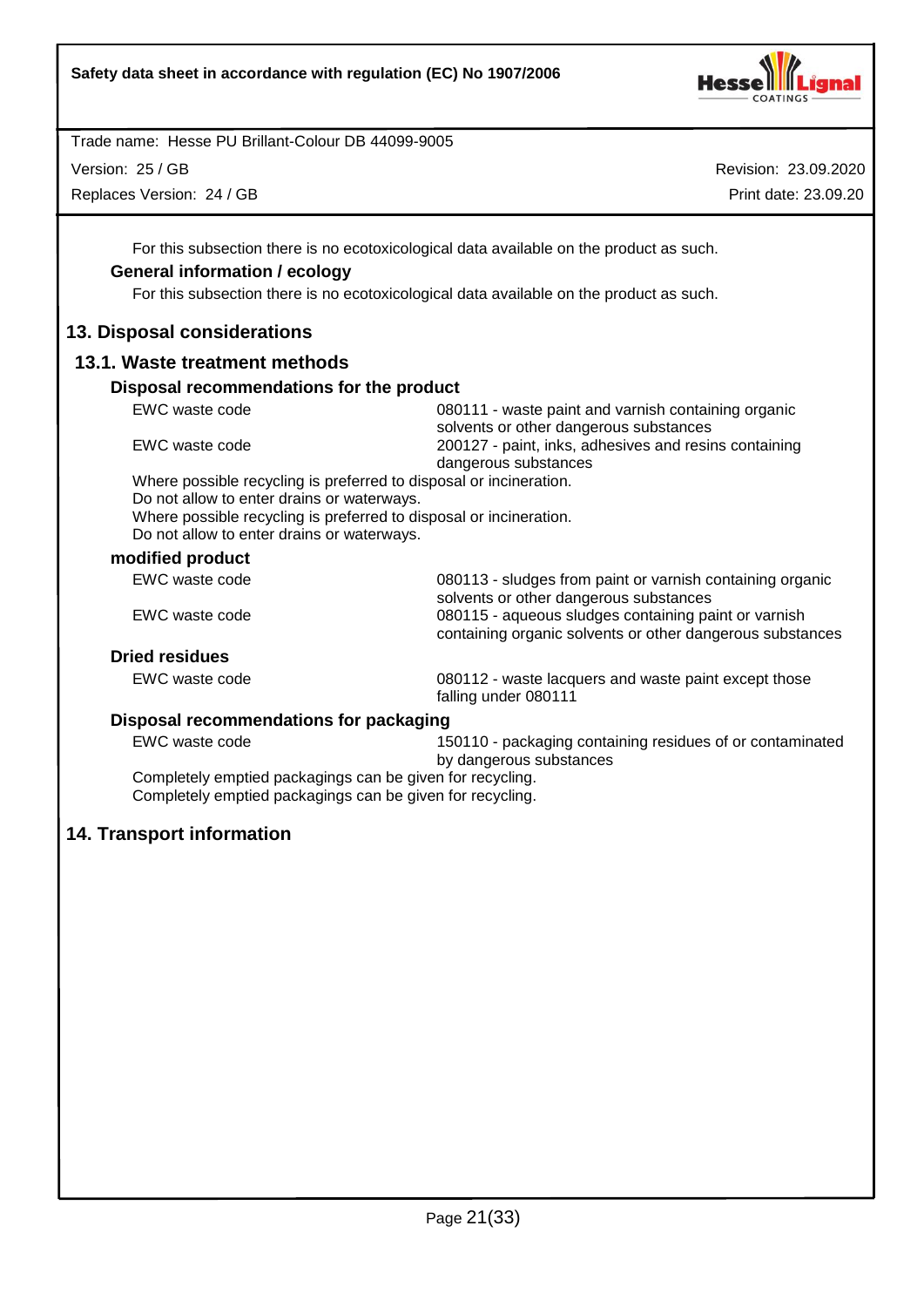

Version: 25 / GB

Replaces Version: 24 / GB

Revision: 23.09.2020 Print date: 23.09.20

|                                     | <b>Land transport ADR/RID</b> | <b>Marine transport</b><br><b>IMDG/GGVSee</b> | Air transport<br><b>ICAO/IATA</b> |
|-------------------------------------|-------------------------------|-----------------------------------------------|-----------------------------------|
| Tunnel restriction code             | D/E                           |                                               |                                   |
| 14.1. UN number                     | 1263                          | 1263                                          | 1263                              |
| 14.2. UN proper shipping name       | <b>PAINT</b>                  | <b>PAINT</b>                                  | <b>PAINT</b>                      |
| 14.3. Transport hazard<br>class(es) | 3                             | 3                                             | 3                                 |
| Label                               | 豐                             |                                               |                                   |
| 14.4. Packing group                 | $\mathbf{II}$                 | Ш                                             | Ш                                 |
| Special provision                   | 640D                          |                                               |                                   |
| <b>Limited Quantity</b>             | 5 <sub>1</sub>                |                                               |                                   |
| Transport category                  | 2                             |                                               |                                   |

# **15. Regulatory information**

# **15.1. Safety, health and environmental regulations/legislation specific for the substance or mixture**

# **VOC**

VOC (EU) 54,4 % 546 g/l

## **15.2. Chemical safety assessment**

For this substance / mixture a chemical safety assessment was not carried out.

# **16. Other information**

## **Hazard statements listed in Chapter 3**

| <b>EUH066</b>    | Repeated exposure may cause skin dryness or cracking. |
|------------------|-------------------------------------------------------|
| H <sub>201</sub> | Explosive; mass explosion hazard.                     |
| H <sub>225</sub> | Highly flammable liquid and vapour.                   |
| H <sub>226</sub> | Flammable liquid and vapour.                          |
| H <sub>304</sub> | May be fatal if swallowed and enters airways.         |
| H312             | Harmful in contact with skin.                         |
| H315             | Causes skin irritation.                               |
| H317             | May cause an allergic skin reaction.                  |
| H319             | Causes serious eye irritation.                        |
| H332             | Harmful if inhaled.                                   |
| H <sub>335</sub> | May cause respiratory irritation.                     |
| H336             | May cause drowsiness or dizziness.                    |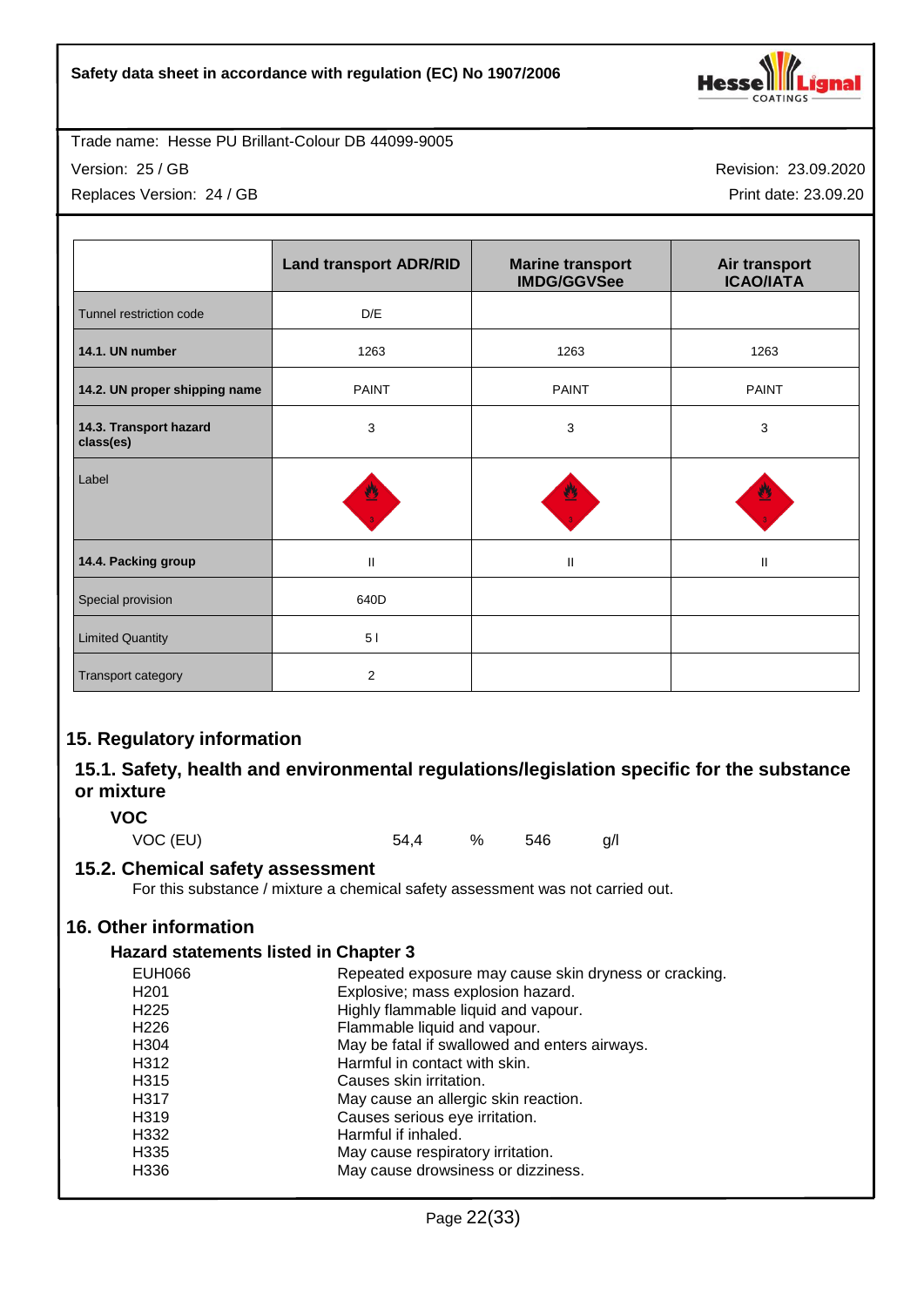

Version: 25 / GB

| V                                                                                                                                                                                                                                                                                                                                                                                                                                                                               | ונטוסווו. בטוסואסוור                                                                                                                                                                                                                                                                                                                                                                                                                                                                                                                                                                                                                                                                                                                                                                                                                                                                                                                                                                                                                                                                                                                                                                                                                                                                                                                                                                                                                                                                                                                                                                                                                                                                                                                                                           |
|---------------------------------------------------------------------------------------------------------------------------------------------------------------------------------------------------------------------------------------------------------------------------------------------------------------------------------------------------------------------------------------------------------------------------------------------------------------------------------|--------------------------------------------------------------------------------------------------------------------------------------------------------------------------------------------------------------------------------------------------------------------------------------------------------------------------------------------------------------------------------------------------------------------------------------------------------------------------------------------------------------------------------------------------------------------------------------------------------------------------------------------------------------------------------------------------------------------------------------------------------------------------------------------------------------------------------------------------------------------------------------------------------------------------------------------------------------------------------------------------------------------------------------------------------------------------------------------------------------------------------------------------------------------------------------------------------------------------------------------------------------------------------------------------------------------------------------------------------------------------------------------------------------------------------------------------------------------------------------------------------------------------------------------------------------------------------------------------------------------------------------------------------------------------------------------------------------------------------------------------------------------------------|
| Replaces Version: 24 / GB                                                                                                                                                                                                                                                                                                                                                                                                                                                       | Print date: 23.09.20                                                                                                                                                                                                                                                                                                                                                                                                                                                                                                                                                                                                                                                                                                                                                                                                                                                                                                                                                                                                                                                                                                                                                                                                                                                                                                                                                                                                                                                                                                                                                                                                                                                                                                                                                           |
| H373                                                                                                                                                                                                                                                                                                                                                                                                                                                                            | May cause damage to organs through prolonged or repeated exposure.                                                                                                                                                                                                                                                                                                                                                                                                                                                                                                                                                                                                                                                                                                                                                                                                                                                                                                                                                                                                                                                                                                                                                                                                                                                                                                                                                                                                                                                                                                                                                                                                                                                                                                             |
| H411                                                                                                                                                                                                                                                                                                                                                                                                                                                                            | Toxic to aquatic life with long lasting effects.                                                                                                                                                                                                                                                                                                                                                                                                                                                                                                                                                                                                                                                                                                                                                                                                                                                                                                                                                                                                                                                                                                                                                                                                                                                                                                                                                                                                                                                                                                                                                                                                                                                                                                                               |
| <b>CLP categories listed in Chapter 3</b>                                                                                                                                                                                                                                                                                                                                                                                                                                       |                                                                                                                                                                                                                                                                                                                                                                                                                                                                                                                                                                                                                                                                                                                                                                                                                                                                                                                                                                                                                                                                                                                                                                                                                                                                                                                                                                                                                                                                                                                                                                                                                                                                                                                                                                                |
| Acute Tox. 4                                                                                                                                                                                                                                                                                                                                                                                                                                                                    | Acute toxicity, Category 4                                                                                                                                                                                                                                                                                                                                                                                                                                                                                                                                                                                                                                                                                                                                                                                                                                                                                                                                                                                                                                                                                                                                                                                                                                                                                                                                                                                                                                                                                                                                                                                                                                                                                                                                                     |
| <b>Aquatic Chronic 2</b>                                                                                                                                                                                                                                                                                                                                                                                                                                                        | Hazardous to the aquatic environment, chronic, Category 2                                                                                                                                                                                                                                                                                                                                                                                                                                                                                                                                                                                                                                                                                                                                                                                                                                                                                                                                                                                                                                                                                                                                                                                                                                                                                                                                                                                                                                                                                                                                                                                                                                                                                                                      |
| Asp. Tox. 1                                                                                                                                                                                                                                                                                                                                                                                                                                                                     | Aspiration hazard, Category 1                                                                                                                                                                                                                                                                                                                                                                                                                                                                                                                                                                                                                                                                                                                                                                                                                                                                                                                                                                                                                                                                                                                                                                                                                                                                                                                                                                                                                                                                                                                                                                                                                                                                                                                                                  |
| Expl. 1.1                                                                                                                                                                                                                                                                                                                                                                                                                                                                       | Explosive, Division 1.1                                                                                                                                                                                                                                                                                                                                                                                                                                                                                                                                                                                                                                                                                                                                                                                                                                                                                                                                                                                                                                                                                                                                                                                                                                                                                                                                                                                                                                                                                                                                                                                                                                                                                                                                                        |
| Eye Irrit. 2<br>Flam. Liq. 2                                                                                                                                                                                                                                                                                                                                                                                                                                                    | Eye irritation, Category 2<br>Flammable liquid, Category 2                                                                                                                                                                                                                                                                                                                                                                                                                                                                                                                                                                                                                                                                                                                                                                                                                                                                                                                                                                                                                                                                                                                                                                                                                                                                                                                                                                                                                                                                                                                                                                                                                                                                                                                     |
| Flam. Liq. 3                                                                                                                                                                                                                                                                                                                                                                                                                                                                    | Flammable liquid, Category 3                                                                                                                                                                                                                                                                                                                                                                                                                                                                                                                                                                                                                                                                                                                                                                                                                                                                                                                                                                                                                                                                                                                                                                                                                                                                                                                                                                                                                                                                                                                                                                                                                                                                                                                                                   |
| Skin Irrit. 2                                                                                                                                                                                                                                                                                                                                                                                                                                                                   | Skin irritation, Category 2                                                                                                                                                                                                                                                                                                                                                                                                                                                                                                                                                                                                                                                                                                                                                                                                                                                                                                                                                                                                                                                                                                                                                                                                                                                                                                                                                                                                                                                                                                                                                                                                                                                                                                                                                    |
| Skin Sens. 1A                                                                                                                                                                                                                                                                                                                                                                                                                                                                   | Skin sensitization, Category 1A                                                                                                                                                                                                                                                                                                                                                                                                                                                                                                                                                                                                                                                                                                                                                                                                                                                                                                                                                                                                                                                                                                                                                                                                                                                                                                                                                                                                                                                                                                                                                                                                                                                                                                                                                |
| STOT RE 2                                                                                                                                                                                                                                                                                                                                                                                                                                                                       | Specific target organ toxicity - repeated exposure, Category 2                                                                                                                                                                                                                                                                                                                                                                                                                                                                                                                                                                                                                                                                                                                                                                                                                                                                                                                                                                                                                                                                                                                                                                                                                                                                                                                                                                                                                                                                                                                                                                                                                                                                                                                 |
| STOT SE 3                                                                                                                                                                                                                                                                                                                                                                                                                                                                       | Specific target organ toxicity - single exposure, Category 3                                                                                                                                                                                                                                                                                                                                                                                                                                                                                                                                                                                                                                                                                                                                                                                                                                                                                                                                                                                                                                                                                                                                                                                                                                                                                                                                                                                                                                                                                                                                                                                                                                                                                                                   |
| <b>Abbreviations</b><br>Flam. Liq - Flammable liquids                                                                                                                                                                                                                                                                                                                                                                                                                           |                                                                                                                                                                                                                                                                                                                                                                                                                                                                                                                                                                                                                                                                                                                                                                                                                                                                                                                                                                                                                                                                                                                                                                                                                                                                                                                                                                                                                                                                                                                                                                                                                                                                                                                                                                                |
| IATA - International Air Transport Association<br>LOAEL - Lowest Observed Adverse Effect Level<br>LOEL - Lowest Observed Effect Level<br>NOAEL - No Observed Adverse Effect Level<br><b>NOEC - No Observed Effect Concentration</b><br>NOEL - No Observed Effect Level<br>VOC - Volatile Organic Compounds<br>versions.<br>information or product specification.<br>warranty or quality specification.<br>guarantee certain properties.<br>Short title of the exposure scenario | RID - Règlement international concernant le transport des marchandises dangereuses par chemin de fer<br>(Regulations Concerning theInternational Transport of Dangerous Goods by Rail)<br>IMDG - International Maritime Code for Dangerous Goods<br>IATA-DGR - Dangerous Goods Regulations by the "International Air Transport Association" (IATA)<br>ICAO-TI - Technical Instructions by the "International Civil Aviation Organization" (ICAO)<br>GHS - Globally Harmonized System of Classification and Labelling of Chemicals<br>EINECS - European Inventory of Existing Commercial Chemical Substances<br>CAS - Chemical Abstracts Service (division of the American Chemical Society)<br>GefStoffV - Gefahrstoffverordnung (Ordinance on Hazardous Substances, Germany)<br>OECD - Organisation for Econpmic Cooperation and Development<br>Changes since the last version are highlighted in the margin (***). This version replaces all previous<br>This safety datasheet only contains information relating to safety and does not replace any product<br>The information provided in this Safety Data Sheet is correct to the best of our knowledge, information<br>and belief at the date of its publication. The information given is designed only as a guidance for safe<br>handling, use, processing, storage, transportation, disposal and release and is not to be considered a<br>The information relates only to the specific material designated and may not be valid for such material<br>used in combination with any other materials or in any process, unless specified in the text.<br>The information contained herein is based on the present state of our knowledge and does therefore not<br><u>Annex to the extended Safety Data Sheet (eSDS)</u> |
|                                                                                                                                                                                                                                                                                                                                                                                                                                                                                 | ES001 - Industrial applications: industrial spraying (inside)                                                                                                                                                                                                                                                                                                                                                                                                                                                                                                                                                                                                                                                                                                                                                                                                                                                                                                                                                                                                                                                                                                                                                                                                                                                                                                                                                                                                                                                                                                                                                                                                                                                                                                                  |
| Use of the substance/preparation                                                                                                                                                                                                                                                                                                                                                                                                                                                |                                                                                                                                                                                                                                                                                                                                                                                                                                                                                                                                                                                                                                                                                                                                                                                                                                                                                                                                                                                                                                                                                                                                                                                                                                                                                                                                                                                                                                                                                                                                                                                                                                                                                                                                                                                |
| Surface treatment of wood and other materials                                                                                                                                                                                                                                                                                                                                                                                                                                   |                                                                                                                                                                                                                                                                                                                                                                                                                                                                                                                                                                                                                                                                                                                                                                                                                                                                                                                                                                                                                                                                                                                                                                                                                                                                                                                                                                                                                                                                                                                                                                                                                                                                                                                                                                                |
|                                                                                                                                                                                                                                                                                                                                                                                                                                                                                 | $P_{200}$ $23(33)$                                                                                                                                                                                                                                                                                                                                                                                                                                                                                                                                                                                                                                                                                                                                                                                                                                                                                                                                                                                                                                                                                                                                                                                                                                                                                                                                                                                                                                                                                                                                                                                                                                                                                                                                                             |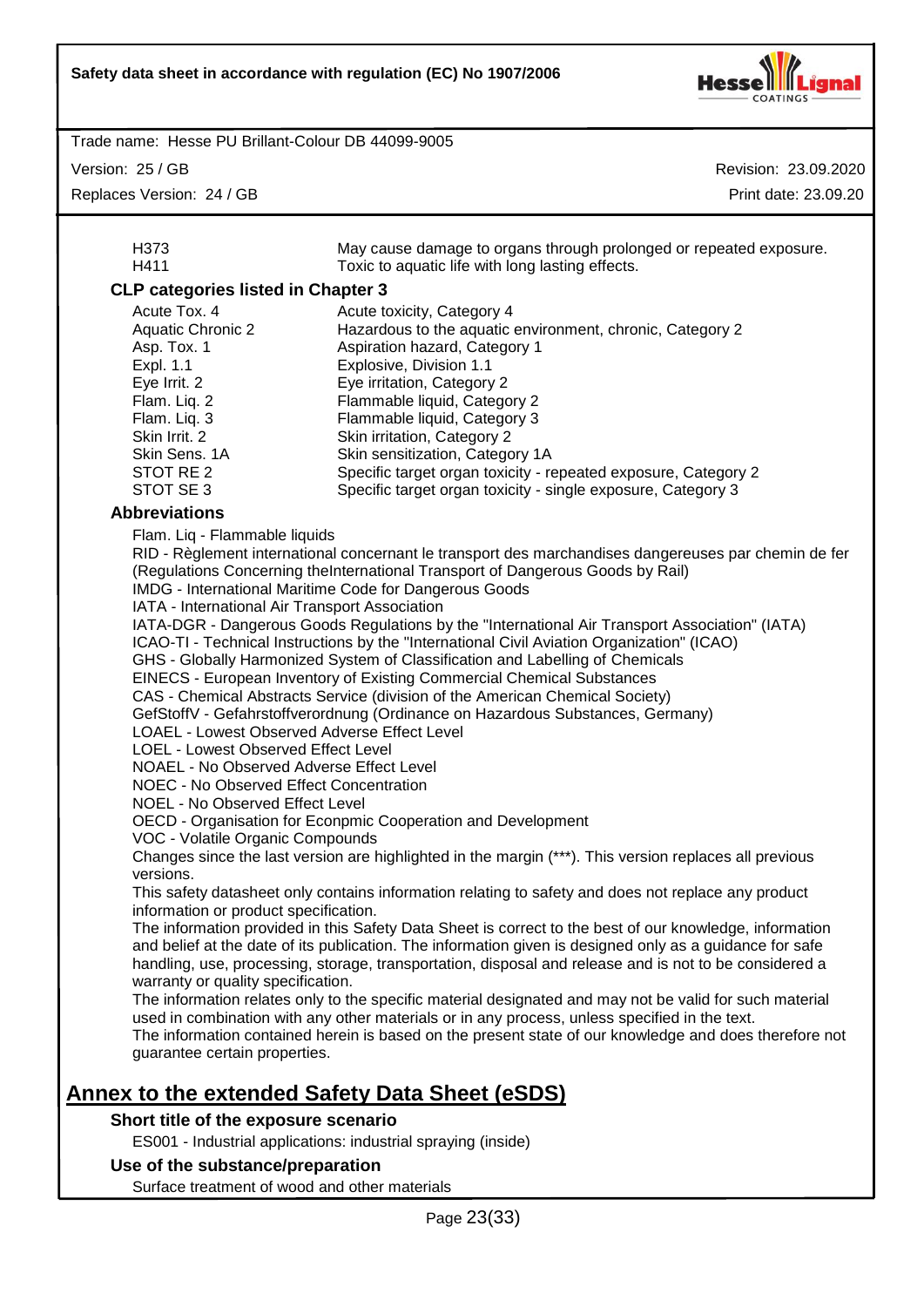

Version: 25 / GB

Replaces Version: 24 / GB

Revision: 23.09.2020 Print date: 23.09.20

| SU3   | Industrial uses: Uses of substances as such or in preparations at industrial sites            |
|-------|-----------------------------------------------------------------------------------------------|
| ERC4  | Industrial use of processing aids in processes and products, not becoming part of<br>articles |
| ERC5  | Industrial use resulting in inclusion into or onto a matrix                                   |
| PROC7 | Industrial spraying                                                                           |

# **Contributing exposure scenario controlling environmental exposure**

#### **Use**

| ERC4                 | Industrial use of processing aids in processes and products, not becoming part of<br>articles |
|----------------------|-----------------------------------------------------------------------------------------------|
| ERC5                 | Industrial use resulting in inclusion into or onto a matrix                                   |
| <b>Physical form</b> | liauid                                                                                        |

**Maximum amount used per time or activity**

Emission days per site:  $\leq$  300

## **Other relevant operational conditions**

Use: Room temperature

Drying and through-curing takes place at ambient temperature or at higher temperatures.

Where possible recycling is preferred to disposal or incineration.

Do not allow to enter soil, waterways or waste water canal.

Dispose of rinse water in accordance with local and national regulations.

#### **Waste water**

Do not discharge into the drains/surface waters/groundwater. Spray cabin waters are to be conducted after mechanical pretreatment into a wastewater treatment facility.

## **Exhaust air**

Keep container closed. Avoid release to the environment.

#### **Soil**

Floors should be impervious, resistant to liquids and easy to clean.

#### **Disposal recommendations for the product**

| EWC waste code                                                                                                                                                                                                                       | 080111 - waste paint and varnish containing organic<br>solvents or other dangerous substances<br>200127 - paint, inks, adhesives and resins containing<br>dangerous substances                                           |  |  |
|--------------------------------------------------------------------------------------------------------------------------------------------------------------------------------------------------------------------------------------|--------------------------------------------------------------------------------------------------------------------------------------------------------------------------------------------------------------------------|--|--|
| Where possible recycling is preferred to disposal or incineration.<br>Do not allow to enter drains or waterways.<br>Where possible recycling is preferred to disposal or incineration.<br>Do not allow to enter drains or waterways. |                                                                                                                                                                                                                          |  |  |
| modified product                                                                                                                                                                                                                     |                                                                                                                                                                                                                          |  |  |
| EWC waste code                                                                                                                                                                                                                       | 080113 - sludges from paint or varnish containing organic<br>solvents or other dangerous substances<br>080115 - aqueous sludges containing paint or varnish<br>containing organic solvents or other dangerous substances |  |  |
| <b>Dried residues</b>                                                                                                                                                                                                                |                                                                                                                                                                                                                          |  |  |
| EWC waste code                                                                                                                                                                                                                       | 080112 - waste lacquers and waste paint except those<br>falling under 080111                                                                                                                                             |  |  |
| Disposal recommendations for packaging                                                                                                                                                                                               |                                                                                                                                                                                                                          |  |  |
| EWC waste code                                                                                                                                                                                                                       | 150110 - packaging containing residues of or contaminated                                                                                                                                                                |  |  |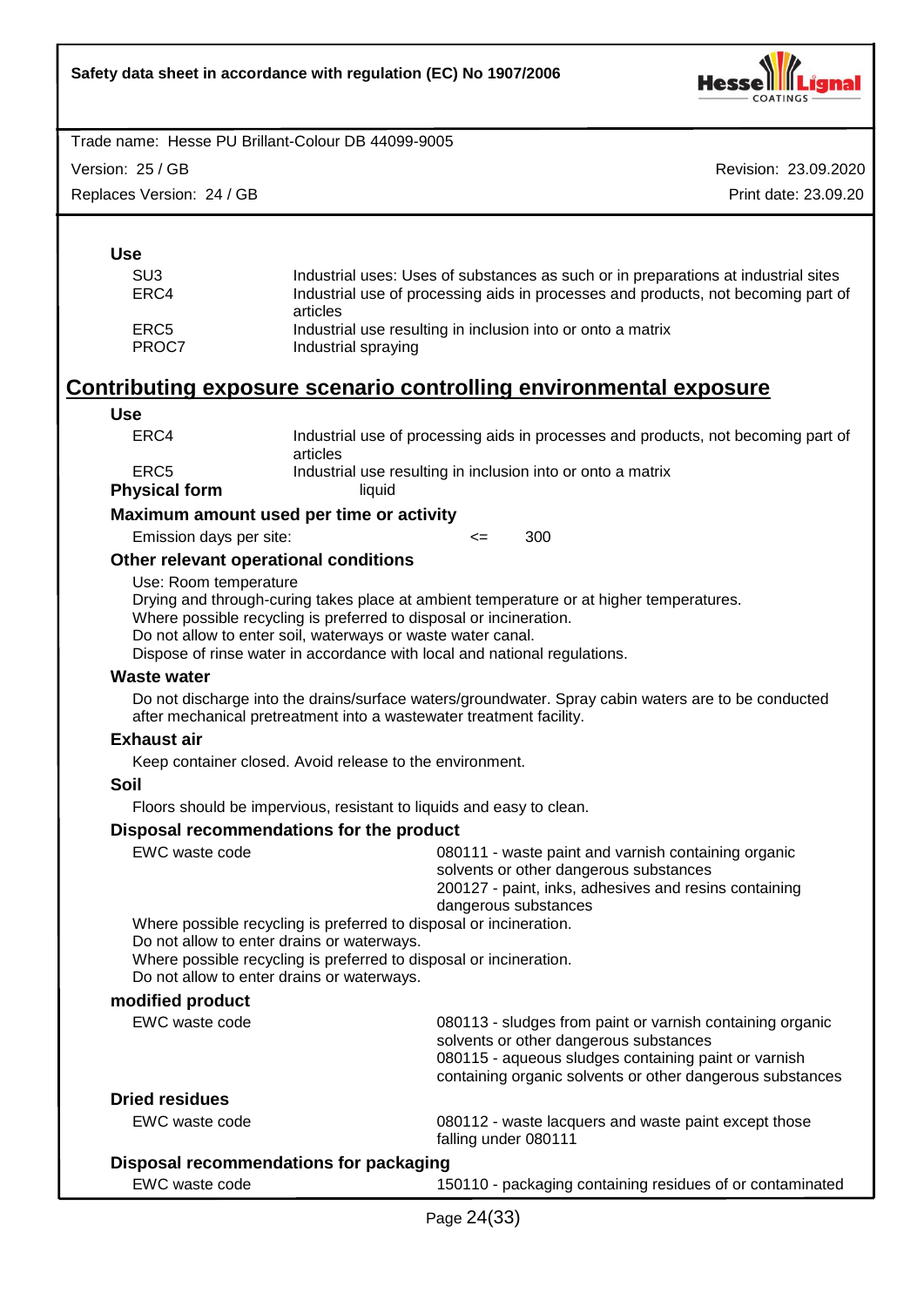

Version: 25 / GB

Replaces Version: 24 / GB

Revision: 23.09.2020 Print date: 23.09.20

by dangerous substances Completely emptied packagings can be given for recycling. Completely emptied packagings can be given for recycling.

# **Contributing exposure scenario controlling worker exposure**

#### **Use**

SU3 **Industrial uses: Uses of substances as such or in preparations at industrial sites**<br> **PROCZ** Industrial spraving Industrial spraying

**Physical form** liquid

# **Maximum amount used per time or activity**

| Duration of exposure  | <= |      | h/d |
|-----------------------|----|------|-----|
| Frequency of exposure |    | -220 | d/a |

#### **Other relevant operational conditions**

Use: Room temperature

Drying and through-curing takes place at ambient temperature or at higher temperatures. Read attached instructions before use.

#### **Product substance and product safety related measures**

Mainly used in closed systems. Apply technical measures to comply with the occupational exposure limits. Where reasonably practicable this should be achieved by the use of local exhaust ventilation and good general extraction. Provide for sufficient ventilation. This can be achieved by local exhaust or general exhaust air collection. Wear a suitable respirator if the ventilation is not sufficient to keep the solvent vapour concentration below the occupational limit values.

#### **Respiratory protection**

Avoid inhalation of vapour and spray mist. Use breathing apparatus if exposed to vapours/dust/aerosol. Recommended Filter type: Respiratory protection mask with combination filter A/P2

#### **Hand protection**

Protective gloves complying with EN 374.

Glove material

Multilayer gloves made from

Appropriate Material Fluorinated rubber / butyl-rubber

- Material thickness  $\ge$  = 0,7
- Breakthrough time >= 30

This recommendation is valid only for the product named in this safety data sheet supplied by us, and only for the indicated intended use purposes.

For special purposes, it is recommended to check the resistance to chemicals of the protective gloves mentioned above together with the supplier of these gloves.

The instructions and information provided by the glove manufacturer on use, storage, maintenance and replacement must be followed.

The breakthrough time must be greater than the end use time of the product.

Gloves should be replaced regularly and if there is any sign of damage to the glove material.

The performance or effectiveness of the glove may be reduced by physical/ chemical damage and poor maintenance.

## **Eye protection**

Wear eye glasses with side protection according to EN 166.

#### **Body protection**

Wear suitable protective clothing. Remove contaminated clothing and wash it before reuse. Wash hands before breaks and after work.

## **Exposure estimation and reference to its source**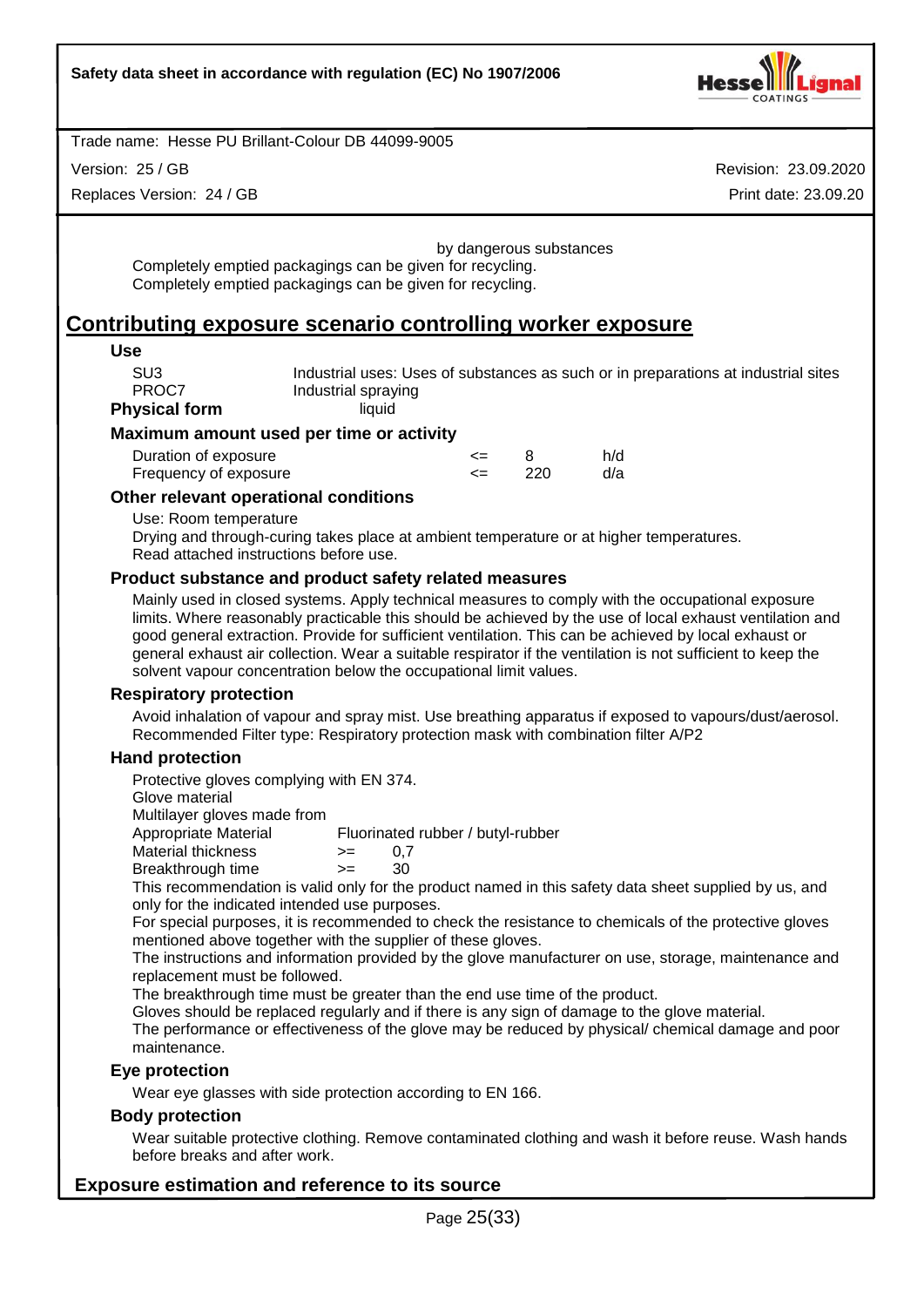

Version: 25 / GB

Replaces Version: 24 / GB

Revision: 23.09.2020 Print date: 23.09.20

# **Workers (industrial)**

SU SU3 PROC PROCT PROCT PROCT Exposure assessment 27,54 mg/m<sup>3</sup> Exposure assessment (method) ECETOC TRA Risk characterisation ratio (RCR) 0,1 Lead substance 2-methoxy-1-methylethyl acetate **Workers (industrial)** SU SU3 PROC<sup>PROC</sup> PROCT Exposure assessment <br>
Exposure assessment (method) ECETOC TRA Exposure assessment (method) Risk characterisation ratio (RCR) 0,01 Lead substance example 2-methoxy-1-methylethyl acetate

#### **Workers (industrial)**

SU SU3 PROC PROCTES PROCTES PROCTES Exposure assessment and the three states of the S5,08 mg/m<sup>3</sup><br>Exposure assessment (method) exposure the SCETOC TRA Exposure assessment (method) Risk characterisation ratio (RCR) 0,2 Lead substance **2-methoxy-1-methylethyl** acetate

#### **Workers (industrial)**

SU SU3 PROC PROCTER PROCTER PROCTER PROCTER PROCTER PROCTER PROCTER PROCTER PROCTER PROCTER PROCTER PROCTER PROCTER PROCTER PROCTER PROCTER PROCTER PROCTER PROCTER PROCTER PROCTER PROCTER PROCTER PROCTER PROCTER PROCTER PROCTER P Exposure assessment 27,43 mg/kg/d Exposure assessment (method) ECETOC TRA Risk characterisation ratio (RCR) 0,18 Lead substance 2-methoxy-1-methylethyl acetate

#### **Workers (industrial)**

SU SU3 PROC PROC13 Exposure assessment and the three states of the S5,08 mg/m<sup>3</sup><br>Exposure assessment (method) exposure the SCETOC TRA Exposure assessment (method) Risk characterisation ratio (RCR) 6.2 Lead substance **2-methoxy-1-methylethyl** acetate

#### **Workers (industrial)**

SU SU3 PROC PROC13 Exposure assessment 13,71 mg/kg/d Exposure assessment (method) ECETOC TRA<br>Risk characterisation ratio (RCR) 60.09 Risk characterisation ratio (RCR) Lead substance 2-methoxy-1-methylethyl acetate

**Workers (industrial)** PROC<sup>P</sup> PROCT

Assessment method inhalation, long-term - local and systemic

Assessment method dermal, long-term - local and systemic

Assessment method inhalation, long-term - local and systemic

Assessment method dermal, long-term - local and systemic

Assessment method inhalation, long-term - local and systemic

Assessment method dermal, long-term - local and systemic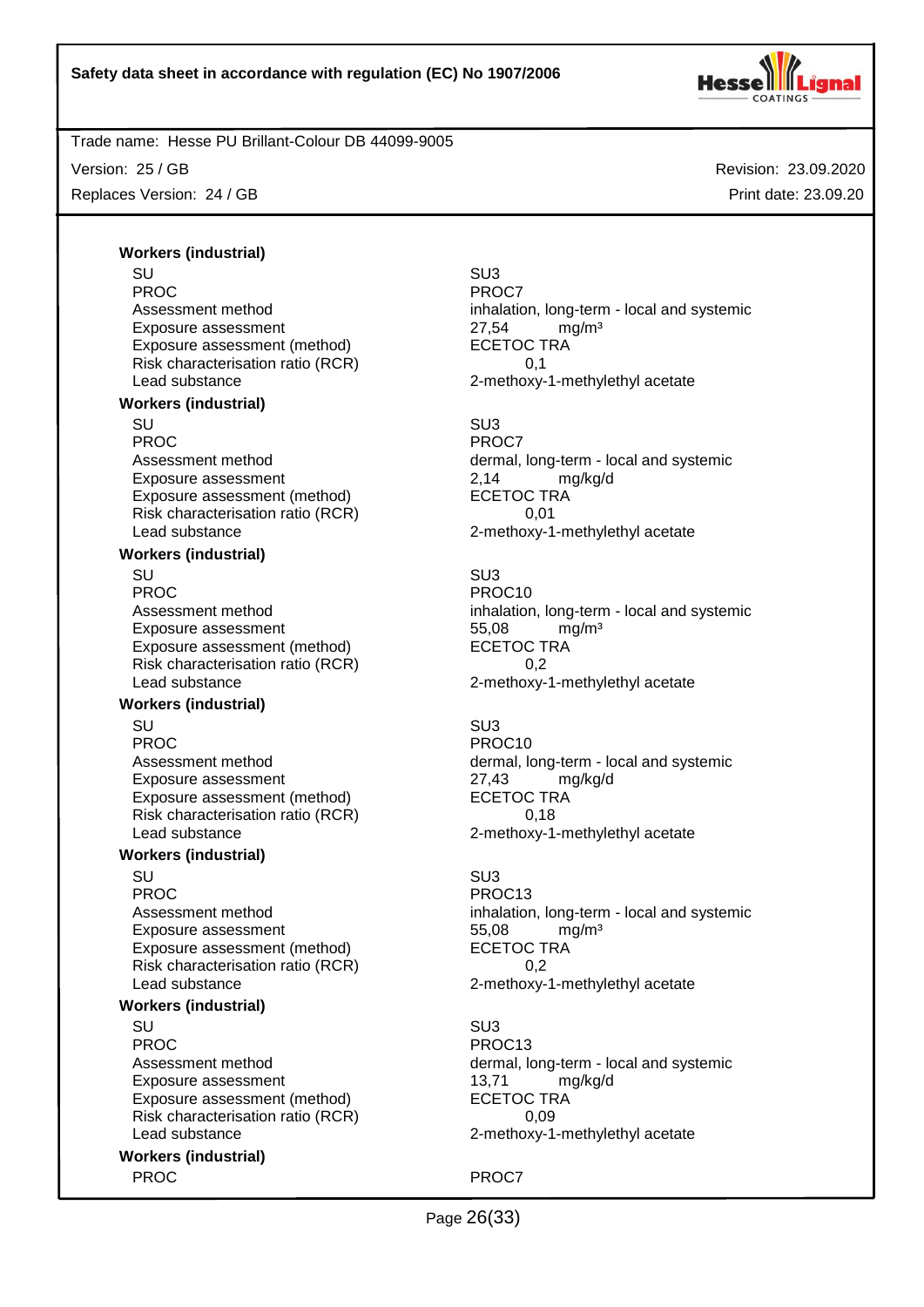

Exposure assessment (method)

Version: 25 / GB

Replaces Version: 24 / GB

**Workers (industrial)**

Assessment method inhalation, long-term - local and systemic Indoor use Exposure assessment 60,5 mg/m<sup>3</sup><br>Exposure assessment (method) ECETOC TRA Risk characterisation ratio (RCR) 0,126 Lead substance n-butyl acetate

PROC PROCTER PROCTER PROCTER PROCTER PROCTER PROCTER PROCTER PROCTER PROCTER PROCTER PROCTER PROCTER PROCTER PROCTER PROCTER PROCTER PROCTER PROCTER PROCTER PROCTER PROCTER PROCTER PROCTER PROCTER PROCTER PROCTER PROCTER P Assessment method inhalation, long-term - systemic Indoor use Exposure assessment  $242$  mg/m<sup>3</sup><br>Exposure assessment (method) ECETOC TRA

Outdoor use

Indoor use

Outdoor use

Indoor use

Page 27(33)

Revision: 23.09.2020 Print date: 23.09.20

Exposure assessment (method) Risk characterisation ratio (RCR) 0,504 Lead substance n-butyl acetate **Workers (industrial)** PROC PROCTES PROCTES Assessment method inhalation, long-term - systemic Exposure assessment <br>
Exposure assessment (method) 
<br>
ECETOC TRA Exposure assessment (method) Risk characterisation ratio (RCR) 6,504 Lead substance n-butyl acetate **Workers (industrial)** PROC PROC13 Assessment method inhalation, long-term - systemic Exposure assessment 242 mg/m<sup>3</sup> Exposure assessment (method) ECETOC TRA Risk characterisation ratio (RCR) 0,504<br>Lead substance m-butyl acetate Lead substance **Workers (industrial)** PROC PROC13 Assessment method inhalation, long-term - systemic Exposure assessment <br>
Exposure assessment (method) 
<br>
ECETOC TRA Exposure assessment (method) Risk characterisation ratio (RCR) 0,504 Lead substance n-butyl acetate **Workers (industrial)** SU SU3 PROC<sup>PROC</sup> PROCT Assessment method inhalative Exposure assessment 0,1 mg/m<sup>3</sup> Exposure assessment (method) ECETOC TRA Risk characterisation ratio (RCR) 0,34 Lead substance xylene **Workers (industrial)** SU SU3 PROC PROCTER PROCTER PROCTER PROCTER PROCTER PROCTER PROCTER PROCTER PROCTER PROCTER PROCTER PROCTER PROCTER PROCTER PROCTER PROCTER PROCTER PROCTER PROCTER PROCTER PROCTER PROCTER PROCTER PROCTER PROCTER PROCTER PROCTER P Assessment method inhalative inhalative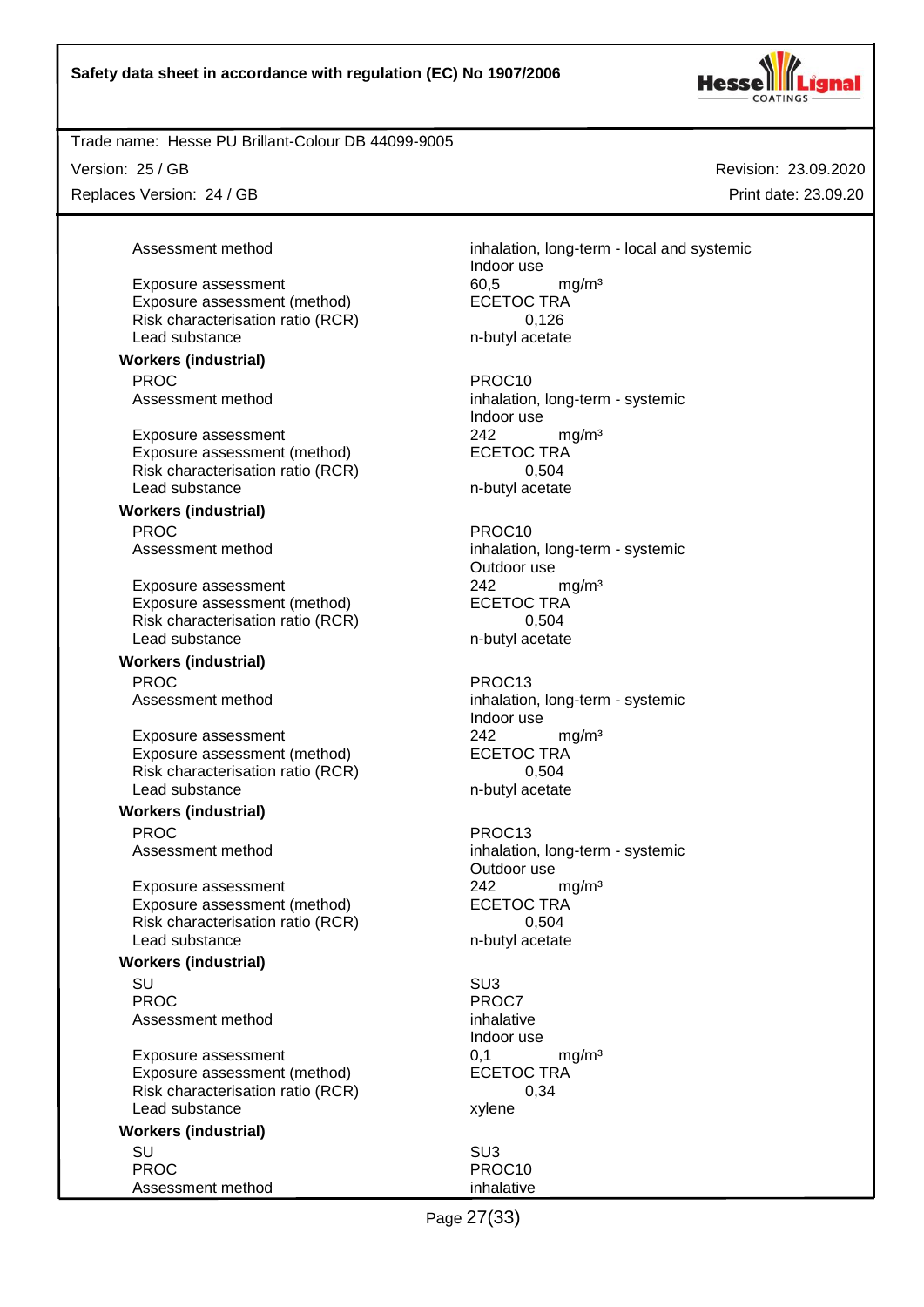

Trade name: Hesse PU Brillant-Colour DB 44099-9005

Version: 25 / GB

Replaces Version: 24 / GB

Revision: 23.09.2020 Print date: 23.09.20

Exposure assessment  $0,05$  mg/m<sup>3</sup><br>Exposure assessment (method) ECETOC TRA Exposure assessment (method) Risk characterisation ratio (RCR) 0,172 Lead substance xylene

#### **Workers (industrial)**

SU SU3 PROC PROC13<br>Assessment method by the property of the property of the property of the property of the property of the PROC13 Assessment method

Exposure assessment  $0,1$  mg/m<sup>3</sup><br>Exposure assessment (method) ECETOC TRA Exposure assessment (method) Risk characterisation ratio (RCR) 0,34 Lead substance xylene

Indoor use

Indoor use

# **Information on estimated exposure and downstream-user guidance**

## **Guidance for Downstream Users**

The downstream user can evaluate whether he operates within the conditions set in the exposure scenario on the basis of the information supplied. This evaluation can be conducted by an expert or using the risk assessment tools recommended by ECHA.

# **Annex to the extended Safety Data Sheet (eSDS)**

## **Short title of the exposure scenario**

ES003 - Professional uses: Non industrial spraying (inside)

#### **Use of the substance/preparation**

Surface treatment of wood and other materials

# **Use**

| Professional uses: Public domain (administration, education, entertainment, |
|-----------------------------------------------------------------------------|
| services, craftsmen)                                                        |
| Wide dispersive indoor use of processing aids in open systems               |
| Wide dispersive indoor use resulting in inclusion into or onto a matrix     |
| Non industrial spraying                                                     |
|                                                                             |

# **Contributing exposure scenario controlling environmental exposure**

| Use                     |                                                                              |        |  |                                                                                         |
|-------------------------|------------------------------------------------------------------------------|--------|--|-----------------------------------------------------------------------------------------|
| ERC8a                   | Wide dispersive indoor use of processing aids in open systems                |        |  |                                                                                         |
| ERC <sub>8</sub> c      |                                                                              |        |  | Wide dispersive indoor use resulting in inclusion into or onto a matrix                 |
| <b>Physical form</b>    | liquid                                                                       |        |  |                                                                                         |
|                         | Maximum amount used per time or activity                                     |        |  |                                                                                         |
| Emission days per site: |                                                                              | $\leq$ |  | 250                                                                                     |
|                         | Other relevant operational conditions                                        |        |  |                                                                                         |
| Use: Room temperature   |                                                                              |        |  |                                                                                         |
|                         |                                                                              |        |  | Drying and through-curing takes place at ambient temperature or at higher temperatures. |
|                         | Volatile organic substances will volatilise into the atmospheric air inside. |        |  |                                                                                         |
|                         | Where possible recycling is preferred to disposal or incineration.           |        |  |                                                                                         |
|                         | Do not allow to enter soil, waterways or waste water canal.                  |        |  |                                                                                         |
|                         | Dispose of rinse water in accordance with local and national regulations.    |        |  |                                                                                         |
|                         |                                                                              |        |  |                                                                                         |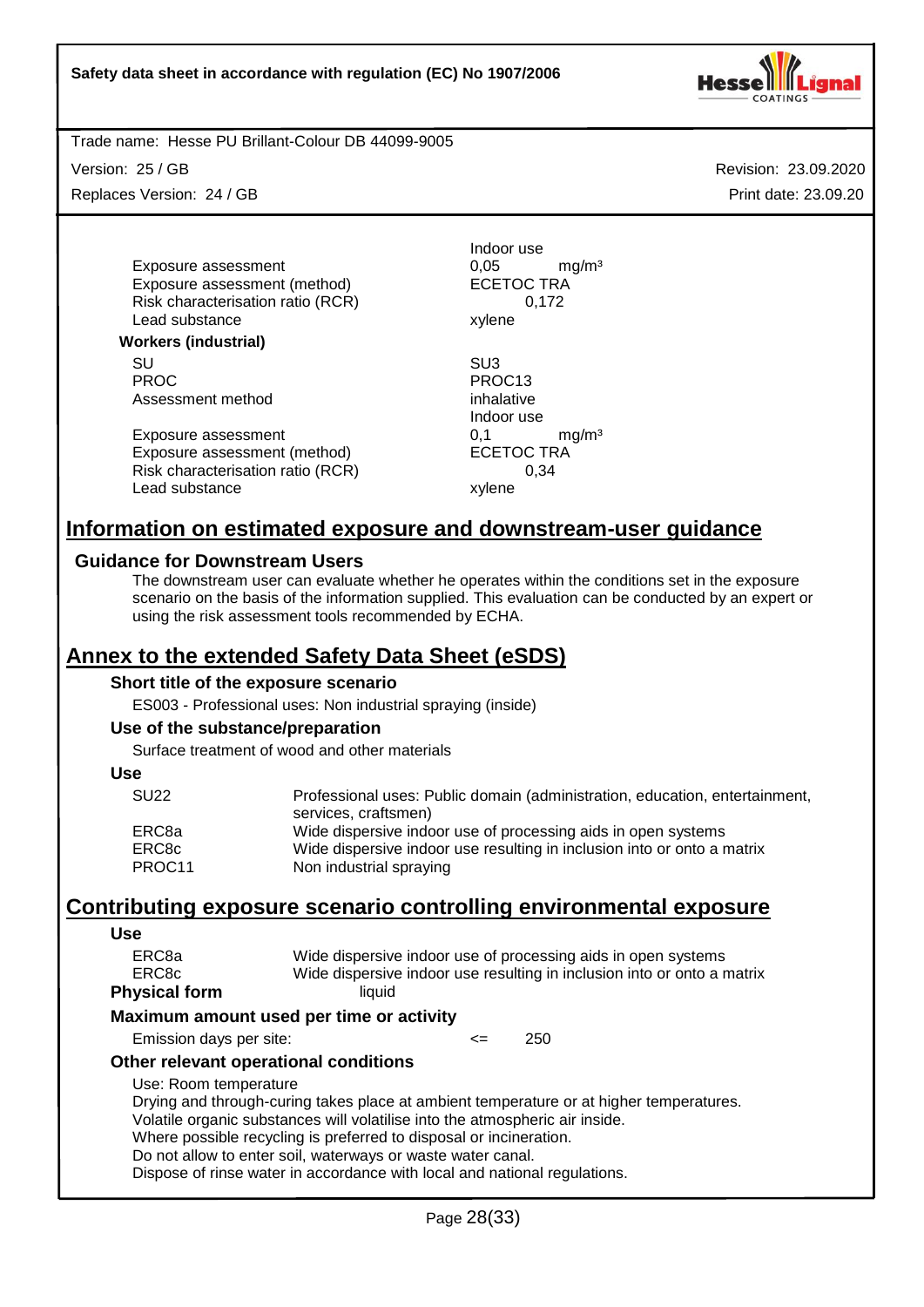

Version: 25 / GB

Replaces Version: 24 / GB

Revision: 23.09.2020 Print date: 23.09.20

## **Waste water**

Do not discharge into the drains/surface waters/groundwater. Spray cabin waters are to be conducted after mechanical pretreatment into a wastewater treatment facility.

#### **Exhaust air**

Keep container closed. Avoid release to the environment.

**Soil**

Floors should be impervious, resistant to liquids and easy to clean.

#### **Disposal recommendations for the product**

| EWC waste code                             | 080111 - waste paint and varnish containing organic<br>solvents or other dangerous substances<br>200127 - paint, inks, adhesives and resins containing<br>dangerous substances |
|--------------------------------------------|--------------------------------------------------------------------------------------------------------------------------------------------------------------------------------|
|                                            | Where possible recycling is preferred to disposal or incineration.                                                                                                             |
| Do not allow to enter drains or waterways. |                                                                                                                                                                                |
|                                            | Where possible recycling is preferred to disposal or incineration.                                                                                                             |
| Do not allow to enter drains or waterways. |                                                                                                                                                                                |
| modified product                           |                                                                                                                                                                                |
| EWC waste code                             | 080113 - sludges from paint or varnish containing organic<br>solvents or other dangerous substances<br>080115 - aqueous sludges containing paint or varnish                    |

## **Dried residues**

EWC waste code 080112 - waste lacquers and waste paint except those falling under 080111

containing organic solvents or other dangerous substances

#### **Disposal recommendations for packaging**

EWC waste code 150110 - packaging containing residues of or contaminated by dangerous substances

Completely emptied packagings can be given for recycling. Completely emptied packagings can be given for recycling.

# **Contributing exposure scenario controlling worker exposure (professional)**

#### **Short title of the exposure scenario**

Substance number:CES006

#### **Use**

| SU <sub>22</sub>     | Professional uses: Public domain (administration, education, entertainment, |
|----------------------|-----------------------------------------------------------------------------|
|                      | services, craftsmen)                                                        |
| PROC <sub>11</sub>   | Non industrial spraying                                                     |
| <b>Physical form</b> | liauid                                                                      |

#### **Maximum amount used per time or activity**

| Duration of exposure  | <= |     | h/d |
|-----------------------|----|-----|-----|
| Frequency of exposure | <= | 220 | d/a |

## **Other relevant operational conditions**

#### Use: Room temperature

Drying and through-curing takes place at ambient temperature or at higher temperatures. Volatile organic substances will volatilise into the atmospheric air inside. Read attached instructions before use.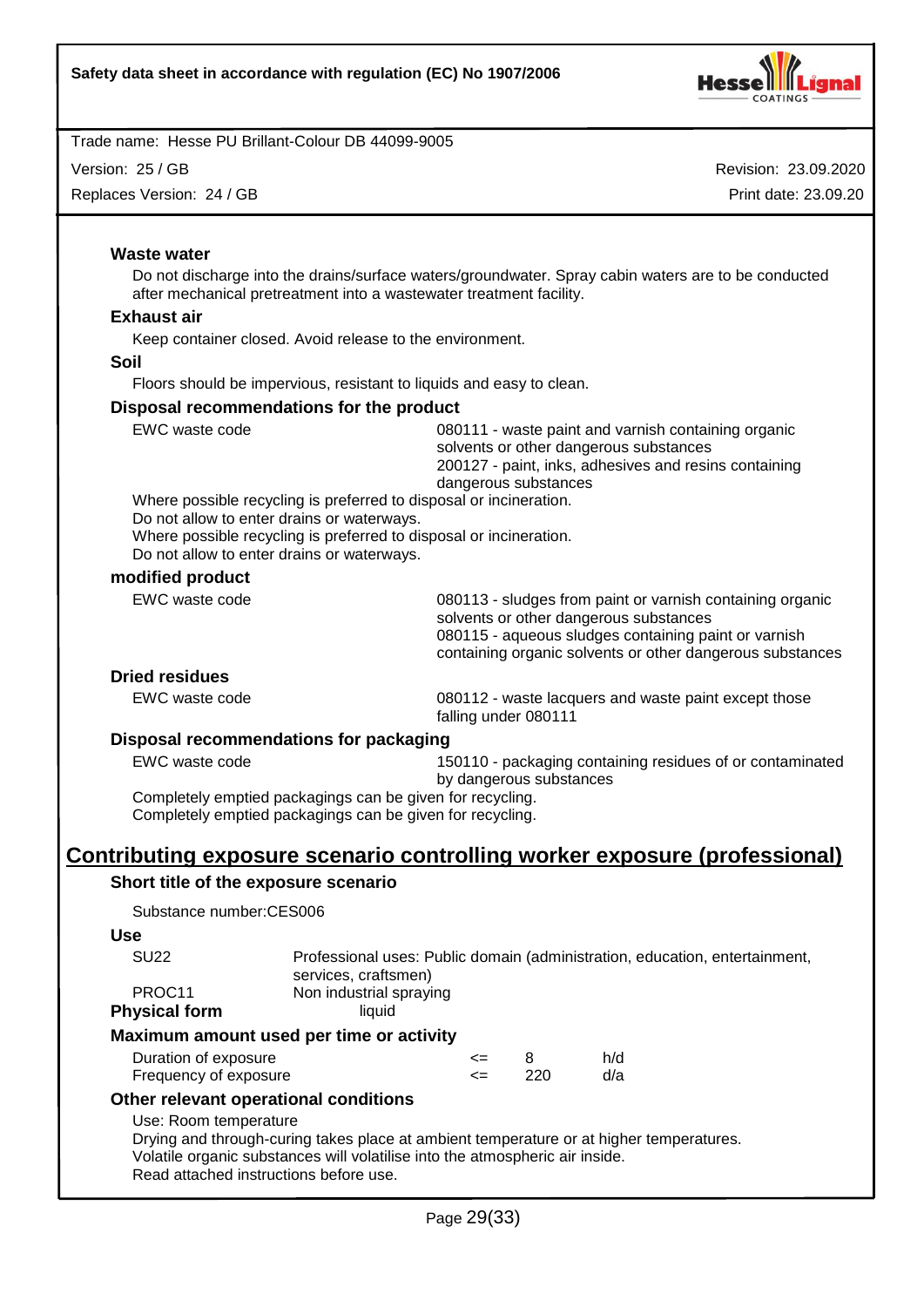

Version: 25 / GB

Replaces Version: 24 / GB

Revision: 23.09.2020 Print date: 23.09.20

# **Product substance and product safety related measures**

Apply technical measures to comply with the occupational exposure limits. Where reasonably practicable this should be achieved by the use of local exhaust ventilation and good general extraction. Provide for sufficient ventilation. This can be achieved by local exhaust or general exhaust air collection. Wear a suitable respirator if the ventilation is not sufficient to keep the solvent vapour concentration below the occupational limit values.

#### **Respiratory protection**

Avoid inhalation of vapour and spray mist. Use breathing apparatus if exposed to vapours/dust/aerosol. Recommended Filter type: Respiratory protection mask with combination filter A/P2

#### **Hand protection**

Protective gloves complying with EN 374.

Glove material

Multilayer gloves made from

Appropriate Material Fluorinated rubber / butyl-rubber

|  | Material thickness | 0.7 |
|--|--------------------|-----|
|  |                    |     |

Breakthrough time >= 30

This recommendation is valid only for the product named in this safety data sheet supplied by us, and only for the indicated intended use purposes.

For special purposes, it is recommended to check the resistance to chemicals of the protective gloves mentioned above together with the supplier of these gloves.

The instructions and information provided by the glove manufacturer on use, storage, maintenance and replacement must be followed.

The breakthrough time must be greater than the end use time of the product.

Gloves should be replaced regularly and if there is any sign of damage to the glove material.

The performance or effectiveness of the glove may be reduced by physical/ chemical damage and poor maintenance.

## **Eye protection**

Wear eye glasses with side protection according to EN 166.

#### **Body protection**

Wear suitable protective clothing. Remove contaminated clothing and wash it before reuse. Wash hands before breaks and after work.

# **Exposure estimation and reference to its source**

#### **Workers (professional)**

SU SU22 PROC PROC13 Exposure assessment 65,08 mg/m<sup>3</sup> Exposure assessment (method) ECETOC TRA Risk characterisation ratio (RCR) 0,2

#### **Workers (professional)**

SU SU22 PROC PROC13 Exposure assessment 13,71 mg/kg/d Exposure assessment (method) ECETOC TRA Risk characterisation ratio (RCR) 0,09 Lead substance **2-methoxy-1-methylethyl** acetate

Assessment method inhalation, long-term - local and systemic Lead substance 2-methoxy-1-methylethyl acetate

Assessment method dermal, long-term - local and systemic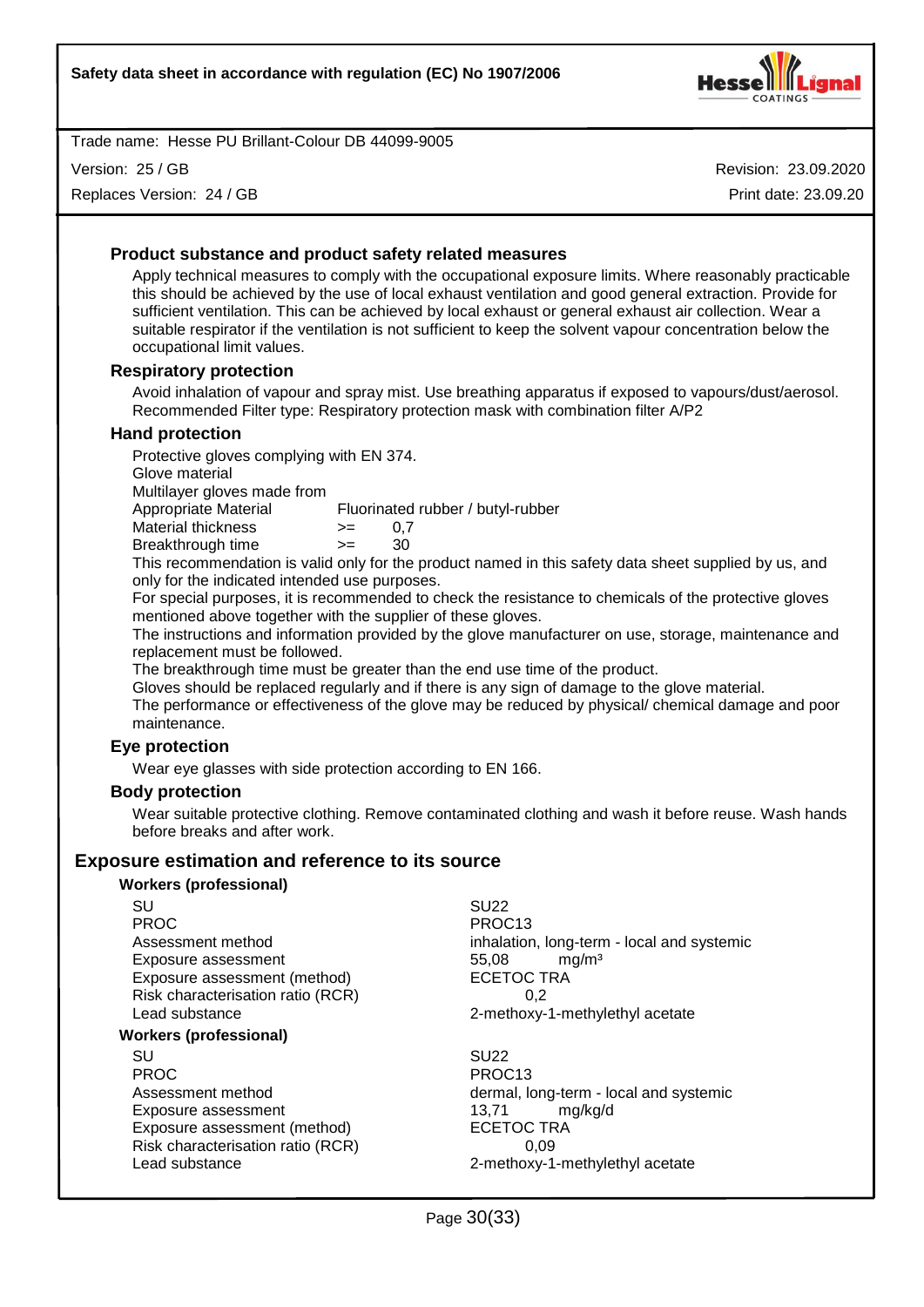

Version: 25 / GB

Replaces Version: 24 / GB

Revision: 23.09.2020 Print date: 23.09.20

# **Workers (professional)**

SU SU22 PROC PROCTES PROCTES Exposure assessment 137,71 mg/m<sup>3</sup> Exposure assessment (method) ECETOC TRA Risk characterisation ratio (RCR) 0,5 Lead substance 2-methoxy-1-methylethyl acetate **Workers (professional)** SU SU22 PROC PROCTES PROCTES PROCTES Exposure assessment <br>
Exposure assessment (method) 
<br>
ECETOC TRA Exposure assessment (method) Risk characterisation ratio (RCR) 6,18

#### **Workers (professional)**

SU SU22 PROC PROCTES PROCTES PROCTES

Exposure assessment 27,54 mg/m<sup>3</sup> Exposure assessment (method) ECETOC TRA Risk characterisation ratio (RCR) 0,1 Lead substance **2-methoxy-1-methylethyl acetate** 2-methoxy-1-methylethyl acetate

#### **Workers (professional)**

SU SU22 PROC PROCTER PROCTER PROCTER PROCTER PROCTER PROCTER PROCTER PROCTER PROCTER PROCTER PROCTER PROCTER PROCTER PROCTER PROCTER PROCTER PROCTER PROCTER PROCTER PROCTER PROCTER PROCTER PROCTER PROCTER PROCTER PROCTER PROCTER P

Exposure assessment 2,14 mg/kg/d Exposure assessment (method) Risk characterisation ratio (RCR) 0,01 Lead substance **2-methoxy-1-methylethyl** acetate

# **Workers (professional)**

SU SU22 PROC PROCTER PROCTER PROCTER PROCTER PROCTER PROCTER PROCTER PROCTER PROCTER PROCTER PROCTER PROCTER PROCTER PROCTER PROCTER PROCTER PROCTER PROCTER PROCTER PROCTER PROCTER PROCTER PROCTER PROCTER PROCTER PROCTER PROCTER P

Exposure assessment and the temporal states of the states of the states of the states of the states of the sta<br>
ECETOC TRA Exposure assessment (method) Risk characterisation ratio (RCR) 0,2 Lead substance **2-methoxy-1-methylethyl** acetate

## **Workers (professional)**

SU SU22 PROC PROCTES PROCTES PROCTES

Exposure assessment 107,14 mg/kg/d Exposure assessment (method) ECETOC TRA Risk characterisation ratio (RCR) 0,7

Assessment method inhalation, long-term - local and systemic Assessment method dermal, long-term - local and systemic

Lead substance example 2-methoxy-1-methylethyl acetate

Assessment method inhalation, long-term - local and systemic Indoor use

Assessment method dermal, long-term - local and systemic Indoor use

Assessment method inhalation, long-term - local and systemic Outdoor use

Assessment method dermal, long-term - local and systemic Outdoor use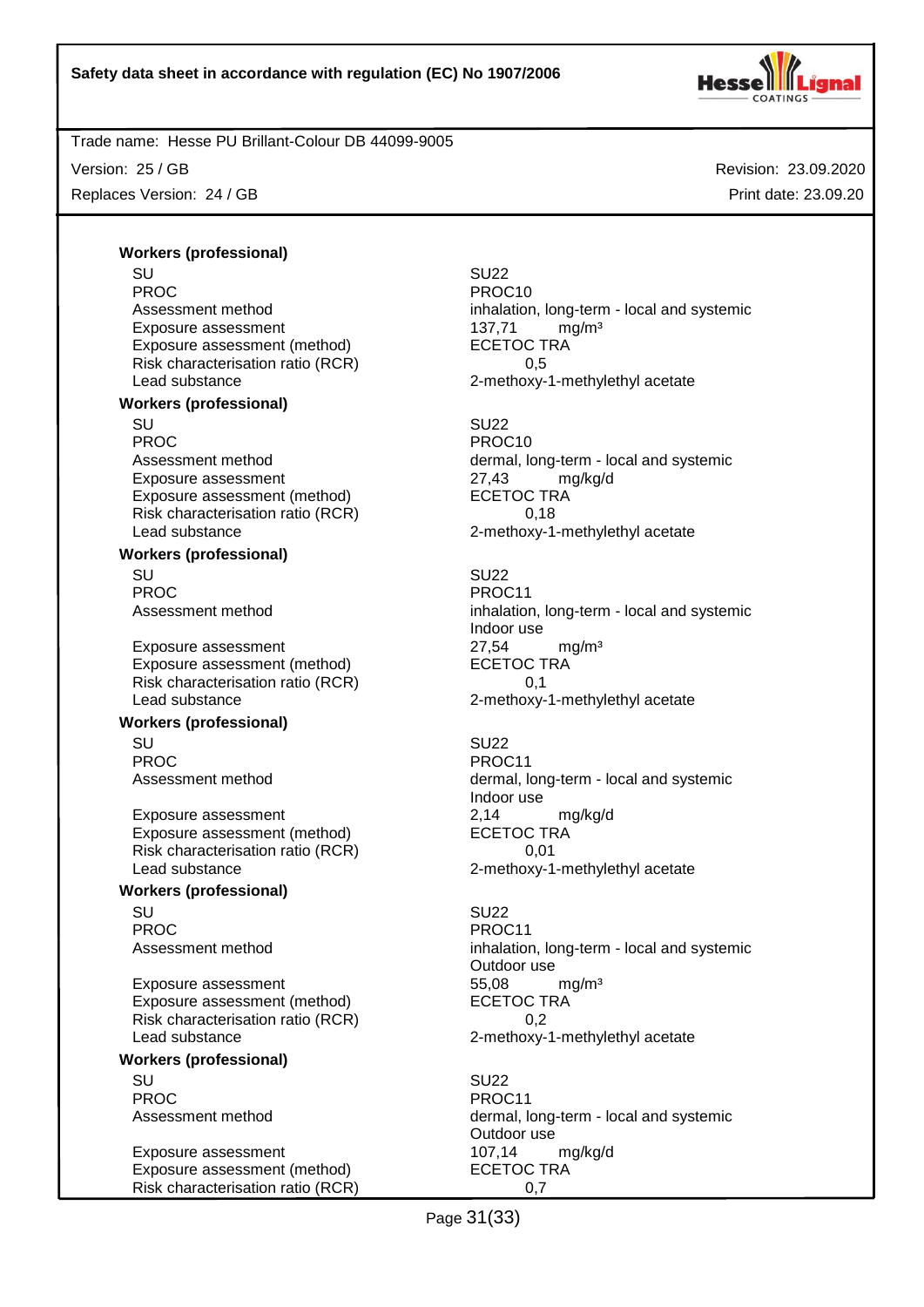SU SU21

SU SU21

SU SU22



## Trade name: Hesse PU Brillant-Colour DB 44099-9005

Exposure assessment (method)

**Workers (professional)**

**Workers (professional)**

**Workers (professional)**

**Workers (professional)**

Assessment method

Exposure assessment (method)

Risk characterisation ratio (RCR)

Version: 25 / GB

Replaces Version: 24 / GB

Lead substance example 2-methoxy-1-methylethyl acetate Assessment method dermal, long-term - systemic Indoor use Exposure assessment<br>
Exposure assessment (method) 6 consExpo v4.1 Risk characterisation ratio (RCR) 0,11 Lead substance **2-methoxy-1-methylethyl** acetate Assessment method inhalation, long-term - systemic Indoor use Exposure assessment 6,83 mg/m<sup>3</sup> Exposure assessment (method) ConsExpo v4.1 Risk characterisation ratio (RCR) 6.6 Lead substance **2-methoxy-1-methylethyl** acetate PROC PROCTER PROCTER PROCTER PROCTER PROCTER PROCTER PROCTER PROCTER PROCTER PROCTER PROCTER PROCTER PROCTER PROCTER PROCTER PROCTER PROCTER PROCTER PROCTER PROCTER PROCTER PROCTER PROCTER PROCTER PROCTER PROCTER PROCTER P Assessment method Long-term inhalative Exposure assessment 242 mg/m<sup>3</sup> Exposure assessment (method) ECETOC TRA Risk characterisation ratio (RCR) 0,504 Lead substance n-butyl acetate

SU SU22 PROC PROC10 Assessment method inhalative Indoor use Exposure assessment determines the control of the control of the mathematic method of the control of the ECETOC TRA mathematic method of the control of the control of the control of the control of the control of the contro

Assessment method inhalative Indoor use Exposure assessment  $0,1$  mg/m<sup>3</sup><br>Exposure assessment (method) ECETOC TRA Exposure assessment (method) ECETOC TR<br>Risk characterisation ratio (RCR) 6,34 Lead substance xylene

SU SU22 PROC<br>Assessment method example and provide the process of the process of the process of the process of the process<br>and the process of the process of the process of the process of the process of the process of the process o Indoor use Exposure assessment 6,05 mg/m<sup>3</sup> Exposure assessment (method) ECETOC TRA Risk characterisation ratio (RCR) 0,172 Lead substance xylene

Risk characterisation ratio (RCR) 0,172 Lead substance xylene SU SU22 PROC PROCTER PROCTER PROCTER PROCTER PROCTER PROCTER PROCTER PROCTER PROCTER PROCTER PROCTER PROCTER PROCTER PROCTER PROCTER PROCTER PROCTER PROCTER PROCTER PROCTER PROCTER PROCTER PROCTER PROCTER PROCTER PROCTER PROCTER P

Page 32(33)